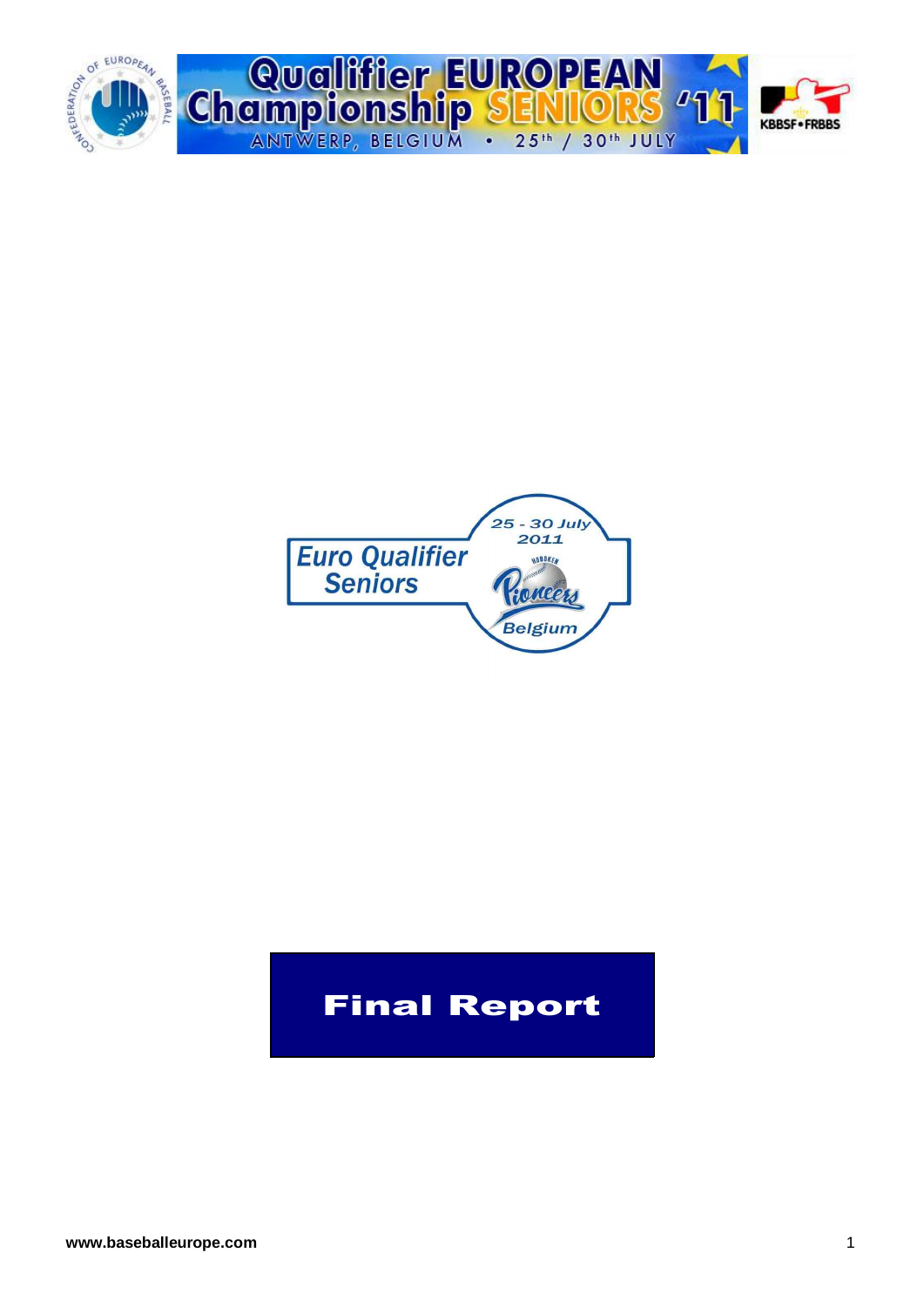



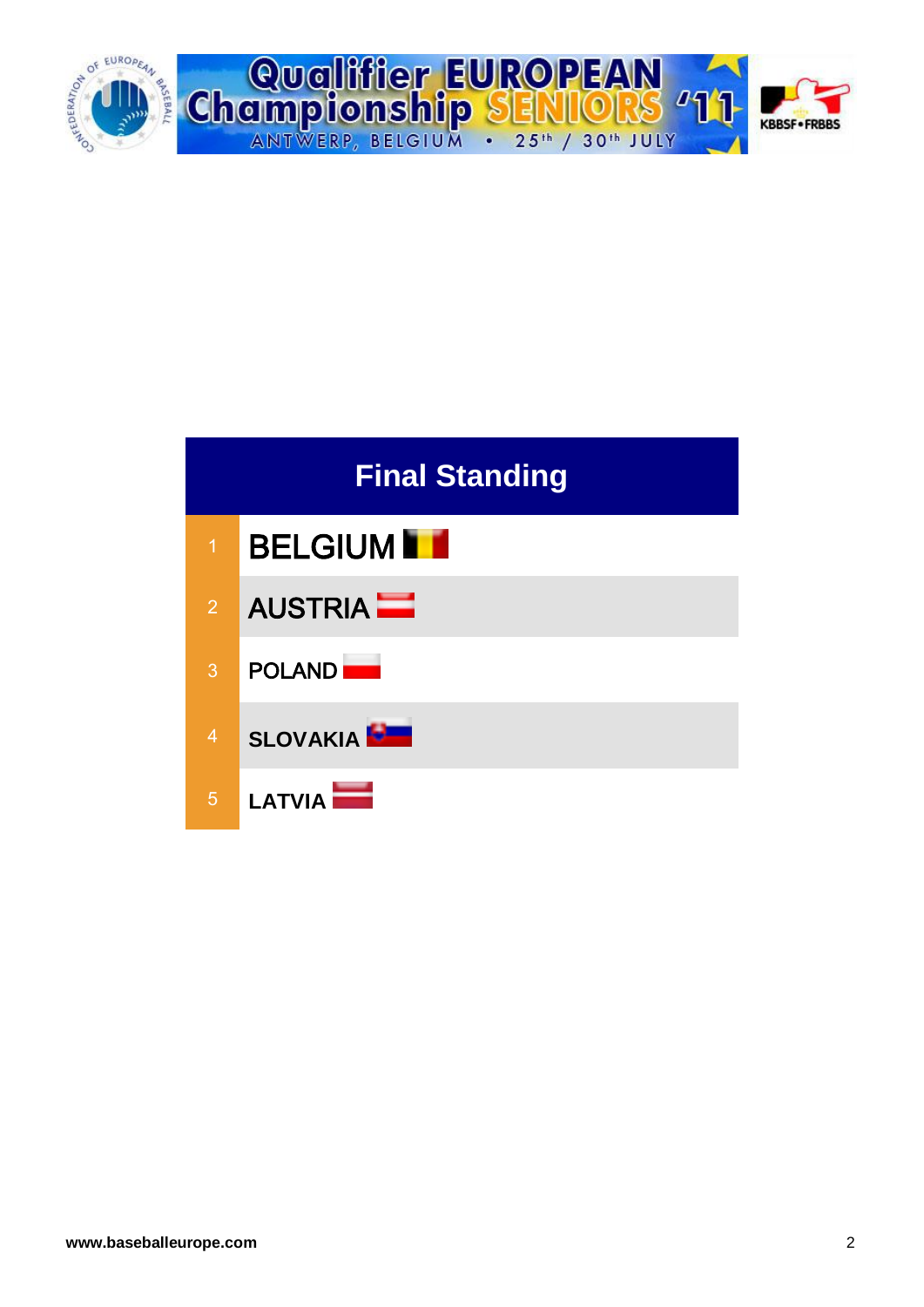



## **Individual Awards**





Most Valuable Player

**RIBBENS Dennis,** Belgium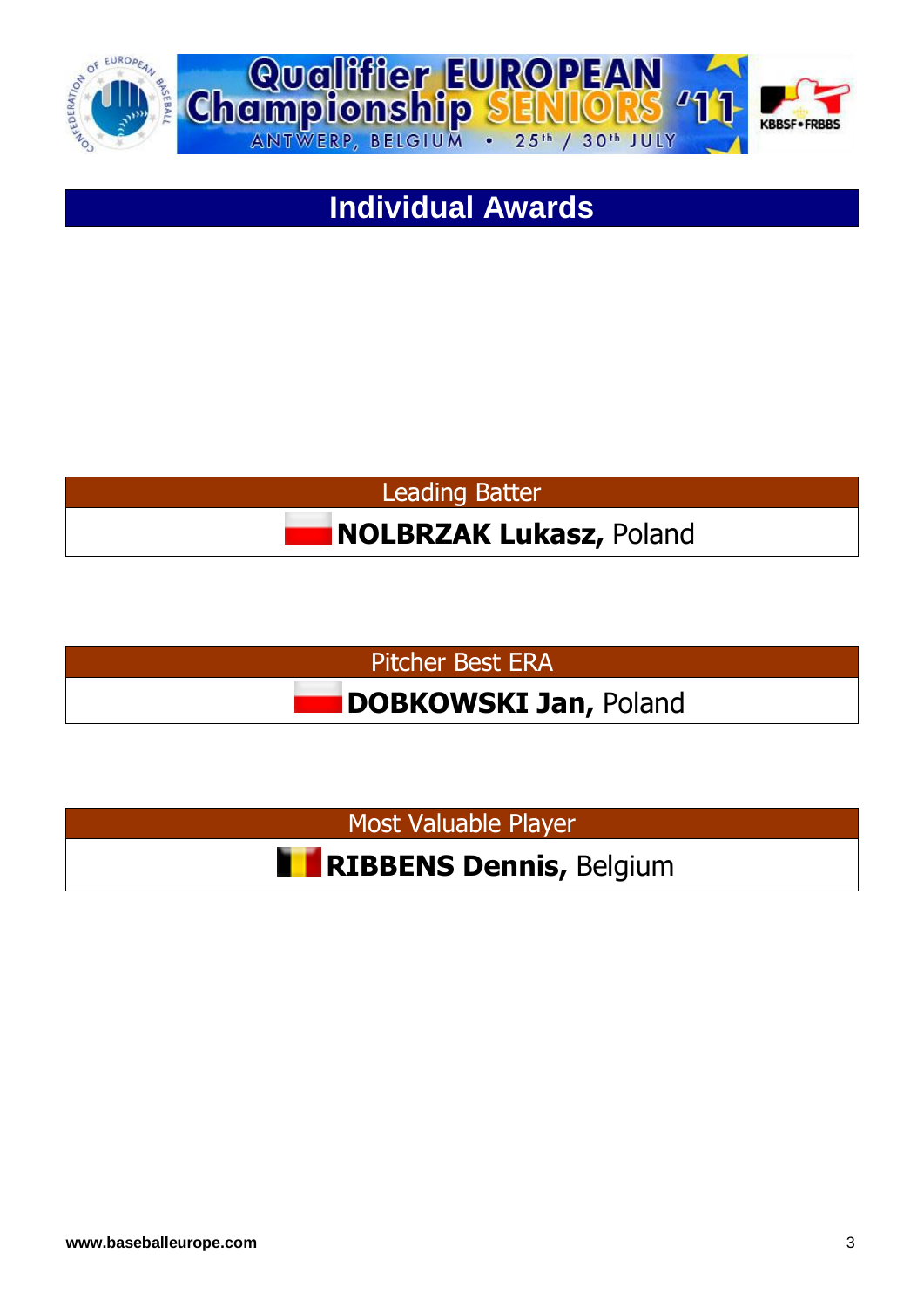



## **Officials**

### Technical Commission

#### Delegate:



Commissioner:

**Fred van Groningen (NED)** 

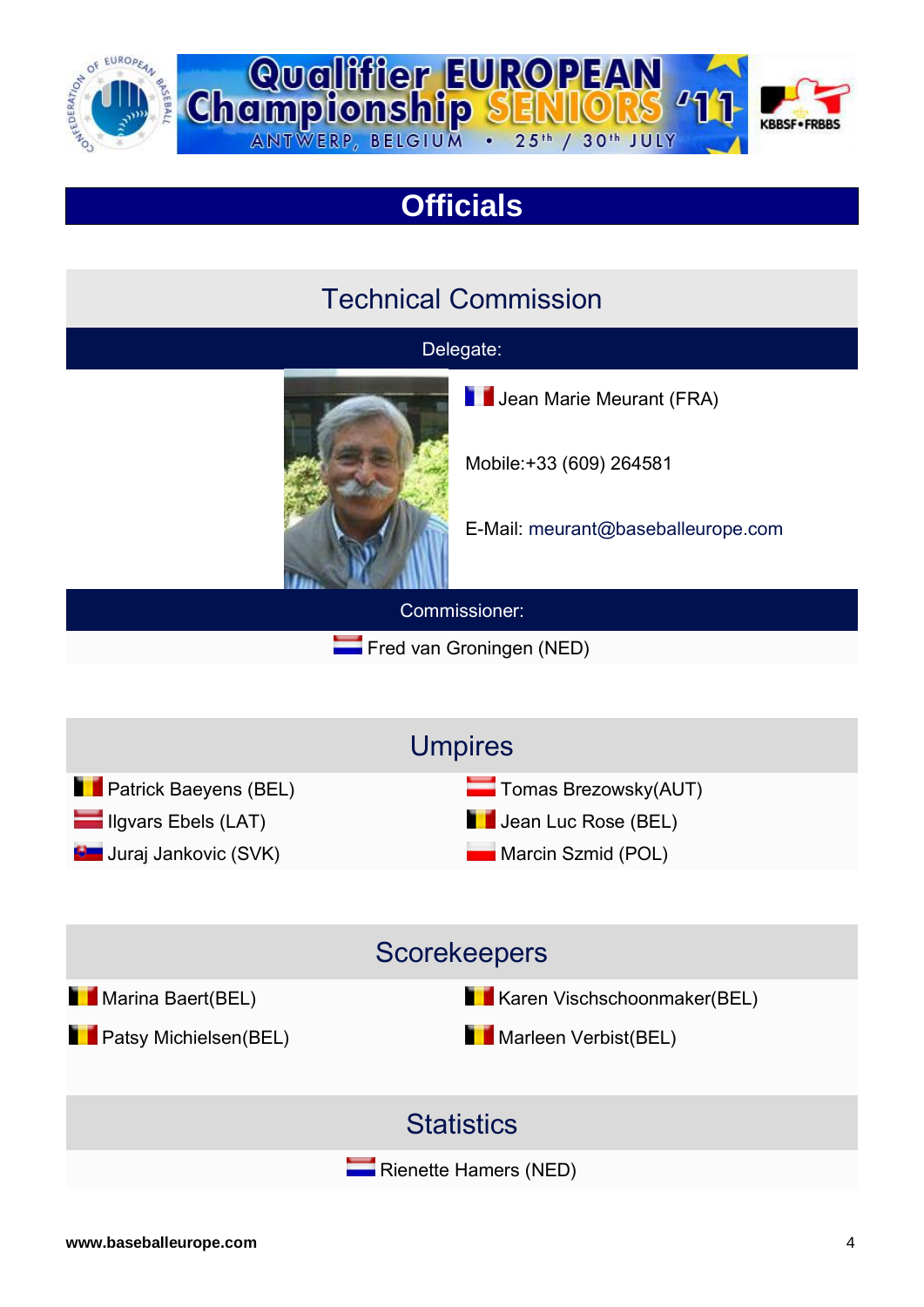



# **Roster**

### **Austria**

| I |  |
|---|--|

| ## | Name                        | B/T | C1        | Day of Birth     |
|----|-----------------------------|-----|-----------|------------------|
|    |                             |     |           |                  |
| 8  | LOEFFLER Dominik            | R/R | <b>SR</b> | $21 - 04 - 1988$ |
| 11 | HUSTY Benjamin              | R/R | SR.       | $10 - 08 - 1988$ |
| 16 | HACKL Moritz                | R/R | SR        | $22 - 02 - 1992$ |
| 17 | <b>GRAF Stefan</b>          | R/R | SR        | $09 - 03 - 1986$ |
| 18 | TOMSICH Christian           | R/R | SR.       | $08 - 05 - 1978$ |
| 19 | KANTHAK Patrick             | R/R | SR        | $29 - 11 - 1982$ |
| 20 | <b>SCHERMER Tobias</b>      | R/R | SR.       | $03 - 01 - 1989$ |
| 21 | <b>GODLER Johannes</b>      | R/R | SR        | $21 - 08 - 1989$ |
| 22 | <b>SEISER Claus</b>         | R/R | <b>SR</b> | $09 - 11 - 1993$ |
| 23 | <b>SCHRITTWIESER Thomas</b> | R/R | <b>SR</b> | $11 - 06 - 1980$ |
| 24 | FERAK Peter                 | R/R | <b>SR</b> | $11 - 07 - 1984$ |
| 32 | CICHOCKI Clemens            | R/R | SR        | $01 - 06 - 1984$ |
| 33 | STRASSER Walter             | R/R | <b>SR</b> | $17 - 08 - 1982$ |
| 34 | RAUCH Lutz                  | R/R | SR.       | $27 - 11 - 1980$ |
| 35 | <b>RABENGRUBER Martin</b>   | R/R | <b>SR</b> | $20 - 04 - 1982$ |
| 36 | SALZMANN Benjamin           | R/R | <b>SR</b> | $10 - 07 - 1991$ |
| 37 | <b>ASTL Paul</b>            | R/R | SR        | $09 - 03 - 1985$ |
| 39 | KLINC Gregor                | R/R | SR.       | $26 - 07 - 1980$ |

 **PATRICK Tim HEAD COACH**

 **TEZAK Jeff ASSISTANT COACH**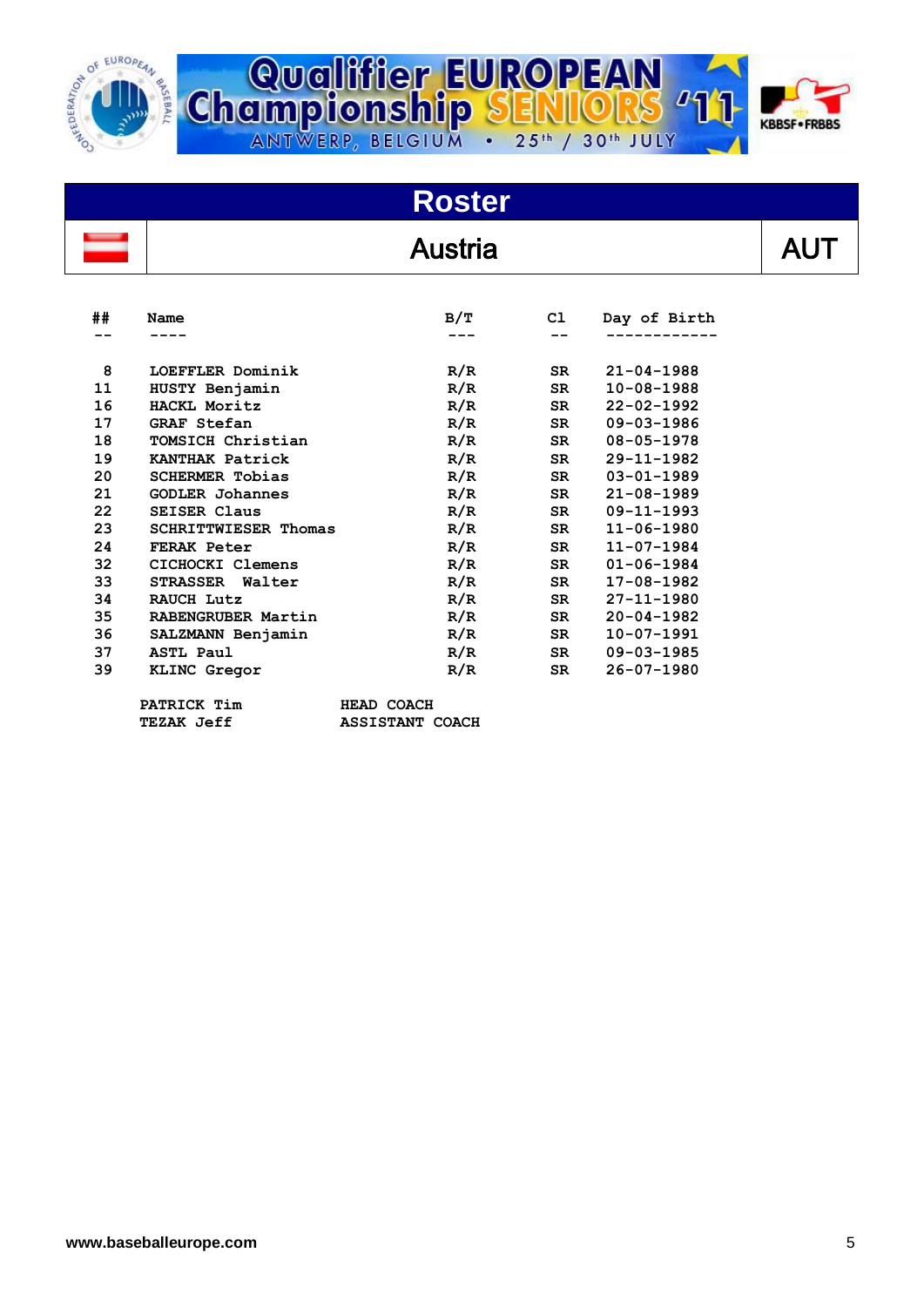



#### **Roster** Belgium BEL ## Name Pos B/T Cl Date of Birth -- ----- --- --- -- -------------- 3 LANNOY De Steven OF L/R SR 16-05-1983 7 RIBBENS Dennis IF R/R SR 22-07-1987 10 VLYMINCKX Nicky P R/R SR 22-12-1989 11 ANTONACCI Terrence P R/R SR 11-02-1978 12 JONGH De Robbe P R/R SR 05-09-1990 13 SEL Yannick P R/L SR 13-02-1983 14 VISCHSCHOONMAKER Y. OF R/R SR 13-03-1992 15 ROEVENS Robin P R/R SR 09-01-1995 17 GONTIER Yannick P R/R SR 22-02-1989 19 EXTERGEM Van Tom IF R/R SR 02-04-1990 20 QUINT De Dennis IF R/R SR 31-07-1985 21 VANTHILLO Nick OF R/R SR 18-04-1991 22 HERSSENS David OF R/R SR 24-02-1989 23 ROEVENS Kevin C R/R SR 11-10-1989 24 VERHEYLEWEGHEN Jamie IF L/L SR 10-08-1991 26 KING Vincent IF R/R SR 20-01-1990 27 BRANDEN VD Kenny P R/R SR 25-04-1988 28 HEYRMAN Hans IF R/R SR 03-08-1987 30 MERTENS Nicky 1F R/R SR 27-04-1987 32 GIORGIADIS Randy IF R/R SR 29-10-1979 33 DESMEDT Cedric P R/R SR 31-10-1991 57 MIGEOT Nicolas P R/R SR 29-11-1984 69 BOERMANS Sam P R/R SR 13-04-1993 70 OEYEN Lorenzo IF R/R SR 02-01-1991

Qualifier EUROPEAN<br>Championship SENIIORS

ANTWERP, BELGIUM . 25th / 30th JULY

| HENDRICKX Sven | HEAD COACH      |
|----------------|-----------------|
| PEETERS Kevin  | ASSISTANT COACH |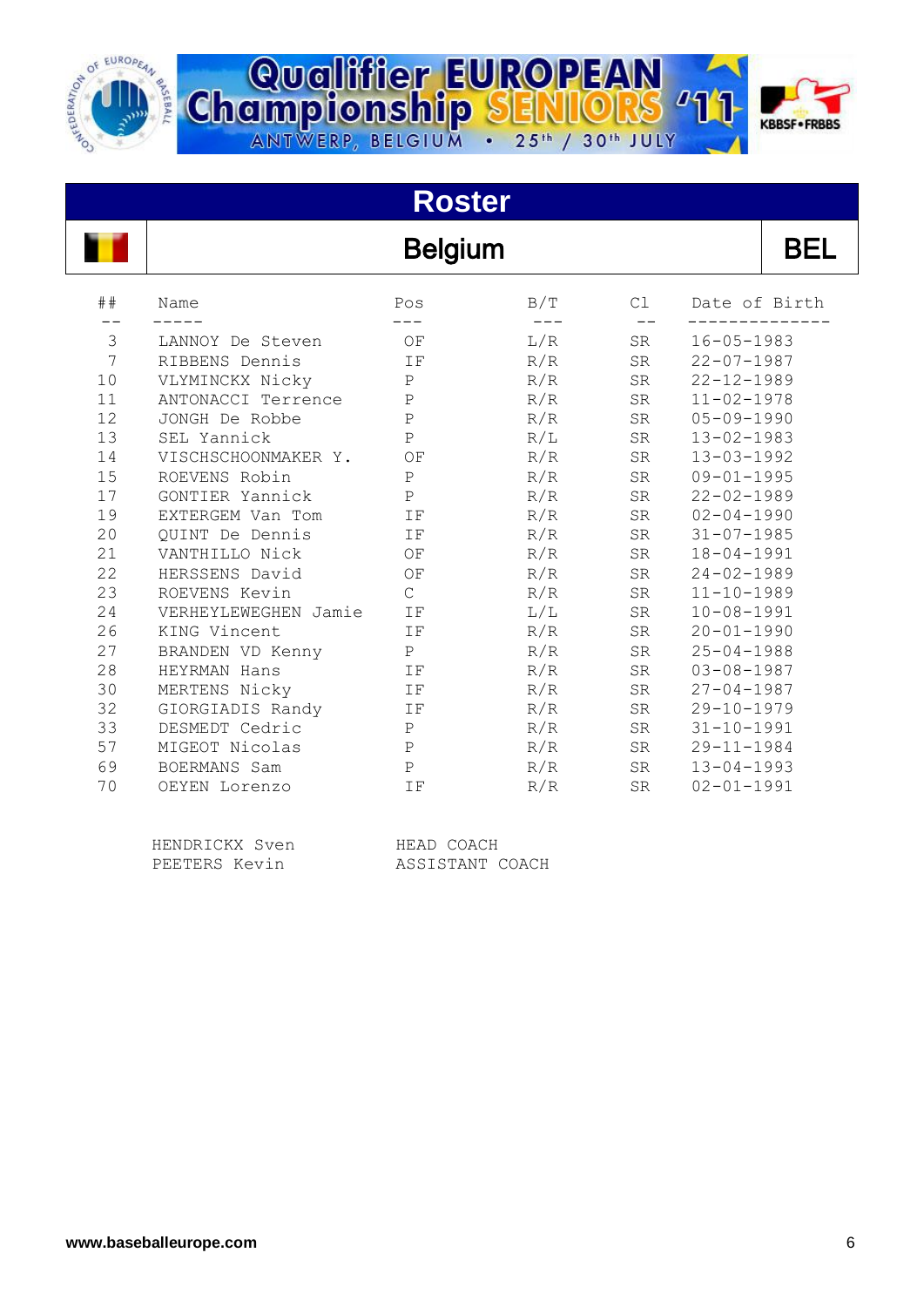

| <b>Dalifier EUROPEAN<br/>Pionship SENIORS '11 Part</b>   |          |
|----------------------------------------------------------|----------|
|                                                          | KBBSF.FI |
| WERP, BELGIUM . 25 <sup>th</sup> / 30 <sup>th</sup> JULY |          |

| <b>Roster</b> |                  |                   |     |           |                  |  |  |  |  |  |  |  |
|---------------|------------------|-------------------|-----|-----------|------------------|--|--|--|--|--|--|--|
|               | Latvia           |                   |     |           |                  |  |  |  |  |  |  |  |
| ##            | Name             | Pos               | B/T | Cl        | Date of birth    |  |  |  |  |  |  |  |
|               |                  |                   |     |           |                  |  |  |  |  |  |  |  |
| $\mathbf{1}$  | KRAPANS Kalvis   | $\mathsf{C}$      | R/R | <b>SR</b> | $18 - 11 - 1984$ |  |  |  |  |  |  |  |
| 3             | DUSELIS Kristaps | 3B                | R/R | SR        | $05 - 07 - 1980$ |  |  |  |  |  |  |  |
| 5             | DUSELIS Janis    | $\mathbf P$       | R/L | <b>SR</b> | $05 - 10 - 1986$ |  |  |  |  |  |  |  |
| $\epsilon$    | ANSONS Andis     | $\, {\bf P}$      | L/R | SR        | $09 - 11 - 1983$ |  |  |  |  |  |  |  |
| 7             | DOVEIKA Didzis   | $\, {\bf P}$      | R/R | SR        | $17 - 01 - 1980$ |  |  |  |  |  |  |  |
| $\,8\,$       | SKRASTINS Agris  | ${\cal S\,S}$     | L/R | SR        | $10 - 11 - 1992$ |  |  |  |  |  |  |  |
| 9             | KNOPKENS Arturs  | 1B                | R/R | SR        | $30 - 12 - 1986$ |  |  |  |  |  |  |  |
| 13            | SAMOILOVS Alvils | $\mathop{\rm OF}$ | R/R | SR        | $02 - 10 - 1985$ |  |  |  |  |  |  |  |
| 18            | STASUNS Nikita   | OF                | R/R | SR        | $16 - 05 - 1994$ |  |  |  |  |  |  |  |
| 25            | GUTMANIS Andris  | C                 | R/R | SR        | $16 - 06 - 1992$ |  |  |  |  |  |  |  |
| 34            | ERTNERS Janis    | 2B                | L/R | SR        | $25 - 08 - 1976$ |  |  |  |  |  |  |  |
| 45            | ARBIDANS Martins | OF                | R/R | <b>SR</b> | $09 - 07 - 1988$ |  |  |  |  |  |  |  |
| 51            | RIMICANS Ritvars | ΟF                | L/R | SR        | $27 - 07 - 1983$ |  |  |  |  |  |  |  |
| 55            | STRUBERGS Toms   | IF                | R/R | SR        | $05 - 11 - 1991$ |  |  |  |  |  |  |  |
| 69            | REKSNIS Rolands  | OF                | R/R | SR        | $23 - 09 - 1986$ |  |  |  |  |  |  |  |
| 77            | ALEKSEJEVS Igors | IF                | L/R | SR        | $26 - 11 - 1982$ |  |  |  |  |  |  |  |
| 88            | UPENIEKS Janis   | 1B                | R/R | SR        | $21 - 11 - 1988$ |  |  |  |  |  |  |  |
| 96            | GEIDA Juris      | OF                | L/R | SR        | $24 - 06 - 1985$ |  |  |  |  |  |  |  |

ALDINS Kristaps HEAD COACH

**BB**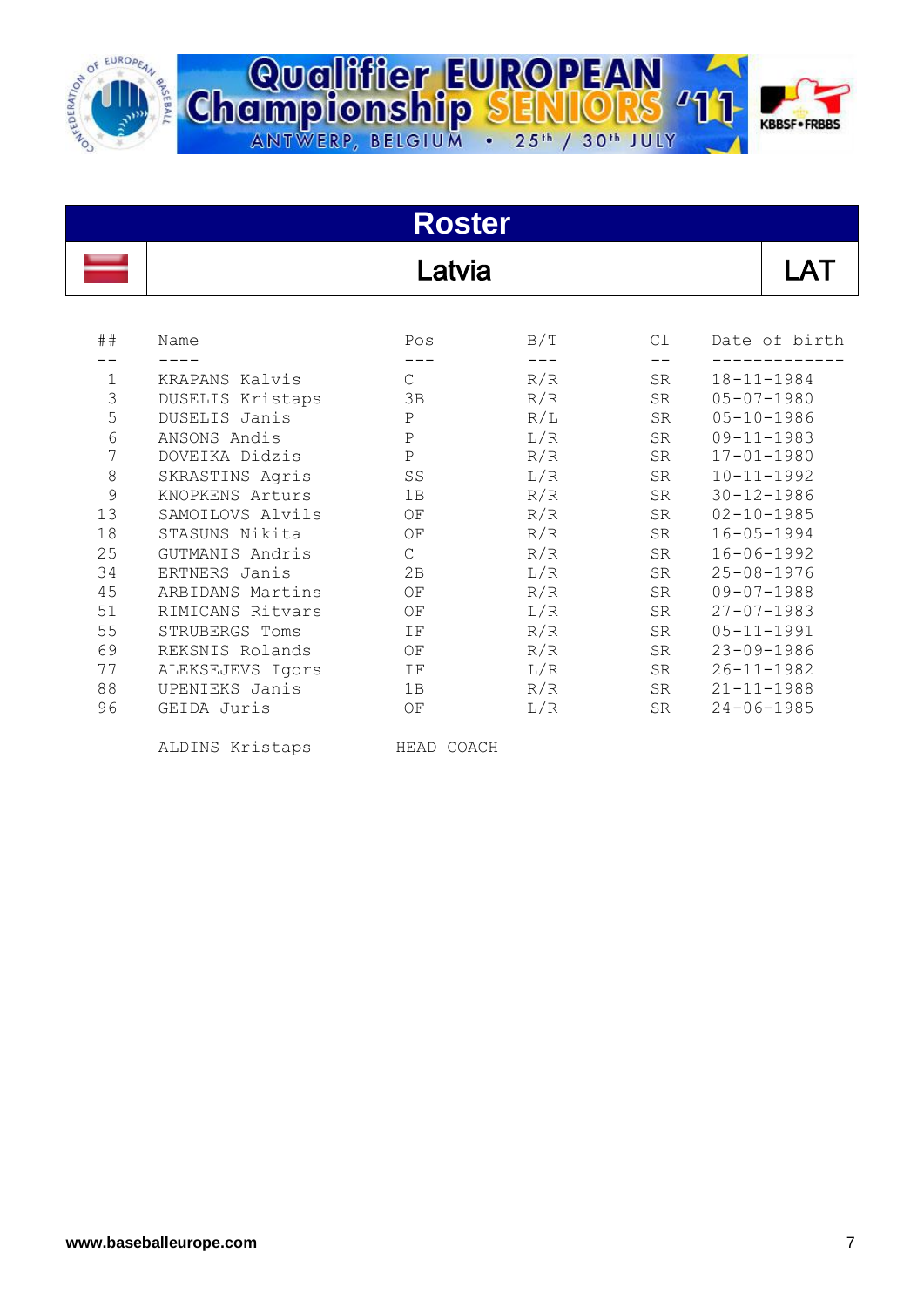



#### **Roster** Poland POL ## Name Pos B/T Cl Date of birth -- ---- --- --- -- ------------- 4 LAPCZYK Karol P R/R SR 04-01-1993 5 KOLASINSKI Jakub P R/R SR 09-08-1991 11 MUSIALEK Marcin P R/R SR 11-11-1980 13 KALINSKI Rafal SS R/R SR 04-03-1984 17 NOWAK Krzysztof P L/L SR 03-02-1990 21 ZBARAZ Kamil OF R/R SR 29-04-1982 33 BIELECKI Gracjan P R/R SR 24-11-1993 34 MATECKI Robert 1B R/R SR 30-10-1985 41 PAPROCKI Mariusz 2B R/R SR 08-05-1990 42 PALUCH Przemyslaw C R/R SR 05-05-1988 45 DOBKOWSKI Jan P R/R SR 24-05-1985 47 RAINKO Ariel SS R/R SR 30-05-1990 49 MOTAS Grzegorz OF R/R SR 09-03-1977 52 DESKA Marek P R/R SR 15-06-1981 54 ZURKOWSKI Arkadiusz P R/R SR 14-09-1977 55 ORLINSKI Milosz OF R/R SR 13-07-1981 69 GRZANOWSKI Mariusz 3B R/R SR 02-07-1987 77 GARBACZ Jakub 1B R/R SR 18-03-1987 78 KRASZEWSKI Gracjan 2B L/R SR 26-08-1987 83 SOBCZYK Lukasz OF R/R SR 05-07-1988 86 SNOPEK Lukasz P L/L SR 17-01-1986 90 NOLBRZAK Lukasz P R/R SR 07-03-1985 98 DABROWIECKI Kris P R/R SR 03-03-1986 99 ROTTER Julian OF R/R SR 17-02-1989

| ZURKOWSKI Arkadiusz | HEAD COACH      |  |
|---------------------|-----------------|--|
| LIKO Michal         | ASSISTANT COACH |  |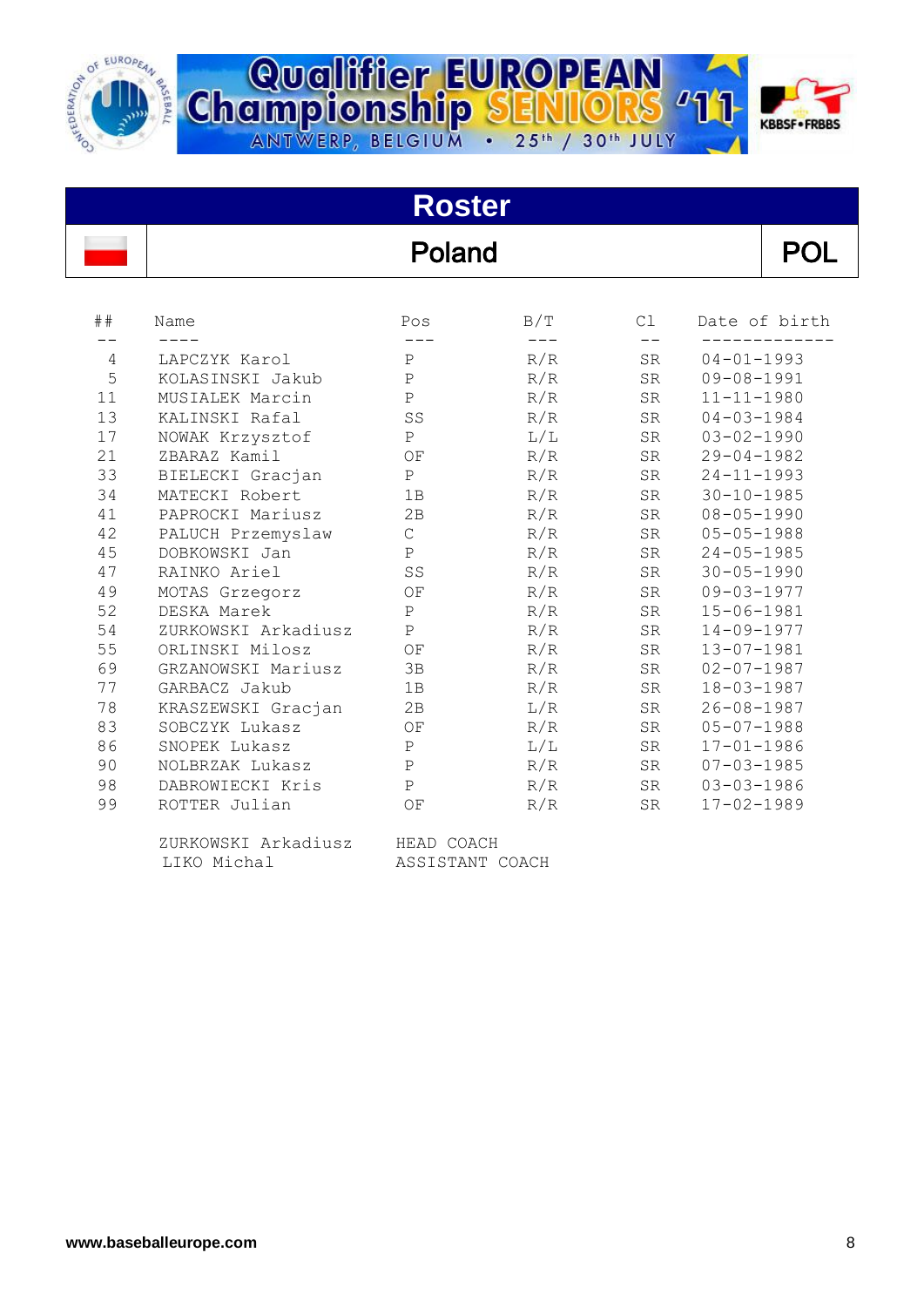



# **Roster**

# Slovakia

| ##           | Name               | Pos           | B/T | C1 | Date of birth    |
|--------------|--------------------|---------------|-----|----|------------------|
|              |                    |               |     |    |                  |
| $\mathbf{2}$ | HORACEK Jakub      | ΟF            | L/R | SR | $19 - 02 - 1989$ |
| 3            | NOGA Michal        | P             | L/R | SR | $09 - 07 - 1991$ |
| 4            | TESLIK Pavol       | $\mathsf{P}$  | L/L | SR | $24 - 11 - 1984$ |
| 5            | BISKOROVNJNY Tomas | ΟF            | L/R | SR | $28 - 04 - 1987$ |
| 6            | JANKOVIC Igor      | $\mathcal{C}$ | R/R | SR | $06 - 11 - 1985$ |
| 7            | ZILAVY Lukas       | $\mathbf{P}$  | L/L | SR | $03 - 03 - 1986$ |
| 8            | MIKUS Ondrej       | IF            | L/R | SR | $09 - 10 - 1989$ |
| 9            | BRUNEGRAF Martin   | IF            | R/R | SR | $28 - 03 - 1986$ |
| 11           | ESMIR Michal       | $\mathbf P$   | R/R | SR | $18 - 07 - 1992$ |
| 12           | KUZMA Jan          | $\, {\bf P}$  | R/L | SR | $12 - 12 - 1982$ |
| 13           | BOSANSKY Marek     | $\, {\bf P}$  | R/R | SR | $02 - 05 - 1991$ |
| 15           | OKASA Jakub        | $\mathbf P$   | L/R | SR | $22 - 08 - 1992$ |
| 18           | BOSY Martin        | $\mathsf{C}$  | R/R | SR | $03 - 05 - 1992$ |
| 19           | LUKACKA Martin     | $\mathbf P$   | R/R | SR | $04 - 10 - 1986$ |
| 20           | ZAT'KO Martin      | $\mathbf P$   | L/L | SR | $25 - 04 - 1989$ |
| 21           | RAUTNER Jakub      | 1B            | R/L | SR | $27 - 05 - 1987$ |
| 22           | PROCHACZKA Simon   | P             | R/R | SR | $05 - 05 - 1988$ |
| 23           | JABLONKA Jan       | IF            | R/R | SR | $24 - 04 - 1982$ |
| 25           | IZOLD Jakub        | $\mathsf{P}$  | R/L | SR | $16 - 07 - 1993$ |

PHILIPS David HEAD COACH BUNTA Juraj ASSISTANT COACH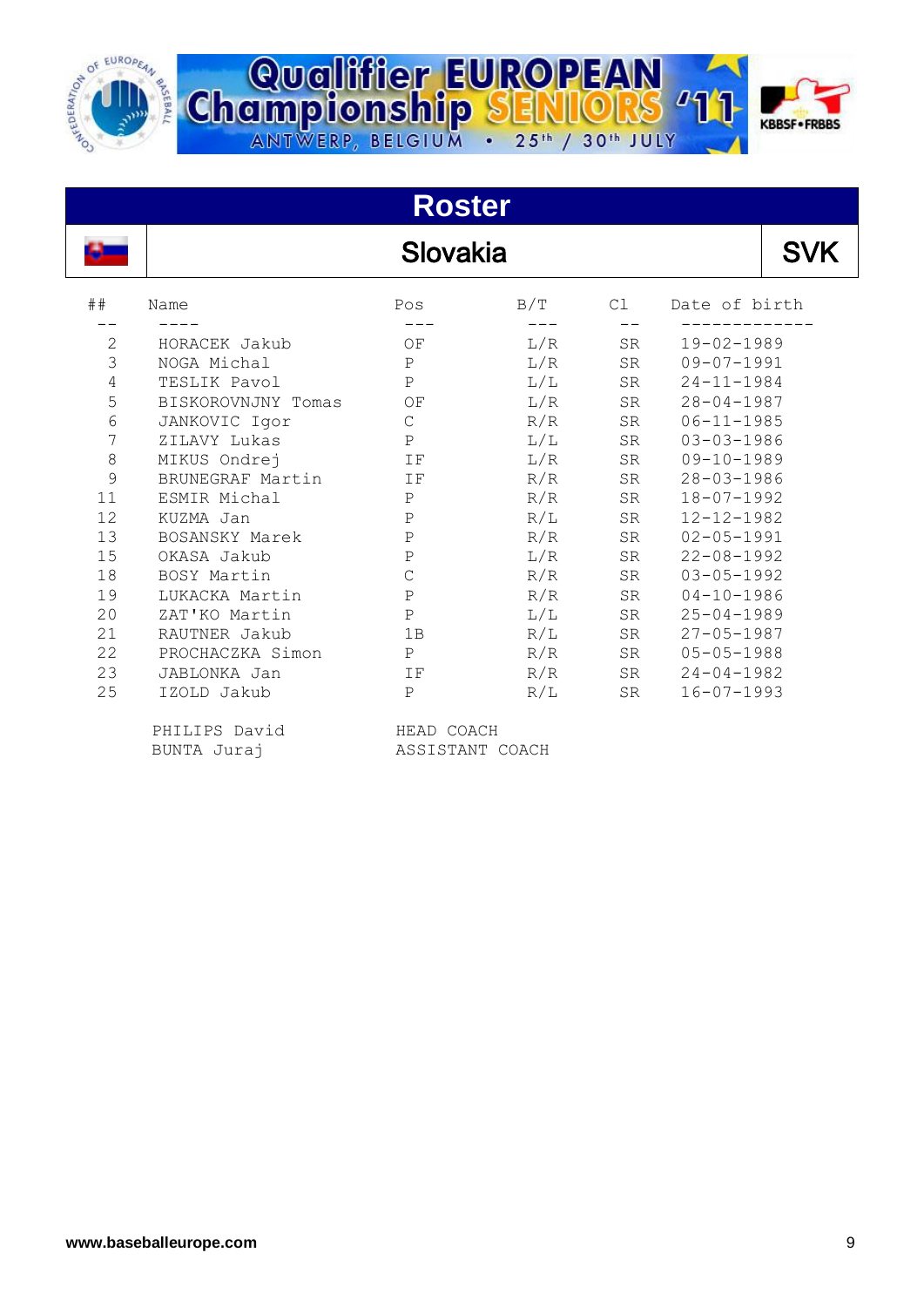





|                |                          |                 |                | <b>Schedule</b>    |                       |                |      |  |  |  |  |
|----------------|--------------------------|-----------------|----------------|--------------------|-----------------------|----------------|------|--|--|--|--|
| Game           | At time                  | <b>Ballpark</b> | Pool           | Home team          | Visiting team         | Final<br>Score | Inn. |  |  |  |  |
|                | Monday 25th July         |                 |                |                    |                       |                |      |  |  |  |  |
| 1              | 14:00                    | Hoboken         | A              | <b>Poland</b>      | <b>B</b> Slovakia     | $5 - 10$       |      |  |  |  |  |
| 2              | 18:30                    | Hoboken         | A              | <b>Belgium</b>     | Austria               | $11 - 0$       | 7    |  |  |  |  |
|                | <b>Tuesday 26th July</b> |                 |                |                    |                       |                |      |  |  |  |  |
| 3              | 14:00                    | Hoboken         | A              | <b>Latvia</b>      | Austria               | $2 - 9$        |      |  |  |  |  |
| 4              | 18:30                    | Hoboken         | A              | <b>B</b> Slovakia  | Belgium               | $7 - 10$       |      |  |  |  |  |
|                | Wednesday 27th July      |                 |                |                    |                       |                |      |  |  |  |  |
| 5              | 14:00                    | Hoboken         | A              | <b>Poland</b>      | $\blacksquare$ Latvia | $15 - 0$       | 6    |  |  |  |  |
| 6              | 18:30                    | Hoboken         | A              | Austria            | <b>B</b> Slovakia     | $5 - 0$        |      |  |  |  |  |
|                |                          |                 |                | Thursday 28th July |                       |                |      |  |  |  |  |
| $\overline{7}$ | 14:00                    | Hoboken         | A              | Austria            | Poland                | $1 - 6$        |      |  |  |  |  |
| 8              | 18:30                    | Hoboken         | $\overline{A}$ | Latvia             | Belgium               | $0 - 17$       | 6    |  |  |  |  |
|                |                          |                 |                | Friday 29th July   |                       |                |      |  |  |  |  |
| 9              | 14:00                    | Hoboken         | A              | <b>E</b> Slovakia  | <b>L</b> atvia        | $16 - 6$       |      |  |  |  |  |
| 10             | 18:30                    | Hoboken         | A              | <b>Belgium</b>     | Poland                | $5 - 3$        |      |  |  |  |  |
|                |                          |                 |                | Saturday 30th July |                       |                |      |  |  |  |  |
| 11             | 12:00                    | Hoboken         | Fi             | Belgium            | Austria               | $7 - 1$        |      |  |  |  |  |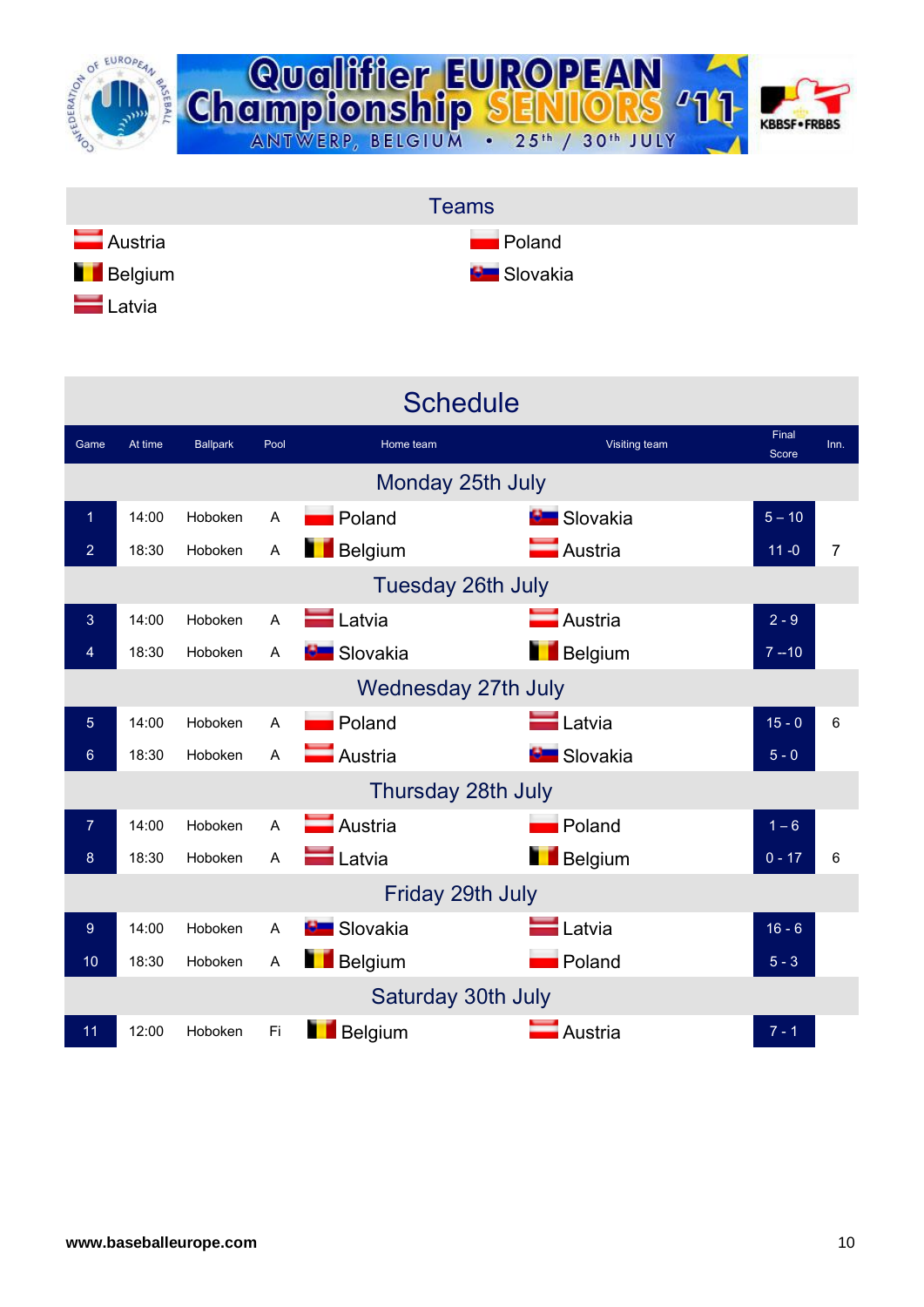



| <b>Standing Pool A</b> |                          |                |           |                |            |                |  |  |  |  |  |  |  |
|------------------------|--------------------------|----------------|-----------|----------------|------------|----------------|--|--|--|--|--|--|--|
| Pos                    | Team                     | <b>GP</b>      | <b>WO</b> | LO             | <b>AVG</b> | <b>GB</b>      |  |  |  |  |  |  |  |
| 1                      | <b>Belgium</b>           | 4              | 4         | 0              | 1.000      | 0              |  |  |  |  |  |  |  |
| $\overline{2}$         | Austria                  | $\overline{4}$ | 2         | $\overline{2}$ | 0,500      | $\overline{2}$ |  |  |  |  |  |  |  |
| 3                      | Poland                   | 4              | 2         | 2              | 0.500      | $\overline{2}$ |  |  |  |  |  |  |  |
| $\overline{4}$         | <b>Exercise Slovakia</b> | $\overline{4}$ | 2         | 2              | 0.500      | 2              |  |  |  |  |  |  |  |
| 5                      | Latvia                   | 4              | 0         | 4              | 0.000      | 4              |  |  |  |  |  |  |  |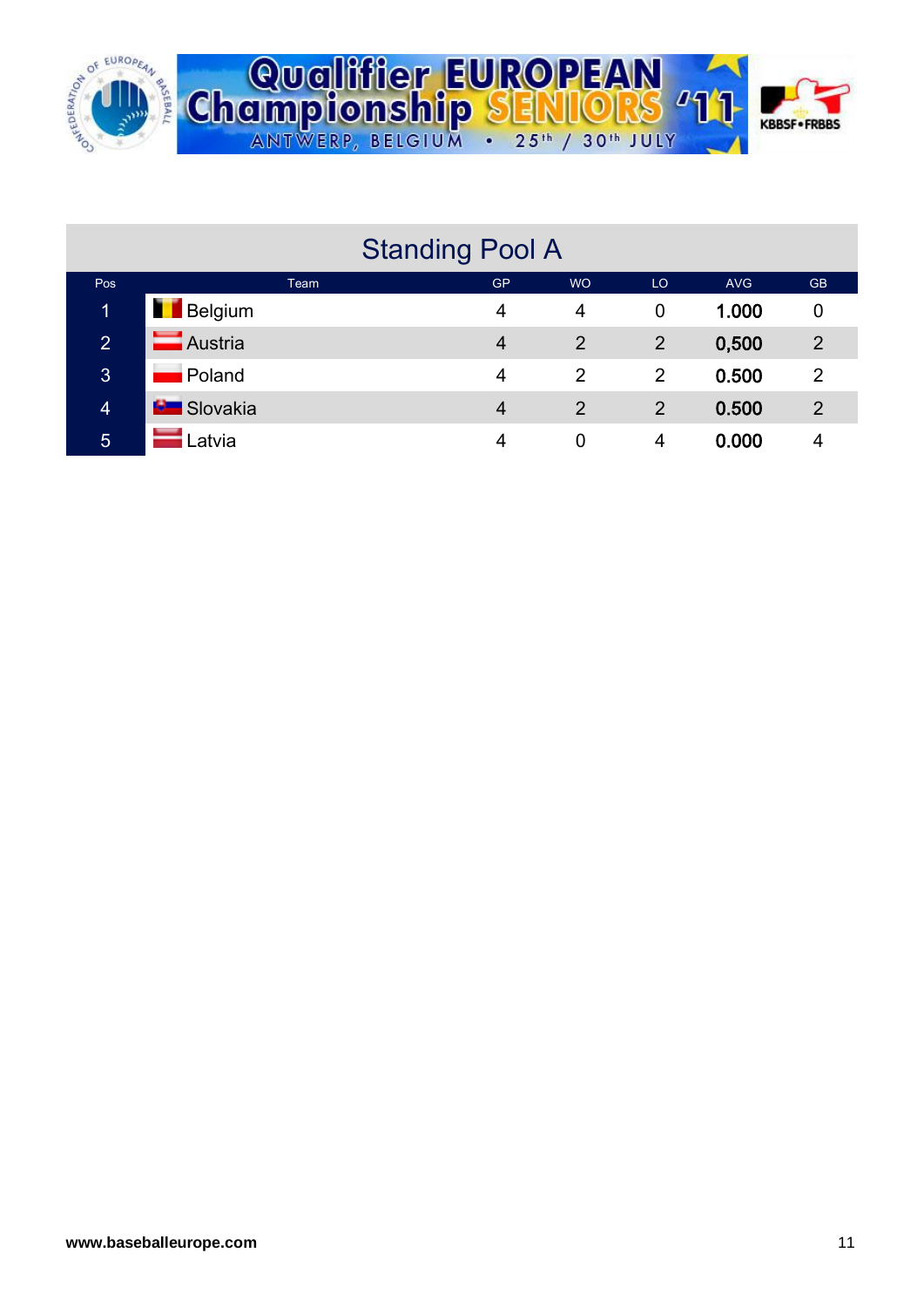

 $\mathbf{r}$ 



### **Game Summary 1**

#### Poland - Slovakia



SLOVAKIA 10, POLAND 5 at Hoboken, Belgium SLOVAKIA 10

| Player             | AB            | R              | Н              | BI             | 2B       |          | 3B HR    | BB                  | SB.      | CS       | HP       | SH       | SF       | <b>SO</b>     | <b>IBB</b>   | KL | GDP      | PO. | A              | E        |
|--------------------|---------------|----------------|----------------|----------------|----------|----------|----------|---------------------|----------|----------|----------|----------|----------|---------------|--------------|----|----------|-----|----------------|----------|
| HORACEK 1f         | 5             | 3              | $\mathfrak{D}$ | $\Omega$       |          |          | $\Omega$ | 0                   | $\Omega$ | $\cap$   | 0        | $\Omega$ | 0        |               | 0            |    | 0        |     | $\Omega$       | 0        |
| MIKUS 2b           | 4             |                |                |                | $\Omega$ | $\Omega$ | 0        | 0                   | $\Omega$ | $\Omega$ | 0        |          | $\Omega$ | 3             | $\Omega$     | 0  | 0        | 3   | $\Omega$       |          |
| BISKOROVNJNY cf    | 5.            |                |                | $\overline{2}$ | 0        |          | $\Omega$ | 0                   | 0        | $\Omega$ | 0        | 0        | 0        | $\mathcal{D}$ | $\Omega$     | 0  | 0        | 3   | 0              | 0        |
| BOSY rf            | 5             | $\Omega$       | 2              | $\mathfrak{D}$ | $\Omega$ | $\Omega$ | 0        | 0                   | $\Omega$ | $\Omega$ | 0        | $\Omega$ | $\Omega$ | $\mathcal{D}$ | $\Omega$     |    | 0        | 0   | $\Omega$       |          |
| RAUTNER dh         | $\mathcal{L}$ | $\Omega$       | 0              | $\Omega$       | $\Omega$ | $\Omega$ | 0        | 0                   | $\Omega$ | $\Omega$ | 0        | $\Omega$ | $\Omega$ | $\mathcal{D}$ | $\Omega$     | 0  | 0        | 0   | $\Omega$       | 0        |
| ZAT'KO dh          |               | $\Omega$       | 0              | $\circ$        | 0        | $\Omega$ | 0        | 1                   | 0        | $\Omega$ | 0        | 0        | $\Omega$ |               | $\mathbf{0}$ | 0  | 0        | 0   | $\Omega$       | 0        |
| ESMIR dh           |               |                | $\Omega$       | 0              | $\Omega$ | $\Omega$ | $\Omega$ |                     | $\Omega$ | $\Omega$ | 0        | $\Omega$ | $\Omega$ | $\Omega$      | 0            | 0  | 0        | 0   | $\Omega$       | 0        |
| KUZMA 1b           | 4             |                |                | $\Omega$       | $\Omega$ | $\Omega$ | $\Omega$ |                     | 0        | $\Omega$ | 0        | $\Omega$ | $\Omega$ |               | $\Omega$     | 0  | $\Omega$ | 9   | $\mathfrak{D}$ | $\Omega$ |
| <b>JABLONKA</b> ss | 5             | $\Omega$       |                | $\Omega$       | $\Omega$ | $\Omega$ | 0        | 0                   | $\Omega$ | $\Omega$ | 0        | $\Omega$ | $\Omega$ | $\mathcal{D}$ | $\Omega$     |    | 0        | 4   | 3              | 0        |
| BRUNEGRAF 3b       | 3             | $\mathfrak{D}$ | $\Omega$       | $\circ$        | $\Omega$ | $\Omega$ | 0        |                     | 2        | $\Omega$ | 0        | $\Omega$ | $\Omega$ | $\Omega$      | $\Omega$     | 0  | 0        | 0   | 3              |          |
| JANKOVIC c         | 3             |                |                |                | $\Omega$ | $\Omega$ | $\Omega$ |                     | 0        | $\Omega$ | $\Omega$ | $\Omega$ | $\Omega$ |               | $\Omega$     | 0  | 0        | 6   |                |          |
| BOSANSKY p         | $\Omega$      | $\Omega$       | 0              | $\Omega$       | $\Omega$ | $\Omega$ | 0        | $\Omega$            | $\Omega$ | $\Omega$ | 0        | $\Omega$ | $\Omega$ | $\Omega$      | 0            | 0  | $\Omega$ |     |                | $\Omega$ |
| ZILAVY p           | $\Omega$      | $\Omega$       | 0              | 0              | $\Omega$ | $\Omega$ | 0        | 0                   | $\Omega$ | $\Omega$ | 0        | $\Omega$ | $\Omega$ | $\Omega$      | 0            | 0  | $\Omega$ | 0   | $\Omega$       | 0        |
| OKASA p            | 0             | $\Omega$       | 0              | 0              | 0        | $\Omega$ | 0        | 0                   | $\circ$  | $\Omega$ | 0        | $\Omega$ | $\Omega$ | $\Omega$      | 0            | 0  | 0        | 0   | $\Omega$       | $\Omega$ |
| Totals             | 37            | 10             | 9              | 6              |          |          | 0        | 5                   | 2        | $\Omega$ | 0        |          | 0        | 15            | 0            | 3  | 0        | 2.7 | 11             | 4        |
|                    |               |                |                |                |          |          |          | POLAND <sub>5</sub> |          |          |          |          |          |               |              |    |          |     |                |          |

| Player                                                        | AB             | R              |              | H BI           |              | 2B 3B HR BB    |                |          |              |              | SB CS HP SH SF SO IBB KL GDP |          |          |              |              |             |          |          |              |          | PO             | Α        | E            |              |
|---------------------------------------------------------------|----------------|----------------|--------------|----------------|--------------|----------------|----------------|----------|--------------|--------------|------------------------------|----------|----------|--------------|--------------|-------------|----------|----------|--------------|----------|----------------|----------|--------------|--------------|
| ZBARAZ cf                                                     | 4              | $\Omega$       | $\Omega$     | $\Omega$       | 0            | $\Omega$       |                | 0        | $\Omega$     | $\Omega$     | $\Omega$                     | $\Omega$ | 1        | $\Omega$     | 1            |             | $\Omega$ | $\Omega$ |              | 0        | 1.             | $\Omega$ | $\Omega$     |              |
| KRASZEWSKI rf                                                 | 5              | $\mathbf{1}$   | 3            | 2              | $\Omega$     | 1              |                | $\Omega$ | 0            | $\Omega$     | 1.                           | $\Omega$ | $\Omega$ | $\Omega$     | $\Omega$     |             | $\Omega$ | 0        |              | $\Omega$ | 0              | $\Omega$ | $\Omega$     |              |
| ORLINSKI 3b                                                   | 4              | 1              | 1            | 0              | $\Omega$     | $\Omega$       |                | $\Omega$ | $\Omega$     | $\Omega$     | 0                            | $\Omega$ | $\Omega$ | $\Omega$     | $\Omega$     |             | $\Omega$ | $\Omega$ |              | $\Omega$ | $\Omega$       | 3        | 1            |              |
| KALINSKI ss                                                   | 3              | 1              | $\Omega$     | U              | $\Omega$     | $\cup$         |                | 0        | 1.           | $\Omega$     | 0                            | $\Omega$ | 0        | $\Omega$     | 0            |             | $\Omega$ | 0        |              | $\Omega$ | 0              | 1.       | 1            |              |
| GRZANOWSKI 2b                                                 | 3              | $\Omega$       | $\mathbf{1}$ | 0              | $\Omega$     | $\Omega$       |                | $\Omega$ | $\mathbf{1}$ | $\Omega$     | $\Omega$                     | $\Omega$ | $\Omega$ | $\Omega$     | $\Omega$     |             | $\Omega$ | $\Omega$ |              | $\Omega$ | 3              | $\Omega$ | $\mathbf{1}$ |              |
| ROTTER 1f                                                     | $\overline{c}$ | $\Omega$       | $\Omega$     | 0              | $\Omega$     | $\Omega$       |                | 0        | $\Omega$     | $\Omega$     | $\cap$                       | $\cap$   | $\Omega$ | $\Omega$     | 2            |             | $\Omega$ | $\Omega$ |              | $\Omega$ | $\Omega$       | $\cap$   | $\Omega$     |              |
| NOLBRZAK ph/lf                                                | $\mathbf{1}$   | $\cap$         | 1            | 1              | $\Omega$     | $\Omega$       |                | $\Omega$ | $\mathbf{1}$ | $\Omega$     | $\cap$                       | $\Omega$ | $\Omega$ | $\Omega$     | $\Omega$     |             | $\Omega$ | $\Omega$ |              | $\Omega$ | 1              | 0        | 1            |              |
| PALUCH C                                                      | 4              | $\Omega$       | $\Omega$     | 0              | $\Omega$     | $\Omega$       |                | $\Omega$ | $\Omega$     | $\Omega$     | $\Omega$                     | $\Omega$ | O        | $\Omega$     | $\Omega$     |             | $\Omega$ | $\Omega$ |              | $\Omega$ | 1.5            | 1        | $\Omega$     |              |
| GARBACZ 1b                                                    | 4              | $\Omega$       | 1            | 0              | $\Omega$     | $\Omega$       |                | $\Omega$ | $\Omega$     | $\Omega$     | $\Omega$                     | $\Omega$ | $\Omega$ | $\Omega$     | 1.           |             | $\Omega$ | $\Omega$ |              | $\Omega$ | 7              | $\Omega$ | $\Omega$     |              |
| SOBCZYK dh                                                    | 3              | $\mathfrak{D}$ | $\Omega$     | $\Omega$       | $\Omega$     | $\Omega$       |                | $\Omega$ | $\mathbf{1}$ | $\mathbf{1}$ | $\Omega$                     | $\Omega$ | $\Omega$ | $\Omega$     | $\mathbf{1}$ |             | $\Omega$ | $\Omega$ |              | $\Omega$ | $\Omega$       | $\Omega$ | $\Omega$     |              |
| DESKA p                                                       | $\Omega$       | $\Omega$       | $\Omega$     | 0              | $\Omega$     | $\Omega$       |                | $\Omega$ | $\Omega$     | $\Omega$     | $\Omega$                     | $\Omega$ | $\Omega$ | $\Omega$     | 0            |             | $\Omega$ | $\Omega$ |              | $\Omega$ | $\Omega$       | $\Omega$ | $\Omega$     |              |
| DABROWIECKI p                                                 | $\Omega$       | $\Omega$       | $\Omega$     | 0              | $\circ$      | $\Omega$       |                | $\Omega$ | $\Omega$     | $\Omega$     | $\Omega$                     | $\Omega$ | $\Omega$ | $\Omega$     | $\Omega$     |             | $\Omega$ | $\Omega$ |              | $\Omega$ | $\Omega$       | 1        | $\Omega$     |              |
| SNOPEK p                                                      | $\overline{0}$ | $\Omega$       | 0            | $\Omega$       | 0            | 0              |                | 0        | 0            | $\circ$      | $\Omega$                     | $\circ$  | $\Omega$ | 0            | 0            |             | 0        | $\Omega$ |              | $\Omega$ | $\mathbf{0}$   | $\Omega$ | 0            |              |
| Totals                                                        | 33             | 5              | 7            | 3              | $\Omega$     | 1              |                | O        | 4            | 1            | 1                            | $\Omega$ | 1        | O            | 5            |             | 0        | $\Omega$ |              | 0        | 27             | 6        | 4            |              |
| SLOVAKIA                                                      |                | IP             |              | H              | R ER BB SO   |                |                |          | WР           |              | HB BK IBB SH SF CI           |          |          |              |              |             | 2B       |          |              | 3B HR    |                | AB BF    | FO           | GC           |
| <b>BOSANSKY</b>                                               |                | 6.2            |              | 5              | 3            | 2              | 2              | 5        | 0            | $\Omega$     | $\circ$                      | $\Omega$ |          | $\mathbf{1}$ | $\mathbf 0$  | $\mathbf 0$ |          | $\circ$  | $\Omega$     | $\Omega$ | 25             | 28       | 6            | 8            |
| ZILAVY                                                        |                | 0.0            |              | $\mathbf{1}$   | $\mathbf{1}$ | $\Omega$       | $\Omega$       | $\Omega$ | 0            | $\mathbf{0}$ | 0                            | $\Omega$ |          | 0            | $\Omega$     | $\mathbf 0$ |          | $\Omega$ | $\mathbf{1}$ | $\Omega$ | $\mathbf{1}$   | 1        | $\Omega$     | 0            |
| OKASA W                                                       |                | 2.1            |              | $\mathbf{1}$   | $\mathbf{1}$ | $\Omega$       | $\mathfrak{D}$ | $\Omega$ | $\Omega$     | $\Omega$     | $\Omega$                     | $\Omega$ |          | $\Omega$     | $\Omega$     | $\Omega$    |          | $\Omega$ | $\Omega$     | $\Omega$ | 7              | 9        | 5            | 1            |
| POLAND                                                        |                | <b>TP</b>      |              | H              | R ER BB SO   |                |                |          | WΡ           |              | HB BK IBB SH SF CI           |          |          |              |              |             |          |          |              | 2B 3B HR |                | AB BF    |              | FO GC        |
| <b>DESKA</b>                                                  |                | 8.0            |              | $\overline{5}$ | 3            | $\mathfrak{D}$ | 1 15           |          | $\Omega$     | $\Omega$     | $\Omega$                     | $\Omega$ |          | 1            | $\Omega$     | $\circ$     |          | 1        | $\Omega$     | $\Omega$ | 29             | 31       | 4            | 5            |
| DABROWIECKI<br>- L                                            |                | 0.1            |              | $2^{\circ}$    | 6            | .5             | 3              | $\Omega$ | 0            | $\mathbf{0}$ | $\Omega$                     | $\Omega$ |          | $\Omega$     | $\Omega$     | $\mathbf 0$ |          | $\Omega$ | 0            | $\Omega$ | 4              | 7        | 0            | 1            |
| SNOPEK                                                        |                | 0.2            |              | $\mathcal{L}$  | $\mathbf{1}$ | $\mathbf{1}$   | $\mathbf{1}$   | $\Omega$ | $\mathbf{1}$ | $\Omega$     | $\Omega$                     | $\Omega$ |          | $\Omega$     | $\Omega$     | $\Omega$    |          | $\Omega$ | $\mathbf{1}$ | $\Omega$ | $\overline{4}$ | 5        | $\mathbf{1}$ | $\mathbf{1}$ |
| Umpires - HP: Baeyens Patrick (BEL) 1B: Brezowski Tomas (AUT) |                |                |              |                |              |                |                |          |              |              |                              |          |          |              |              |             | 3B: Rose |          |              |          |                |          |              |              |
| Jean-Luc (BEL)                                                | Start: 13.30 u |                |              |                |              | Time: 2:54     |                |          |              |              | Attendance: 95               |          |          |              |              |             |          |          |              |          |                |          |              |              |

 Weather: Sunny Game notes: Scorers/Data Entry: HAMERS Rienette (NED), BAERT Marina (BEL), MICHIELSEN Patsy (BEL) TC:MEURANT Jean Marie (FRA) ,GRONINGEN van Fred (NED) ZILAVY faced 1 batter in the 7th. Game: 01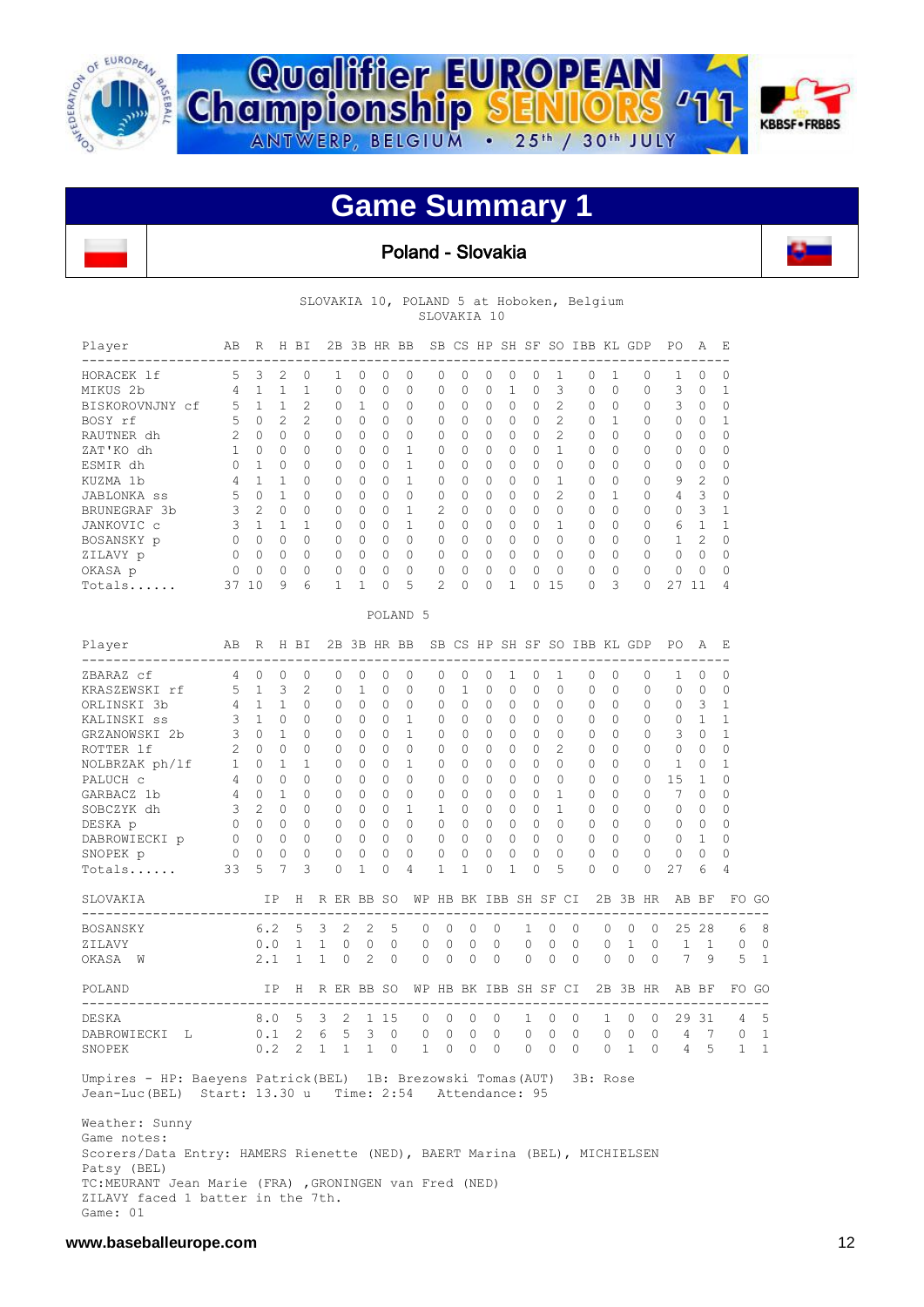





Belgium - Austria

BELGIUM 11, AUSTRIA 0 Jul 25, 2011 at Hoboken (Pioneers)

AUSTRIA 0

| Player<br>-------------------------                                                                                                                                                                                                   |                            | ABRHBI                              |             |                      |             | 2B 3B HR BB SB CS HP SH SF SO IBB KL GDP                                       |                                         |                |   |                                |                           |                |                                         |                                         |                                     |                |                                             |                |            |         | PO                                                   | A                       | Е                |                |
|---------------------------------------------------------------------------------------------------------------------------------------------------------------------------------------------------------------------------------------|----------------------------|-------------------------------------|-------------|----------------------|-------------|--------------------------------------------------------------------------------|-----------------------------------------|----------------|---|--------------------------------|---------------------------|----------------|-----------------------------------------|-----------------------------------------|-------------------------------------|----------------|---------------------------------------------|----------------|------------|---------|------------------------------------------------------|-------------------------|------------------|----------------|
| TOMSICH cf                                                                                                                                                                                                                            | 2 0 0                      |                                     |             | $\Omega$             | $\Omega$    | $\Omega$                                                                       | $\Omega$                                | 1              |   | $\Omega$                       | $\Omega$                  | $\Omega$       | $\Omega$                                | $\Omega$                                | $\Omega$                            |                | $\Omega$                                    | $\Omega$       | $\Omega$   |         | $\Omega$                                             | $\bigcirc$              | $\Omega$         |                |
| SCHERMER 3b                                                                                                                                                                                                                           | $\overline{\mathbf{3}}$    | $0\quad1$                           |             | $\circ$              | $\Omega$    | $\Omega$                                                                       | $\Omega$                                | $\circ$        |   | $\circ$                        | $\Omega$                  | $\mathbf{0}$   | $\circ$                                 | $\Omega$                                | $\Omega$                            |                | $\circ$                                     | $\Omega$       | $\circ$    |         | $\Omega$                                             | $\overline{\mathbf{3}}$ | 3                |                |
| LOEFFLER 1f                                                                                                                                                                                                                           |                            | 3 0 0                               |             | $\circ$              |             | $0\quad 0\quad 0\quad 0$                                                       |                                         |                |   |                                | $0\quad 0$                | $\overline{0}$ | $\bigcirc$                              | $\bigcirc$                              | $\Omega$                            |                | $\circ$                                     | $\bigcirc$     | $\circ$    |         |                                                      | $1 \quad 1$             | 0                |                |
| CICHOCKI dh/p                                                                                                                                                                                                                         |                            | $2 \quad 0 \quad 0$                 |             | $\Omega$             | $\Omega$    |                                                                                | $0\quad 0\quad 0$                       |                |   | $\overline{0}$                 | $\bigcirc$                | $\bigcirc$     | $\Omega$                                | $\bigcirc$                              | $\Omega$                            |                | $\Omega$                                    | $\bigcirc$     | $\Omega$   |         | $0 \quad 0$                                          |                         | $\Omega$         |                |
| SCHRITTWIESE p 1                                                                                                                                                                                                                      |                            |                                     | $0\quad 1$  | $\circ$              |             | $0\quad 0\quad 0\quad 0\quad 0$                                                |                                         |                |   |                                |                           |                | $\begin{matrix} 0 & 0 & 0 \end{matrix}$ |                                         | $0\quad 0$                          |                | $\circ$                                     | $\bigcap$      | $\circ$    |         | $0\quad1$                                            |                         | 0                |                |
| KLINC rf                                                                                                                                                                                                                              | 3                          |                                     | $0\quad 1$  | $\Omega$             |             | $0\quad 0\quad 0\quad 0\quad 0$                                                |                                         |                |   |                                |                           | $0\quad 0$     | $\Omega$                                | $\bigcirc$                              |                                     | $2^{\circ}$    | $\Omega$                                    | $\Omega$       | $\Omega$   |         |                                                      | 5 0                     | 0                |                |
| SALZMANN 1b                                                                                                                                                                                                                           | 3                          |                                     | $0 \quad 0$ | $\Omega$             |             | $0 \quad 0 \quad 0 \quad 0$                                                    |                                         |                |   | $\Omega$                       | $\bigcap$                 | $\bigcirc$     | $\Omega$                                |                                         | $\begin{matrix} 0 & 1 \end{matrix}$ |                | $\mathbf{0}$                                | 1              |            | $\circ$ | 7 0                                                  |                         | $\mathbf{1}$     |                |
| FERAK c                                                                                                                                                                                                                               | 3                          |                                     | $0 \quad 0$ | $\Omega$             |             | $0 \quad 0$                                                                    | $\begin{matrix} 0 & 0 & 0 \end{matrix}$ |                |   |                                | $\Omega$                  | $\bigcirc$     | $\Omega$                                |                                         | $\begin{matrix}0&1\end{matrix}$     |                | $\Omega$                                    | $\mathbf{1}$   |            |         | $0\qquad 2\quad 0$                                   |                         | 1                |                |
| RAUCH 2b                                                                                                                                                                                                                              | 3                          |                                     | $0\quad 0$  | $\circ$              |             | $0\quad 0\quad 0\quad 0\quad 0$                                                |                                         |                |   |                                |                           | $0\quad 0$     | $\bigcirc$                              |                                         | $0\quad 1$                          |                | $\circ$                                     | $\overline{0}$ |            |         | $0 \qquad 1 \qquad 2$                                |                         | $\Omega$         |                |
| SEISER ss                                                                                                                                                                                                                             | $\overline{\phantom{0}}^2$ | $0\quad 1$                          |             | $\Omega$             |             |                                                                                |                                         |                |   |                                | $\bigcirc$                | $\bigcirc$     | $\Omega$                                |                                         |                                     |                |                                             |                |            |         | 0 0 0 0 0 2 0                                        |                         | $\Omega$         |                |
| ASTL p                                                                                                                                                                                                                                | $\mathbf{0}$               | $\begin{matrix} 0 & 0 \end{matrix}$ |             | $\Omega$<br>$\Omega$ |             | $0\quad 0$                                                                     | $\Omega$                                | $\bigcirc$     |   | $\Omega$                       | $\bigcirc$                | $\overline{0}$ | $\Omega$                                | $\bigcirc$<br>$\Omega$                  | $\overline{0}$                      |                | $0 \quad 0$                                 |                | $\bigcap$  |         | $0\qquad 0\qquad 0$                                  |                         | $\Omega$         |                |
| Totals                                                                                                                                                                                                                                |                            | 25 0 4                              |             |                      | $\bigcap$   | $\Omega$                                                                       | $\Omega$                                | $\mathbf{1}$   |   | $\bigcap$                      | $\bigcap$                 | $\bigcap$      | $\Omega$                                |                                         | 5 <sup>5</sup>                      |                | $0 \quad 2$                                 |                |            |         | 18 7                                                 |                         | 5                |                |
|                                                                                                                                                                                                                                       |                            |                                     |             |                      |             |                                                                                | BELGIUM 11                              |                |   |                                |                           |                |                                         |                                         |                                     |                |                                             |                |            |         |                                                      |                         |                  |                |
| Player                                                                                                                                                                                                                                |                            | AB R H BI                           |             |                      |             | 2B 3B HR BB SB CS HP SH SF SO IBB KL GDP                                       |                                         |                |   |                                |                           |                |                                         |                                         |                                     |                |                                             |                |            |         | PO –                                                 | $\mathsf{A}$            | - E              |                |
| RIBBENS 2b                                                                                                                                                                                                                            | 5 1 2 0                    |                                     |             |                      |             | $\Omega$<br>$\Omega$                                                           |                                         | $0 \quad 0$    |   | $\mathbf{1}$                   | $\bigcirc$                | $\bigcirc$     | $\bigcirc$                              | $\circ$ 0                               | $\overline{1}$                      |                | $\Omega$                                    | 1              | $\Omega$   |         | 2                                                    | 2                       | $\Omega$         |                |
| GIORGIADIS ss                                                                                                                                                                                                                         | 1 3 0 0                    |                                     |             |                      | $\circ$     | $\Omega$                                                                       | $\circ$                                 | 2              |   | $\mathbf{1}$                   | $\Omega$                  | $\overline{0}$ | -1                                      | $\Omega$                                | $\Omega$                            |                | 0                                           | $\bigcirc$     |            | $\circ$ |                                                      | $3 \quad 2$             | $\Omega$         |                |
| LANNOY cf                                                                                                                                                                                                                             |                            | 4 3 3 1                             |             |                      |             | $\begin{array}{ccccccccccccccccc} & 0 & 0 & 0 & 0 & 0 & 0 & 0 & 0 \end{array}$ |                                         |                |   |                                |                           |                | $\bigcirc$                              |                                         |                                     |                | $\begin{matrix} 0 & 0 & 0 & 0 \end{matrix}$ |                |            |         | $0 \qquad 2 \qquad 0$                                |                         | $\Omega$         |                |
| HEYRMAN dh                                                                                                                                                                                                                            | $\overline{4}$             |                                     | $1 \quad 1$ |                      |             | 2 0 0 0 0 0 0 0 0                                                              |                                         |                |   |                                |                           |                |                                         | $\begin{matrix} 0 & 0 & 0 \end{matrix}$ |                                     |                |                                             |                |            |         | $\begin{matrix} 0 & 0 & 0 & 0 \end{matrix}$          |                         | $\Omega$         |                |
| VISCHSCHOONM 1f  4  1  2  4  0  0  0  0  1  0  0  0  0  0  0                                                                                                                                                                          |                            |                                     |             |                      |             |                                                                                |                                         |                |   |                                |                           |                |                                         |                                         |                                     |                |                                             | $\bigcap$      |            |         | $0 \qquad 3 \qquad 0$                                |                         | $\Omega$         |                |
| VERHEYLEWEGH 1b                                                                                                                                                                                                                       | 2                          |                                     |             |                      |             | 0 0 1 0 0 0 1 0 0 0 0                                                          |                                         |                |   |                                |                           |                |                                         | 1 0 0                                   |                                     |                |                                             | $\bigcirc$     |            |         | $0 \quad 4 \quad 0$                                  |                         | $\Omega$         |                |
| VANTHILLO rf                                                                                                                                                                                                                          |                            | $2 \quad 1 \quad 1$                 |             | $\Omega$             |             | 0 0 0 2 0                                                                      |                                         |                |   |                                |                           |                | $0 \quad 0 \quad 0$                     | $\begin{matrix} 0 & 0 & 0 \end{matrix}$ |                                     |                |                                             | $\bigcirc$     |            |         | $0 \quad 1 \quad 0$                                  |                         | $\Omega$         |                |
| QUINT 3b                                                                                                                                                                                                                              |                            | $3 \t1 \t1$                         |             | $\Omega$             |             | 0 0 0 1 0 0 0 0                                                                |                                         |                |   |                                |                           |                |                                         | $\begin{matrix} 0 & 0 & 0 \end{matrix}$ |                                     |                |                                             |                |            |         | 0 0 0 1                                              |                         | $\Omega$         |                |
| ROEVENS K c                                                                                                                                                                                                                           | 300                        |                                     |             | $\circ$              |             | 0 0 0 1 0 0 0 0                                                                |                                         |                |   |                                |                           |                |                                         |                                         |                                     |                | $0 \quad 1 \quad 0 \quad 0$                 |                |            |         | $0 6 0$                                              |                         | 0                |                |
| ANTONACCI p                                                                                                                                                                                                                           | $\overline{0}$             | $0\quad 0$                          |             | $\Omega$             |             | $0\quad 0$                                                                     | $\Omega$                                | $\bigcirc$     |   | $\Omega$                       | $\bigcirc$                | $\bigcirc$     | $\Omega$                                | $\bigcirc$                              | $\bigcirc$                          |                | $\Omega$<br>$\bigcirc$                      |                | $\Omega$   |         | $\circ$                                              | $\Omega$                | $\Omega$         |                |
| Totals                                                                                                                                                                                                                                | 28 11 10                   |                                     |             | 8                    |             | $\Omega$<br>$\Omega$                                                           | $\Omega$                                | $\overline{7}$ |   | 3                              | $\Omega$                  | $\Omega$       | $\mathbf{1}$                            | $\mathbf{1}$                            | $\mathfrak{L}$                      |                | $\Omega$                                    | $\mathbf{1}$   | $\Omega$   |         | 21                                                   | 5                       | $\Omega$         |                |
| AUSTRIA                                                                                                                                                                                                                               |                            |                                     |             |                      |             |                                                                                |                                         |                |   |                                |                           |                |                                         |                                         |                                     |                |                                             |                |            |         | IP H R ER BB SO WP HB BK IBB SH SF CI 2B 3B HR AB BF |                         | FO GO            |                |
| ASTL L                                                                                                                                                                                                                                |                            |                                     |             |                      | 2.0 4 3     | 2                                                                              | 3<br>$\overline{0}$                     |                | 0 | $\circ$                        | $\circ$                   |                | $\circ$                                 | $0\quad 0$                              |                                     | $\overline{0}$ | 0                                           |                | $\bigcirc$ | $\circ$ | 10 13                                                |                         |                  | $5 \quad 1$    |
| CICHOCKI                                                                                                                                                                                                                              |                            |                                     |             |                      | $2.2 \t6 8$ | $2 \quad 3 \quad 1$                                                            |                                         |                |   | 1                              | $\overline{0}$<br>$\circ$ |                | $\circ$                                 | 1                                       | $1 \quad 0$                         |                |                                             |                |            |         |                                                      |                         | 0 0 0 14 19 4 2  |                |
| SCHRITTWIESE                                                                                                                                                                                                                          |                            |                                     |             |                      |             | 1.1 0 0 0 1 1                                                                  |                                         |                |   | $\overline{0}$<br>$\mathbf{0}$ | $\circ$                   |                | $\circ$                                 | $\overline{0}$                          | $0\quad 0$                          |                | $\mathbf{0}$                                |                | $0\quad 0$ |         | $4\quad 5$                                           |                         |                  | 0 <sup>3</sup> |
| BELGIUM                                                                                                                                                                                                                               |                            |                                     |             |                      |             |                                                                                |                                         |                |   |                                |                           |                |                                         |                                         |                                     |                |                                             |                |            |         | IP H R ER BB SO WP HB BK IBB SH SF CI 2B 3B HR AB BF |                         | FO GO            |                |
| ANTONACCI W                                                                                                                                                                                                                           |                            |                                     |             |                      |             | 7.0 4 0 0 1 5 0 0 0 0 0 0 0                                                    |                                         |                |   |                                |                           |                |                                         |                                         |                                     |                |                                             |                |            |         |                                                      |                         | 0 0 0 25 26 11 5 |                |
| Umpires - HP: JANKOVIC Juraj (SVK) 1B: SZMID Marcin (POL) 3B: EBELS Ilgvars<br>(LAT) Start: 18:00 Time: 1:49 Attendance: 115                                                                                                          |                            |                                     |             |                      |             |                                                                                |                                         |                |   |                                |                           |                |                                         |                                         |                                     |                |                                             |                |            |         |                                                      |                         |                  |                |
| Weather: Cloudy<br>Game notes:<br>Scorers / Data Entry : VISCHSCHOONMAKER Karen (BEL), VERBIST Marleen (BEL),<br>HAMERS Rienette (NED)<br>TC : MEURANT Jean Marie (FRA), GRONINGEN van Fred (NED)<br>ASTL faced 3 batters in the 3rd. |                            |                                     |             |                      |             |                                                                                |                                         |                |   |                                |                           |                |                                         |                                         |                                     |                |                                             |                |            |         |                                                      |                         |                  |                |

Game: 02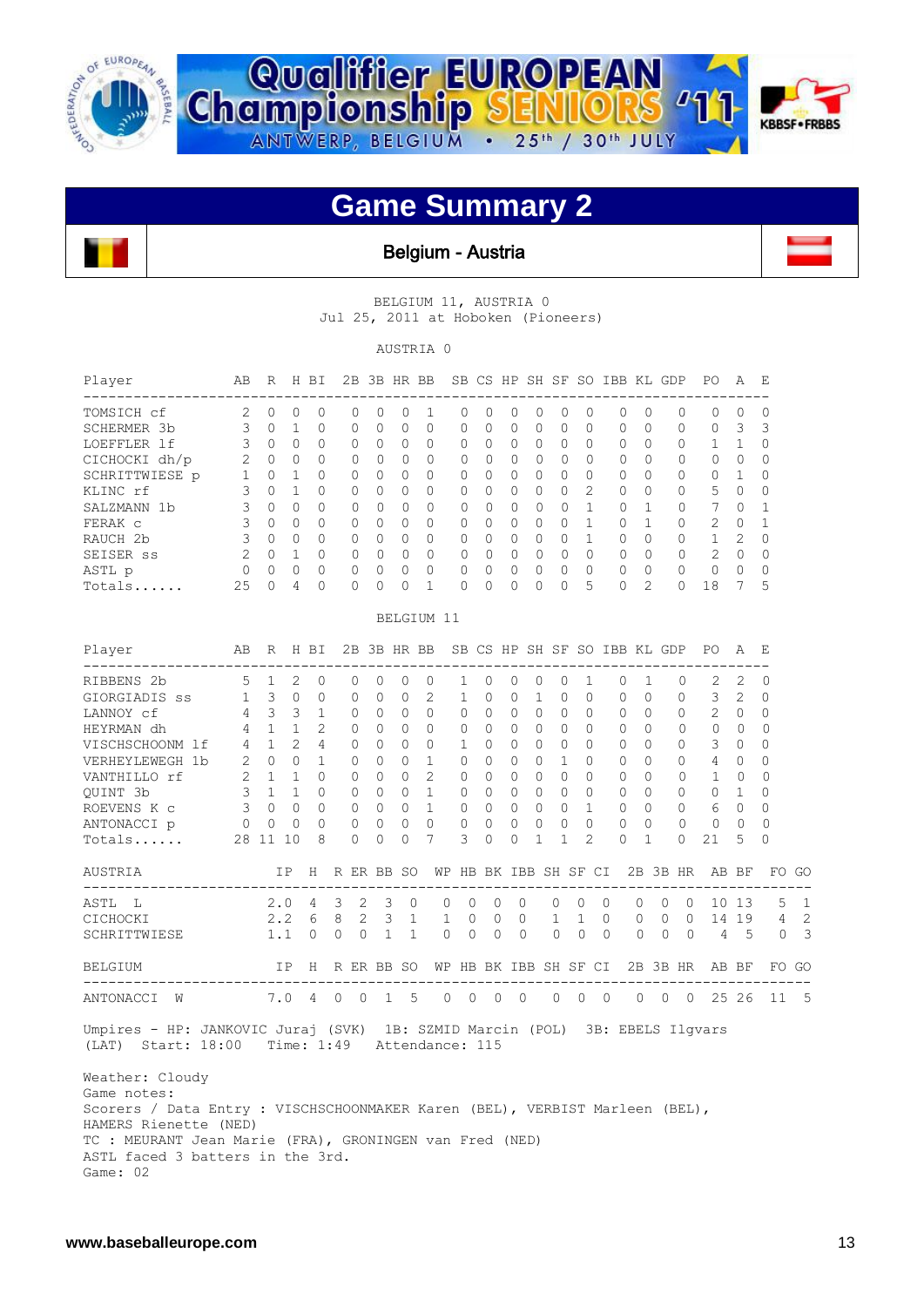





#### Latvia - Austria

Jul 26, 2011 at Hoboken (Pioneers)

|                          |    |                |           |          |              |          |           | AUSTRIA<br>- 9 |          |          |        |           |          |                              |           |                  |                |                |                |          |   |
|--------------------------|----|----------------|-----------|----------|--------------|----------|-----------|----------------|----------|----------|--------|-----------|----------|------------------------------|-----------|------------------|----------------|----------------|----------------|----------|---|
| Player                   | AB |                | R         | H<br>BI  |              |          |           | 2B 3B HR BB    |          |          |        |           |          | SB CS HP SH SF SO IBB KL GDP |           |                  |                |                | PO.            | A        | E |
| TOMSICH cf               | 4  | 4              | 2         | 0        | <sup>0</sup> | O        | $\bigcap$ |                | $\cup$   | 0        |        | $\bigcap$ | $\Omega$ | $\Omega$                     | 0         | $\left( \right)$ | O              | 3              | $\Omega$       | $\Omega$ |   |
| SEISER SS                | 4  |                |           | $\Omega$ | $\Omega$     | $\Omega$ | $\Omega$  | 2              | $\Omega$ | $\Omega$ | 0      | 0         | $\Omega$ | $\Omega$                     |           | $\cap$           |                |                |                | $\Omega$ |   |
| KLINC rf                 | 3  | 2              |           | 3        | $\Omega$     | $\Omega$ | $\Omega$  | 3              | 1.       | $\Omega$ | 0      | $\Omega$  | $\Omega$ | $\Omega$                     | $\bigcap$ | $\Omega$         |                | $\Omega$       | $\Omega$       | $\Omega$ |   |
| CICHOCKI dh/1b           | 5  | 0              | 2         | 3        | $\Omega$     | $\Omega$ | $\Omega$  |                | $\Omega$ | $\Omega$ | 0      | $\Omega$  | $\Omega$ | $\Omega$                     | $\Omega$  | $\Omega$         | $\Omega$       | $\Omega$       | 0              | $\Omega$ |   |
| <b>RABENGRUBER</b><br>1f | 3  | $\cap$         | 0         |          | $\Omega$     | $\Omega$ | $\Omega$  | $\mathfrak{D}$ | $\Omega$ | $\cap$   |        | $\Omega$  | $\Omega$ |                              | $\Omega$  | $\cap$           | $\Omega$       | $\mathfrak{D}$ | $\bigcap$      | $\Omega$ |   |
| RAUCH 1b/p               | 3  | O              |           | $\Omega$ | $\Omega$     | $\Omega$ | $\bigcap$ |                |          | $\Omega$ |        | $\Omega$  | $\Omega$ |                              | $\bigcap$ | $\Omega$         |                | 6              | $\Omega$       | $\Omega$ |   |
| <b>SCHERMER 2b</b>       | 3  | O              |           |          | 0            | $\Omega$ | $\Omega$  | $\cap$         | $\Omega$ | $\Omega$ | 0      | $\Omega$  | $\Omega$ | $\Omega$                     | $\Omega$  | $\cap$           | $\Omega$       |                | $\Omega$       | $\Omega$ |   |
| SALZMANN 3b              | 2  | <sup>n</sup>   | $\bigcap$ | $\Omega$ | $\Omega$     | $\Omega$ | $\bigcap$ | $\cap$         | $\Omega$ | $\cap$   | $\cap$ | $\Omega$  | $\Omega$ | $\cap$                       | $\cap$    | $\cap$           |                | 4              |                | $\Omega$ |   |
| GRAF c                   | ς  | $\mathfrak{D}$ | $\Omega$  | $\Omega$ | U            | $\Omega$ | $\bigcap$ | 2              | $\cap$   | $\Omega$ | 0      | $\Omega$  | $\Omega$ | $\Omega$                     | $\bigcap$ | $\Omega$         |                | 8              | $\Omega$       | $\Omega$ |   |
| HACKL 3b/2b              | 4  | 0              |           | $\Omega$ | 0            | $\Omega$ | $\Omega$  |                | $\Omega$ |          | $\cap$ | O         | $\Omega$ |                              | $\Omega$  | $\Omega$         | $\Omega$       | $\mathcal{L}$  | $\mathfrak{D}$ | $\Omega$ |   |
| HUSTY p                  |    | 0              | $\Omega$  | $\Omega$ | $\Omega$     | $\Omega$ | $\bigcap$ | ∩              | $\cap$   | $\Omega$ | O.     | $\Omega$  | $\Omega$ | $\Omega$                     | $\cap$    | $\cap$           | $\Omega$       | $\Omega$       | $\mathfrak{D}$ | $\Omega$ |   |
| LOEFFLER p               |    | Λ              | 0         | $\Omega$ | O            | $\Omega$ | $\cap$    | ∩              |          | $\Omega$ | 0      | O         | $\Omega$ | $\Omega$                     | $\cap$    | $\Omega$         |                | $\Omega$       | ∩              | $\Omega$ |   |
| Totals                   | 34 | 9              | 9         | 8        | 0            | $\Omega$ |           | 13             | 2        |          | 3      | O         | $\Omega$ | 3                            |           |                  | $\mathfrak{D}$ | 27             | 6              | 0        |   |

|                | AB             |              | R         | H BI         |          | 2B       |            |                | LATVIA <sub>2</sub> |                       |          |          |   |              |              |          | SB CS HP SH SF SO IBB KL GDP |          |              |                |                | E              |                |
|----------------|----------------|--------------|-----------|--------------|----------|----------|------------|----------------|---------------------|-----------------------|----------|----------|---|--------------|--------------|----------|------------------------------|----------|--------------|----------------|----------------|----------------|----------------|
| Player         |                |              |           |              |          |          |            |                | 3B HR BB            |                       |          |          |   |              |              |          |                              |          |              | PO.            |                | A              |                |
| ANSONS 2b      | 4              | $\Omega$     | $\Omega$  | 0            |          | $\Omega$ | $\Omega$   | $\Omega$       | $\Omega$            | $\Omega$              | 0        | $\Omega$ | 0 | $\Omega$     | 1            |          | $\Omega$                     | 0        | $\Omega$     | 10             | 6              | $\overline{2}$ |                |
| GUTMANIS c     | 2              | $\Omega$     | $\Omega$  | 0            |          | $\Omega$ | $\Omega$   | O              | $\Omega$            | $\Omega$              | 0        | $\cap$   | 0 | $\Omega$     | 1            |          | $\Omega$                     | 1        | $\Omega$     | 1              | $\Omega$       | $\Omega$       |                |
| KRAPANS C      | $\overline{2}$ | $\cap$       | $\Omega$  | 0            |          | $\Omega$ | $\Omega$   | 0              | $\Omega$            | 0                     | O        | 0        | O | 0            | $\mathbf{1}$ |          | $\Omega$                     | $\cap$   | ∩            | 3              | $\overline{2}$ | 1              |                |
| ALEKSEJEVS cf  | 4              | $\Omega$     | 1         | 0            |          | $\Omega$ | $\Omega$   | 0              | $\Omega$            | $\Omega$              | 0        | $\Omega$ | O | $\Omega$     | 1            |          | $\Omega$                     | 1        | ∩            | $\mathfrak{D}$ | $\Omega$       | $\Omega$       |                |
| DUSELIS K 3b   | $\mathcal{L}$  | $\mathbf{1}$ | $\Omega$  | U            |          | $\Omega$ | $\Omega$   | 0              | 1                   | 1                     | 0        | 0        | O | $\Omega$     | 0            |          | $\Omega$                     | U        | <sup>n</sup> | $\mathbf{1}$   | 1              | $\Omega$       |                |
| ERTNERS 3b     | $\Omega$       | $\Omega$     | $\Omega$  | 0            |          | $\Omega$ | O          | O              | 1                   | $\cap$                | 0        | 0        | 0 | 0            | O            |          | O                            | O        | 0            | $\Omega$       | $\cap$         | $\Omega$       |                |
| UPENIEKS dh/p  | 3              | $\Omega$     | 1         | 1            |          | $\Omega$ | $\Omega$   | 0              | $\Omega$            | $\cap$                | 0        | $\cap$   | O | $\Omega$     | $\Omega$     |          | O                            | O        | 0            | 1              | $\cap$         | $\Omega$       |                |
| KNOPKENS 1b    | 1              | $\bigcap$    | $\Omega$  | U            |          | $\Omega$ | $\Omega$   | 0              | $\Omega$            | $\Omega$              | 0        | 0        | O | 0            | $\Omega$     |          | O                            | O        | ∩            | $\Omega$       | $\Omega$       | $\Omega$       |                |
| RIMICANS 1f    | $\overline{2}$ | $\Omega$     | 1         | 0            |          | $\Omega$ | $\Omega$   | O              | $\Omega$            | $\Omega$              | O        | $\Omega$ | O | $\Omega$     | 1            |          | O                            | O        | $\cap$       | 1              | $\Omega$       | $\Omega$       |                |
| STASUNS pr/lf  | $\mathbf{1}$   | 1            | $\Omega$  | 0            |          | $\Omega$ | $\Omega$   | 0              | $\Omega$            | 1                     | 0        | $\Omega$ | 0 | $\Omega$     | 0            |          | 0                            | 0        | $\Omega$     | $\Omega$       | $\Omega$       | $\Omega$       |                |
| GEIDA 1f       | $\Omega$       | $\cap$       | $\Omega$  | 0            |          | $\Omega$ | $\Omega$   | $\Omega$       | 1                   | $\Omega$              | 0        | $\Omega$ | 0 | $\Omega$     | 0            |          | 0                            | 0        | $\Omega$     | $\Omega$       | $\Omega$       | 0              |                |
| DUSELIS J 1b/p | 4              | $\Omega$     | $\Omega$  | 0            |          | $\Omega$ | $\Omega$   | $\Omega$       | $\Omega$            | $\Omega$              | 0        | $\Omega$ | 0 | $\Omega$     | 1            |          | 0                            | 0        | $\Omega$     | 6              | 1              | $\Omega$       |                |
| SAMOILOVS rf   | $\Omega$       | $\Omega$     | $\Omega$  | 0            |          | $\Omega$ | $\Omega$   | $\Omega$       | 1                   | 1                     | 0        | $\Omega$ | 0 | $\Omega$     | $\Omega$     |          | $\Omega$                     | 0        | $\Omega$     | $\Omega$       | $\Omega$       | $\Omega$       |                |
| ARBIDANS rf    | 3              | $\Omega$     | $\Omega$  | 0            |          | $\Omega$ | $\Omega$   | 0              | $\Omega$            | $\Omega$              | 0        | 0        | 0 | 0            | 1            |          | $\Omega$                     | 1        | $\Omega$     | 0              | $\Omega$       | 0              |                |
| SKRASTINS ss   | 3              | $\Omega$     | 1         | 1            |          | $\Omega$ | $\Omega$   | 0              | $\Omega$            | 1                     | 0        | $\Omega$ | 0 | $\Omega$     | 0            |          | $\Omega$                     | 0        | $\cap$       | 1              | 5              | $\Omega$       |                |
| DOVEIKA p      | $\Omega$       | $\Omega$     | $\Omega$  | 0            |          | $\Omega$ | $\Omega$   | 0              | $\Omega$            | $\cap$                | 0        | $\Omega$ | O | $\Omega$     | $\Omega$     |          | $\Omega$                     | O        | ∩            | $\Omega$       | $\cap$         | 0              |                |
| STRUBERGS p    | $\Omega$       | $\Omega$     | $\Omega$  | 0            |          | $\Omega$ | $\Omega$   | $\Omega$       | $\Omega$            | $\Omega$              | 0        | 0        | 0 | <sup>0</sup> | 0            |          | $\Omega$                     | $\Omega$ | $\Omega$     | $\Omega$       | $\Omega$       | 0              |                |
| REKSNIS p      | O              | $\Omega$     | $\Omega$  | 0            |          | $\Omega$ | $\Omega$   | $\Omega$       | $\Omega$            | $\Omega$              | 0        | 0        | 0 | 0            | $\Omega$     |          | $\Omega$                     | $\Omega$ | $\Omega$     | 1              | $\Omega$       | $\Omega$       |                |
| Totals         | 31             | 2            | 4         | 2            |          | $\Omega$ | $\Omega$   | $\Omega$       | 4                   | 4                     | O        | 0        | 0 | $\Omega$     | 7            |          | O                            | 3        | $\Omega$     | 27             | 15             | 3              |                |
| <b>AUSTRIA</b> |                |              | <b>TP</b> | H            |          |          | R ER BB SO |                |                     | WP HB BK IBB SH SF CI |          |          |   |              |              |          |                              |          | 2B 3B HR     |                | AB BF          | FΟ             | GO             |
| HUSTY<br>W     |                | 5.0          |           | 2            | 1        | 1        | 2          | 4              | $\Omega$            | $\Omega$              | $\Omega$ | $\Omega$ |   | $\Omega$     | $\Omega$     | $\Omega$ | $\Omega$                     | $\Omega$ | $\Omega$     | 17             | 19             | 4              | 7              |
| LOEFFLER       |                | 3.1          |           | 2            | 1        | 1        | 2          | $\mathbf{1}$   | $\Omega$            | $\Omega$              | 0        | $\Omega$ |   | 0            | $\Omega$     | $\Omega$ | 0                            | $\Omega$ | $\Omega$     | 12             | 14             | 8              | $\mathbf{1}$   |
| <b>RAUCH</b>   |                | 0.2          |           | $\Omega$     | $\Omega$ | 0        | $\Omega$   | $\overline{2}$ | 0                   | $\Omega$              | $\Omega$ | $\Omega$ |   | $\Omega$     | $\Omega$     | $\Omega$ | $\Omega$                     | $\Omega$ | $\Omega$     | $\overline{c}$ | $\overline{2}$ | $\Omega$       | $\Omega$       |
| LATVIA         |                |              | ΙP        | Н            |          |          | R ER BB SO |                |                     | WP HB BK IBB SH SF CI |          |          |   |              |              |          | 2B                           |          | 3B HR        |                | AB BF          |                | FO GO          |
| DOVEIKA L      |                | 1.1          |           | $\mathbf{1}$ | 6        | 6        | 8          | $\Omega$       | 2                   | 1                     | 2        | $\Omega$ |   | $\cap$       | $\Omega$     | $\Omega$ | 0                            | $\Omega$ | $\Omega$     | 5.             | 14             | 2              | 2              |
| STRUBERGS      |                | 0.2          |           | $\mathbf{1}$ | $\Omega$ | $\Omega$ | $\Omega$   | $\mathbf{1}$   | 0                   | $\Omega$              | $\Omega$ | $\Omega$ |   | $\circ$      | $\Omega$     | $\Omega$ | 0                            | $\Omega$ | $\Omega$     | 3              | 3              | $\Omega$       | $\mathbf{1}$   |
| REKSNIS        |                | 4.0          |           | 6            | 3        | 2        | 3          | 1.             | $\mathbf{1}$        | 2                     | $\Omega$ | 1        |   | $\Omega$     | <sup>0</sup> | 0        | O                            | 0        | 0            | 18             | 23             | 3              | 6              |
| UPENIEKS       |                | 2.0          |           | $\mathbf{1}$ | $\Omega$ | 0        | 1          | 0              | $\Omega$            | $\Omega$              | $\Omega$ | $\Omega$ |   | $\Omega$     | $\Omega$     | $\Omega$ | $\Omega$                     | $\Omega$ | $\Omega$     | 5              | 6              | 2              | $\overline{c}$ |
| DUSELIS J      |                | 1.0          |           | $\Omega$     | 0        | O        | 1          | 1              | 0                   | O                     | $\Omega$ | $\Omega$ |   | $\Omega$     | 0            | U        | $\Omega$                     | $\Omega$ | $\Omega$     | 3              | 4              | $\mathbf{1}$   | $\mathbf{1}$   |

 Umpires - HP: SZMID Marcin (POL) 1B: ROSE Jean Luc (BEL) 3B: BAEYENS Patrick(BEL) Start: 13:30 Time: 2:41 Attendance: 60 Weather: Cloudy Game notes: Scorers/Data Entry : MICHIELSEN Patsy(BEL), VERBIST Marleen(BEL), HAMERS Rienette(NED) TC : MEURANT Jean Marie(FRA), GRONINGEN van Fred(NED)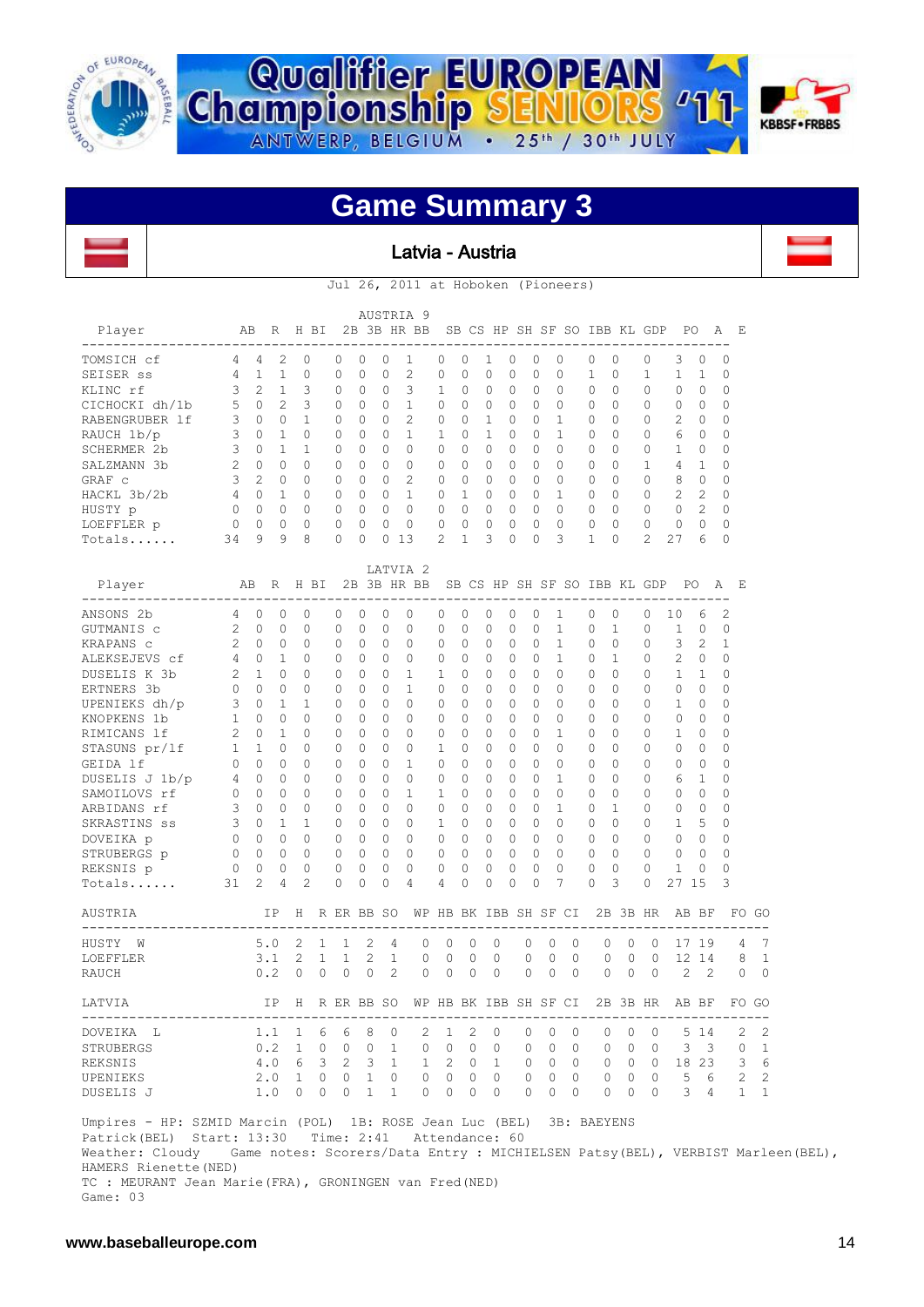





#### Slovakia - Belgium



BELGIUM 10, SLOVAKIA 7 ; Jul 26, 2011 at Hoboken

|                                                                                           | AB                                      |                     | R H BI         |                |                 |                          |              | 2B 3B HR BB    | BELGIUM 10     |                       |                   |                |              |              |                | SB CS HP SH SF SO IBB KL GDP                                     |          |              |              | PO.                  | Α              | Ε        |                           |
|-------------------------------------------------------------------------------------------|-----------------------------------------|---------------------|----------------|----------------|-----------------|--------------------------|--------------|----------------|----------------|-----------------------|-------------------|----------------|--------------|--------------|----------------|------------------------------------------------------------------|----------|--------------|--------------|----------------------|----------------|----------|---------------------------|
| Player                                                                                    |                                         |                     |                |                |                 |                          |              |                |                |                       |                   |                |              |              |                |                                                                  |          |              |              |                      |                |          |                           |
| RIBBENS 2b                                                                                | 3                                       | 1                   | 1              | $\circ$        | 0               |                          | $\Omega$     | 0              | 2              | 2                     | 0                 | 0              | 1            | 0            | $\Omega$       | 0                                                                | $\Omega$ |              | 0            | 1                    | 2              | 0        |                           |
| GIORGIADIS ss                                                                             | 5                                       | 1                   | $\overline{c}$ | 2              | 0               |                          | $\Omega$     | $\mathbf 0$    | $\mathbf 0$    | $\circ$               | $\circ$           | $\circ$        | 0            | $\mathbf{1}$ | $\Omega$       | $\mathbf 0$                                                      | 0        |              | 0            | 2                    | 5              | $\circ$  |                           |
| LANNOY cf                                                                                 | 4                                       | 2                   | $\overline{1}$ | $\Omega$       | 0               |                          | $\mathbf{0}$ | 0              | 2              | 0                     | $\Omega$          | $\circ$        | 0            | $\Omega$     | $\Omega$       | 0                                                                | $\Omega$ |              | 0            | 1                    | $\Omega$       | 0        |                           |
| HEYRMAN dh                                                                                | 5                                       | $\mathbf{1}$        | $\overline{1}$ | $\Omega$       | $\Omega$        |                          | $\Omega$     | $\Omega$       | $\mathbf{1}$   | $\Omega$              | $\Omega$          | $\Omega$       | $\Omega$     | $\Omega$     | $\Omega$       | $\Omega$                                                         | $\Omega$ |              | $\mathbf{1}$ | $\Omega$             | 0              | $\Omega$ |                           |
| VISCHSCHOONM lf                                                                           | $\mathbf{1}$                            | $\Omega$            | $\bigcirc$     | $\Omega$       | $\Omega$        |                          | $\Omega$     | 0              | 2              | $\Omega$              | $\Omega$          | 0              | $\Omega$     | $\Omega$     | $\Omega$       | 0                                                                | $\Omega$ |              | 0            | 2                    | $\Omega$       | 0        |                           |
| HERSSENS ph/lf                                                                            | $\mathbf{1}$                            |                     | $0\quad 0$     | $\mathbf{1}$   | $\Omega$        |                          | $\Omega$     | $\mathbf{0}$   | $\mathbf{1}$   | 0                     | $\Omega$          | $\Omega$       | 0            | $\Omega$     | $\Omega$       | 0                                                                | $\Omega$ |              | 0            | 0                    | 0              | 0        |                           |
| VERHEYLEWEGH 1b                                                                           | 3                                       | 1                   | 2              | $\mathbf{1}$   | $\mathbf{0}$    |                          | $\Omega$     | 0              | 2              | $\mathbf{1}$          | $\Omega$          | $\Omega$       | 0            | $\Omega$     | $\Omega$       | 0                                                                | $\Omega$ |              | 0            | 13                   | 0              | 0        |                           |
| VANTHILLO rf                                                                              | $\mathbf{3}$                            | $\Omega$            | $\Omega$       | $\mathbf{1}$   | $\Omega$        |                          | $\Omega$     | $\Omega$       | $\mathbf{1}$   | $\Omega$              | $\Omega$          | $\Omega$       | $\mathbf{1}$ | $\Omega$     | $\overline{c}$ | $\mathbf{0}$                                                     | $\Omega$ |              | 0            | 3                    | $\Omega$       | $\Omega$ |                           |
| QUINT 3b                                                                                  |                                         | 3 2 1               |                | $\mathbf{1}$   | 1               |                          | $\Omega$     | $\Omega$       | 2              | $\Omega$              | $\Omega$          | $\Omega$       | $\Omega$     | $\Omega$     | $\Omega$       | $\Omega$                                                         | $\Omega$ |              | $\Omega$     | $\Omega$             | 4              | $\Omega$ |                           |
| ROEVENS K c                                                                               | 3 <sub>2</sub>                          |                     | 2              | $\mathbf{1}$   | $\mathbf{0}$    |                          | $\Omega$     | $\circ$        | 2              | 1                     | 0                 | $\mathbf{0}$   | $\circ$      | $\mathbf{0}$ | $\Omega$       | $\circ$                                                          | 0        |              | 0            | 5                    | 1              | 0        |                           |
| GONTIER p                                                                                 | $\begin{matrix} 0 & 0 & 0 \end{matrix}$ |                     |                | $\Omega$       | $\Omega$        | $\bigcirc$               |              | $\Omega$       | $\overline{0}$ | 0                     | $\Omega$          | $\circ$        | $\circ$      | $\Omega$     | $\Omega$       | 0                                                                | $\Omega$ |              | 0            | 0                    | 2              | 0        |                           |
| SEL p                                                                                     | $\overline{0}$                          | $\overline{0}$      | $\overline{0}$ | $\Omega$       | $\mathbf{0}$    | $\overline{0}$           |              | $\circ$        | $\overline{0}$ | $\circ$               | $\circ$           | $\circ$        | $\circ$      | $\circ$      | $\Omega$       | $\circ$                                                          | $\Omega$ |              | 0            | 0                    | $\Omega$       | 0        |                           |
| BRANDEN p                                                                                 | $\circ$                                 | $\circ$             | $\mathbf{0}$   | $\Omega$       | $\circ$         |                          | $\mathbf{0}$ | $\mathbf 0$    | $\mathbf{0}$   | 0                     | $\circ$           | $\circ$        | 0            | $\Omega$     | $\mathbf{0}$   | $\circ$                                                          | $\Omega$ |              | $\circ$      | 0                    | 0              | 0        |                           |
| Totals                                                                                    |                                         | 31 10               | 10             | 7              | $\mathbf{1}$    |                          | $\Omega$     | $\circ$        | 15             | 4                     | $\Omega$          | $\circ$        | 2            | 1            | 2              | $\Omega$                                                         | $\Omega$ |              | $\mathbf{1}$ | 27 14                |                | $\Omega$ |                           |
|                                                                                           |                                         |                     |                |                |                 |                          |              |                | SLOVAKIA 7     |                       |                   |                |              |              |                |                                                                  |          |              |              |                      |                |          |                           |
| Player<br>---------------                                                                 | AB                                      |                     | R H BI         |                |                 |                          |              | 2B 3B HR BB    |                |                       |                   |                |              |              |                | SB CS HP SH SF SO IBB KL GDP                                     |          |              |              | PO.                  | A              | Ε        |                           |
| HORACEK 1f                                                                                | 5                                       | 0                   | $\Omega$       | $\Omega$       | 0               |                          | $\Omega$     | 0              | 0              | $\Omega$              | $\Omega$          | $\Omega$       | 0            | 0            | 1              | 0                                                                | $\Omega$ |              | 1            | 1                    | 0              | 1        |                           |
| MIKUS 2b                                                                                  | 3                                       | 2                   | 1              | $\Omega$       | 0               |                          | $\Omega$     | 0              | 2              | 0                     | 0                 | 0              | 0            | $\Omega$     | $\Omega$       | 0                                                                | $\Omega$ |              | 0            | 4                    | 3              | 0        |                           |
| BISKOROVNJNY cf                                                                           | 4                                       | 1                   | $\overline{1}$ | 0              | $\Omega$        |                          | $\Omega$     | $\Omega$       | $\mathbf{1}$   | $\Omega$              | $\Omega$          | $\mathbf{0}$   | $\circ$      | $\Omega$     | $\mathbf{1}$   | 0                                                                | $\Omega$ |              | 0            | 3                    | 0              | 0        |                           |
| BOSY rf                                                                                   | 4                                       | $\mathbf{1}$        | 2              | $\mathbf{1}$   | $\mathbf{0}$    |                          | $\Omega$     | $\mathbf 0$    | 0              | 0                     | $\mathbf{1}$      | $\mathbf{0}$   | 0            | $\Omega$     | $\Omega$       | 0                                                                | $\Omega$ |              | 0            | 3                    | 0              | 0        |                           |
| RAUTNER dh                                                                                | 3                                       | $\overline{1}$      | $\Omega$       | $\mathbf{1}$   | $\Omega$        |                          | $\Omega$     | $\Omega$       | $\mathbf{1}$   | $\Omega$              | $\Omega$          | $\Omega$       | $\Omega$     | $\Omega$     | $\Omega$       | $\Omega$                                                         | $\Omega$ |              | $\Omega$     | $\Omega$             | $\Omega$       | $\Omega$ |                           |
| KUZMA 1b                                                                                  | 3                                       | $\mathbf{1}$        | $\Omega$       | $\Omega$       | $\Omega$        |                          | $\Omega$     | $\Omega$       | $\circ$        | $\Omega$              | $\Omega$          | $\mathbf{1}$   | $\Omega$     | $\Omega$     | $\Omega$       | 0                                                                | $\Omega$ |              | $\mathbf{0}$ | 10                   | 2              | 2        |                           |
| JABLONKA SS                                                                               | 4                                       | $\mathbf{1}$        | 2              | 2              | $\Omega$        |                          | $\Omega$     | $\mathbf 0$    | 0              | 0                     | $\circ$           | 0              | $\circ$      | $\Omega$     | $\mathbf{1}$   | $\mathbf 0$                                                      | $\Omega$ |              | 0            | $\mathbf{1}$         | 4              | 0        |                           |
| BRUNEGRAF 3b                                                                              | 3                                       | $\Omega$            | $\Omega$       | $\Omega$       | $\Omega$        |                          | $\Omega$     | $\Omega$       | $\mathbf{1}$   | $\Omega$              | $\Omega$          | $\Omega$       | 0            | $\Omega$     | 2              | $\mathbf{0}$                                                     | $\Omega$ |              | 0            | 2                    | 4              | 0        |                           |
| JANKOVIC c                                                                                | 3                                       | $\Omega$            | $\mathbf{1}$   | $\overline{c}$ | $\mathbf{1}$    |                          | $\Omega$     | $\Omega$       | $\mathbf{1}$   | $\Omega$              | $\Omega$          | $\Omega$       | $\Omega$     | $\Omega$     | $\Omega$       | $\circ$                                                          | $\Omega$ |              | 0            | 2                    | 0              | $\Omega$ |                           |
| TESLIK p                                                                                  | $\circ$                                 | $\Omega$            | $\Omega$       | $\Omega$       | $\Omega$        |                          | $\Omega$     | $\Omega$       | $\Omega$       | $\Omega$              | $\Omega$          | $\Omega$       | $\Omega$     | $\Omega$     | $\Omega$       | 0                                                                | $\Omega$ |              | 0            | $\mathbf{1}$         | 4              | 0        |                           |
| NOGA p                                                                                    |                                         | $0\quad 0$          | $\overline{0}$ | 0              | $\mathbf{0}$    |                          | 0            | 0              | 0              | 0                     | 0                 | $\circ$        | $\circ$      | $\Omega$     | $\Omega$       | 0                                                                | 0        |              | 0            | 0                    | 1              | 0        |                           |
| PROCHACZKA p                                                                              |                                         | $0\qquad 0\qquad 0$ |                | $\Omega$       | $\mathbf{0}$    | $\bigcirc$               |              | 0              | $\circ$        | $\mathbf{0}$          | $\Omega$          | $\overline{0}$ | $\mathbf 0$  | $\Omega$     | $\Omega$       | 0                                                                | $\Omega$ |              | 0            | 0                    | $\Omega$       | $\Omega$ |                           |
| ESMIR p                                                                                   | 0                                       | $0\quad 0$          |                | $\Omega$       | $\mathbf{0}$    |                          | $\mathbf{0}$ | $\circ$        | $\circ$        | $\circ$               | $\Omega$          | $\mathbf{0}$   | $\circ$      | $\Omega$     | $\mathbf{0}$   | $\mathbf{0}$                                                     | $\Omega$ |              | 0            | $\mathbf 0$          | $\circ$        | 0        |                           |
| LUKACKA p                                                                                 | $\overline{0}$                          | $\circ$             | $\circ$        | $\Omega$       | 0               |                          | $\circ$      | $\mathbf 0$    | $\circ$        | 0                     | $\circ$           | 0              | 0            | $\Omega$     | $\Omega$       | 0                                                                | $\Omega$ |              | 0            | 0                    | 1              | $\Omega$ |                           |
| $\verb Totals $                                                                           | 32                                      | 7                   | 7              | 6              | 1               |                          | 0            | $\circ$        | 6              | 0                     | $\mathbf{1}$      | 1              | $\mathbf 0$  | $\Omega$     | 5              | $\Omega$                                                         | $\Omega$ |              | 1            | 27 19                |                | 3        |                           |
| <b>BELGIUM</b>                                                                            |                                         |                     | ΙP             |                | H R ER BB SO    |                          |              |                |                | WP HB BK IBB SH SF CI |                   |                |              |              |                |                                                                  |          |              | 2B 3B HR     |                      | AB BF          |          | FO GO                     |
| GONTIER                                                                                   |                                         |                     | 6.0            | 2              | 2               | 2                        | 3            | 3              | 0              | $\Omega$              | $\Omega$          |                | $\Omega$     | 0            | $\circ$        | --------------------<br>0                                        | 0        | $\Omega$     | $\Omega$     |                      | 18 21          | 5        | 8                         |
| SEL                                                                                       |                                         |                     | $0.1 \quad 2$  |                | 3               | 3                        | 1            | $\Omega$       | 0              | 0                     | $\mathbf{0}$      |                | 0            | 0            | $\circ$        | $\mathbf{0}$                                                     | 0        | $\mathbf{0}$ | $\Omega$     | 3                    | $\overline{4}$ | 0        | 1                         |
| BRANDEN W                                                                                 |                                         |                     |                | $2.2 \quad 3$  | $\mathbf{2}$    | $\overline{2}$           | $2^{\circ}$  | $\overline{c}$ | $\mathbf{1}$   |                       | 1<br>$\circ$      |                | 0            | $\circ$      | $\circ$        | $\Omega$                                                         | 1        | $\mathbf{0}$ | $\Omega$     |                      | 11 14          | 3        | 3                         |
| SLOVAKIA                                                                                  |                                         |                     | IP             |                | H R ER BB SO    |                          |              |                |                | WP HB BK IBB SH SF CI |                   |                |              |              |                |                                                                  |          |              |              | 2B 3B HR AB BF       |                |          | FO GO                     |
| TESLIK                                                                                    |                                         |                     | 5.0            | 4              | 0               | $\overline{\phantom{0}}$ | 7            | 0              | 1              | $\circ$               | 0                 |                | 0            | $\mathbf{1}$ | $0\quad 0$     |                                                                  | 0        |              |              | $0 \t 0 \t 15 \t 23$ |                | 6        | 6                         |
| <b>NOGA</b>                                                                               |                                         |                     |                |                | $2.2$ 3 4 0     |                          |              | $2 \quad 1$    |                | $\overline{0}$        | $0\quad 0\quad 0$ |                |              |              |                | 0 0 0 1 0 0 10 12                                                |          |              |              |                      |                |          | 2<br>3                    |
|                                                                                           |                                         |                     |                |                | $0.0$ 2 4 4 4 0 |                          |              |                |                |                       |                   |                |              |              |                | 0 0 0 0 0 0 0 0 0 0 2                                            |          |              |              |                      |                |          | $0\quad 0$                |
| PROCHACZKA L                                                                              |                                         |                     |                |                |                 |                          |              |                |                |                       |                   |                |              |              |                |                                                                  |          |              |              |                      | 6              |          |                           |
| ESMIR<br>LUKACKA                                                                          |                                         |                     |                |                | $1.0$ 1 1 1 0 0 |                          |              |                |                |                       |                   |                |              |              |                | 0.1 0 1 1 2 1 0 0 0 0 0 0 0 0 0 0 1 3<br>0 0 0 0 1 1 0 0 0 0 3 5 |          |              |              |                      |                |          | $0\quad 0$<br>$1 \quad 2$ |
| Umpires - HP: BREZOWSKI Tomas (AUT) 1B: EBELS Ilgvars (LAT) 3B: JANKOVIC Juraj            |                                         |                     |                |                |                 |                          |              |                |                |                       |                   |                |              |              |                |                                                                  |          |              |              |                      |                |          |                           |
| (SVK) Start: 18:00 Time: 3;35 Attendance: 145                                             |                                         |                     |                |                |                 |                          |              |                |                |                       |                   |                |              |              |                |                                                                  |          |              |              |                      |                |          |                           |
| Weather: Cloudy Game notes: Scorers/Data Entry: BAERT Marina (BEL), VISCHSCHOONMAKER      |                                         |                     |                |                |                 |                          |              |                |                |                       |                   |                |              |              |                |                                                                  |          |              |              |                      |                |          |                           |
| Karen (BEL), HAMERS Rienette (NED) TC: MEURANT Jean Marie (FRA), GRONINGEN van Fred (NED) |                                         |                     |                |                |                 |                          |              |                |                |                       |                   |                |              |              |                |                                                                  |          |              |              |                      |                |          |                           |
|                                                                                           |                                         |                     |                |                |                 |                          |              |                |                |                       |                   |                |              |              |                |                                                                  |          |              |              |                      |                |          |                           |

TESLIK faced 1 batter in the 6th.

GONTIER faced 2 batters in the 7th.

PROCHACZKA faced 6 batters in the 8th.

ESMIR faced 1 batter in the 9th.

Game: 04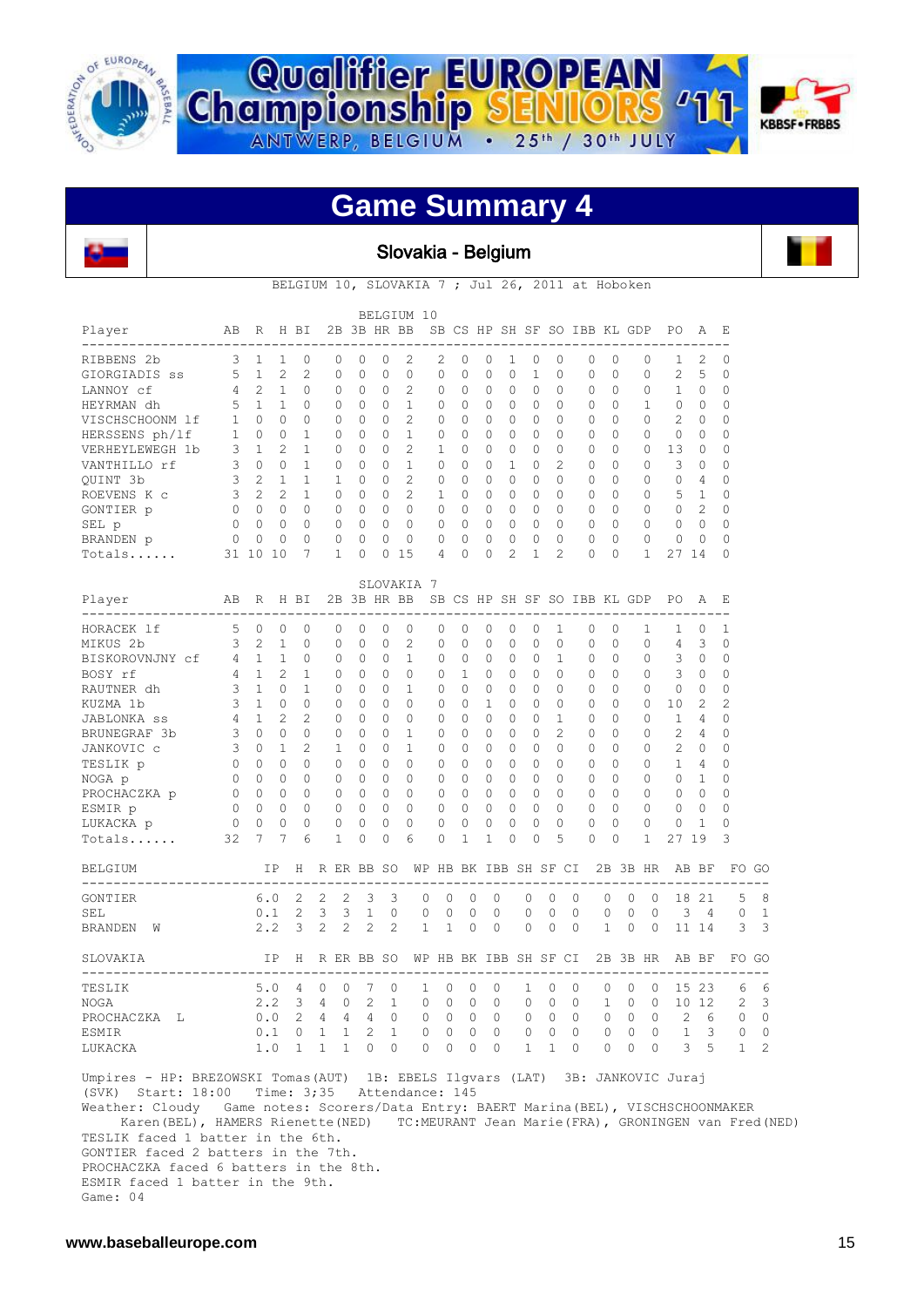

 $\mathbf{r}$ 



### **Game Summary 5**





POLAND 15, LATVIA 0 Jul 27, 2011 at Hoboken (Pioneers)

LATVIA 0

| Player                                                                                                                         | AB R H BI                                                      |       |            |                                         |                                                                                |             |                                                        | 2B 3B HR BB                                           |                                         |                |              |                |                                                                |                      | SB CS HP SH SF SO IBB KL GDP                                         |                          |                |                                             |                     | PO                                                                         | Α                       | E        |                |
|--------------------------------------------------------------------------------------------------------------------------------|----------------------------------------------------------------|-------|------------|-----------------------------------------|--------------------------------------------------------------------------------|-------------|--------------------------------------------------------|-------------------------------------------------------|-----------------------------------------|----------------|--------------|----------------|----------------------------------------------------------------|----------------------|----------------------------------------------------------------------|--------------------------|----------------|---------------------------------------------|---------------------|----------------------------------------------------------------------------|-------------------------|----------|----------------|
| ARBIDANS lf                                                                                                                    |                                                                | 2 0 0 |            | $\circ$                                 |                                                                                | $\Omega$    | $\overline{0}$                                         | $\circ$                                               | 0                                       |                |              |                | $0\quad 0\quad 0\quad 0$                                       | $\overline{0}$       | $\mathbf{1}$                                                         |                          | $0\quad 0$     |                                             | $\Omega$            | $\cap$                                                                     | $\overline{0}$          | 0        |                |
| STASUNS lf/cf                                                                                                                  | 1 0 0                                                          |       |            | $\Omega$                                |                                                                                | $\Omega$    | $\Omega$                                               | $\Omega$                                              | $\Omega$                                | $\Omega$       |              | $0 \quad 0$    |                                                                | $\Omega$<br>$\Omega$ | $\Omega$                                                             |                          | $\Omega$       | $\Omega$                                    | $\Omega$            | $0 \quad 0$                                                                |                         | 0        |                |
| KRAPANS C                                                                                                                      |                                                                | 1 0 0 |            | $\mathbf{0}$                            |                                                                                | 0           | $\begin{matrix}0&0\end{matrix}$                        |                                                       | 0                                       | $\mathbf 0$    |              |                |                                                                |                      | 1 1 0 0 1                                                            |                          | $\mathbf{0}$   | $\mathbf{1}$                                | 0                   | 2 1                                                                        |                         | 1        |                |
| SAMOILOVS rf                                                                                                                   |                                                                | 1 0 0 |            | $\bigcirc$                              |                                                                                |             |                                                        | $0 \quad 0 \quad 0$                                   | $\bigcirc$                              |                |              |                |                                                                |                      |                                                                      |                          | 1 0 1          |                                             | $\overline{0}$      | $\mathbf{1}$                                                               | - 0                     | $\Omega$ |                |
| ALEKSEJEVS cf                                                                                                                  | 2 0 1 0                                                        |       |            |                                         |                                                                                |             |                                                        | $0\quad 0\quad 0$                                     | 0 0 0 0 0 0 1 0 0 0                     |                |              |                |                                                                |                      |                                                                      |                          |                |                                             |                     | $3 \quad 0$                                                                |                         | 0        |                |
| KNOPKENS lf                                                                                                                    | $\overline{0}$                                                 |       | $0\quad 0$ | $\circ$                                 |                                                                                |             | $0\quad 0\quad 0$                                      |                                                       | $\circ$                                 |                |              |                |                                                                |                      |                                                                      | $0\qquad 0$              |                | $0\qquad 0$                                 |                     | $\circ$                                                                    | $\overline{0}$          | 0        |                |
| UPENIEKS dh                                                                                                                    | $\overline{\phantom{0}}^2$                                     |       | $0\quad 0$ | 0                                       |                                                                                |             | $0\quad 0\quad 0$                                      |                                                       | 0                                       | $\overline{0}$ |              |                | $\begin{matrix} 0 & 0 & 0 & 0 \end{matrix}$                    |                      | $\mathbf{1}$                                                         | $\overline{\phantom{0}}$ |                | $\circ$                                     | $\overline{0}$      | $\circ$                                                                    | $\circ$                 | 0        |                |
| DUSELIS J 1b                                                                                                                   | $\mathbf{1}$                                                   |       | $0\quad 0$ | $\circ$                                 |                                                                                |             | $0\quad 0\quad 0$                                      |                                                       | $\mathbf{1}$                            | $\overline{0}$ |              |                | $0\quad 0\quad 0$                                              | $\overline{0}$       |                                                                      | $0\qquad 0$              |                | $0\qquad 0$                                 |                     | $7^{\circ}$                                                                | $\overline{0}$          | 0        |                |
| ANSONS 2b/p                                                                                                                    | $\overline{2}$                                                 |       | $0\quad 0$ | $\overline{0}$                          |                                                                                |             | $0\quad 0\quad 0$                                      |                                                       | $\circ$                                 | $\overline{0}$ |              |                | $\begin{array}{ccccccccccccc}\n0 & 0 & 0 & 0 & 0\n\end{array}$ |                      | $\mathbf{1}$                                                         |                          | $\circ$        | $\circ$                                     | $\overline{0}$      | $\circ$                                                                    | $\mathbf{1}$            | 1        |                |
| DOVEIKA 3b                                                                                                                     | $\overline{2}$                                                 |       |            | $\begin{matrix} 0 & 0 & 0 \end{matrix}$ |                                                                                |             | $0\quad 0\quad 0$                                      |                                                       | $0\qquad 0$                             |                |              |                |                                                                |                      |                                                                      | 1 0                      |                | $\circ$                                     | $\overline{0}$      | $\circ$                                                                    | $\overline{\mathbf{3}}$ | 1        |                |
| RIMICANS 3b                                                                                                                    | $\overline{0}$                                                 |       |            | $0\quad 0\quad 0$                       |                                                                                |             | $0\quad 0\quad 0$                                      |                                                       | $0\qquad 0\quad 0\quad 0\quad 0\quad 0$ |                |              |                |                                                                |                      |                                                                      |                          |                | $\begin{matrix} 0 & 0 & 0 & 0 \end{matrix}$ |                     | $0\quad 0$                                                                 |                         | 1        |                |
| GUTMANIS rf/c                                                                                                                  |                                                                |       |            |                                         |                                                                                |             |                                                        |                                                       | 2 0 0 0 0 0 0 0 0 0 0 0 0 0 0 0         |                |              |                |                                                                |                      |                                                                      |                          |                |                                             |                     | $0\quad 0$                                                                 |                         | 1        |                |
| SKRASTINS ss                                                                                                                   |                                                                |       |            |                                         |                                                                                |             |                                                        |                                                       |                                         |                |              |                |                                                                |                      |                                                                      |                          |                |                                             |                     | 2 0 0 0 0 0 0 0 0 0 0 0 0 1 0 0 0 2 1                                      |                         | 1        |                |
| DUSELIS K p                                                                                                                    | $\overline{0}$                                                 |       |            |                                         | $\begin{array}{ccccccccccccccccc} & 0 & 0 & 0 & 0 & 0 & 0 & 0 & 0 \end{array}$ |             |                                                        |                                                       |                                         | $\overline{0}$ |              |                |                                                                |                      | $\begin{array}{ccccccccccccccccc} 0 & 0 & 0 & 0 & 0 & 0 \end{array}$ |                          |                | $\begin{matrix} 0 & 0 & 0 \end{matrix}$     |                     | $\overline{0}$                                                             | $\overline{0}$          | 0        |                |
| STRUBERGS p/2b                                                                                                                 |                                                                |       |            |                                         |                                                                                |             |                                                        |                                                       | 0                                       | $\mathbf{0}$   |              | $0\quad 0$     | $\Omega$                                                       |                      |                                                                      |                          |                |                                             |                     | $\begin{array}{ccccccccccccccccc} & 0 & 0 & 0 & 0 & 0 & 0 & 0 \end{array}$ |                         | $\circ$  |                |
| Totals                                                                                                                         | 18 0 1                                                         |       |            | $\circ$                                 |                                                                                | $\circ$     | 0                                                      | 0                                                     | $\overline{1}$                          | $\Omega$       | $\mathbf{1}$ | $\mathbf{1}$   | $\Omega$                                                       |                      | $0\quad 8$                                                           |                          |                |                                             | $0 \quad 2 \quad 0$ | 15                                                                         | - 6                     | 6        |                |
|                                                                                                                                |                                                                |       |            |                                         |                                                                                |             |                                                        |                                                       | POLAND <sub>15</sub>                    |                |              |                |                                                                |                      |                                                                      |                          |                |                                             |                     |                                                                            |                         |          |                |
|                                                                                                                                | ABR HBI                                                        |       |            |                                         |                                                                                |             |                                                        |                                                       |                                         |                |              |                |                                                                |                      |                                                                      |                          |                |                                             |                     | 2B 3B HR BB SB CS HP SH SF SO IBB KL GDP PO A                              |                         | E.       |                |
| Player                                                                                                                         |                                                                |       |            |                                         |                                                                                |             |                                                        |                                                       |                                         |                |              |                |                                                                |                      |                                                                      |                          |                |                                             |                     |                                                                            |                         |          |                |
| RAINKO 2b/ss 4 3 3 0                                                                                                           |                                                                |       |            |                                         |                                                                                | $\circ$     | $1 \quad 0$                                            |                                                       | 1                                       | $\circ$        |              |                | 1 0 0                                                          | $\circ$              | $\circ$                                                              |                          | $0\quad 0$     |                                             | 0                   | $\mathbf{1}$                                                               | 1                       | 0        |                |
| KRASZEWSKI cf/1b 3 2 0 1                                                                                                       |                                                                |       |            |                                         |                                                                                |             | $0\quad 0$                                             | $\circ$                                               | $2^{\circ}$                             | $\Omega$       |              | $0\quad 0$     | $\circ$                                                        | 0                    | $\mathbf{1}$                                                         |                          | $\circ$        | $\mathbf{1}$                                | $\circ$             | $7^{\circ}$                                                                | $\overline{0}$          | 0        |                |
| KALINSKI ss                                                                                                                    | $\overline{2}$                                                 |       |            | $3\quad2\quad0$                         |                                                                                |             | $\begin{array}{ccccccccc}\n0 & 0 & 0 & 0\n\end{array}$ |                                                       | $\mathbf{1}$                            | $\mathbf{1}$   |              |                |                                                                |                      | $\overline{0}$                                                       |                          | $0\quad 0$     |                                             | $\mathbf{0}$        | $\circ$                                                                    | $\circ$                 | 0        |                |
| PAPROCKI 3b                                                                                                                    | 1 1 0 0                                                        |       |            |                                         |                                                                                |             |                                                        |                                                       | 0 0 0 1 0 0 0 0 0                       |                |              |                |                                                                |                      |                                                                      |                          |                | $\begin{matrix} 0 & 0 & 0 & 0 \end{matrix}$ |                     | $0\quad 0$                                                                 |                         | 0        |                |
| ORLINSKI 3b                                                                                                                    | 3                                                              |       |            | $1 \quad 1 \quad 1$                     |                                                                                |             |                                                        |                                                       | 1 0 0 0 0 0 0 0 0                       |                |              |                |                                                                |                      | 1                                                                    | $\overline{0}$           |                | 1 0                                         |                     | $0 \quad 0$                                                                |                         | $\Omega$ |                |
| GRZANOWSKI 2b                                                                                                                  | $\mathbf{1}$                                                   |       |            | $1 \quad 0 \quad 0$                     |                                                                                |             |                                                        |                                                       | 0 0 0 1 0 0 0 0 0                       |                |              |                |                                                                |                      |                                                                      |                          |                | $\begin{matrix} 0 & 0 & 0 & 0 \end{matrix}$ |                     | $0\quad 1$                                                                 |                         | 0        |                |
| NOLBRZAK lf                                                                                                                    | $\overline{2}$                                                 |       |            | $1 \quad 2 \quad 2$                     |                                                                                |             | $0\quad 0\quad 0$                                      |                                                       | 1 1                                     |                |              |                | $\begin{array}{ccccccccccccc}\n0 & 0 & 0 & 0 & 0\n\end{array}$ |                      |                                                                      |                          |                | $\begin{matrix} 0 & 0 & 0 & 0 \end{matrix}$ |                     | $0\quad 0$                                                                 |                         | 0        |                |
| ROTTER 1f                                                                                                                      | $\mathbf{1}$                                                   |       |            | $1 \quad 0 \quad 1$                     |                                                                                |             |                                                        | $\begin{matrix} 0 & 0 & 0 \end{matrix}$               | $0\qquad 0\quad 0\quad 0\quad 0\quad 0$ |                |              |                |                                                                |                      |                                                                      |                          |                | $\begin{matrix} 0 & 0 & 0 & 0 \end{matrix}$ |                     | $2 \quad 0$                                                                |                         | 0        |                |
| PALUCH dh                                                                                                                      | $\overline{\mathbf{3}}$                                        |       |            | $1 \quad 1 \quad 2$                     |                                                                                |             | $\begin{matrix} 0 & 0 & 0 \end{matrix}$                |                                                       | 1 0                                     |                |              |                | $\begin{matrix} 0 & 0 & 0 \end{matrix}$                        | $\bigcirc$           | 1                                                                    | $\overline{0}$           |                | $0\qquad 0$                                 |                     | $\overline{0}$                                                             | $\overline{0}$          | 0        |                |
| GARBACZ c                                                                                                                      | $\overline{2}$                                                 |       |            | $1 \quad 0 \quad 2$                     |                                                                                |             | $\begin{matrix} 0 & 0 & 0 \end{matrix}$                |                                                       | $\circ$                                 | $\overline{0}$ |              |                | $\begin{array}{cccc} 0 & 0 & 0 \end{array}$                    | $\overline{2}$       | $\circ$                                                              |                          | $\overline{0}$ | $0\qquad 0$                                 |                     | $\overline{7}$                                                             | 2                       | 0        |                |
| MOTAS rf                                                                                                                       | 2                                                              |       |            |                                         | 0 1 1 0 1 0                                                                    |             |                                                        |                                                       |                                         |                |              |                |                                                                |                      |                                                                      |                          |                |                                             |                     | 1 0 0 0 0 0 0 0 0 0 0 0                                                    |                         | 0        |                |
| ZURKOWSKI rf                                                                                                                   |                                                                |       |            |                                         |                                                                                |             |                                                        |                                                       | 1 0 1 1 1 0 0 0 0 0 0 0 0               |                |              |                |                                                                |                      |                                                                      |                          |                |                                             |                     | $\begin{array}{ccccccccccccccccc} 0 & 0 & 0 & 0 & 0 & 0 & 0 \end{array}$   |                         | $\Omega$ |                |
| MATECKI 1b                                                                                                                     | $\begin{array}{ccccccccccccc}\n0 & 0 & 0 & 0 & 0\n\end{array}$ |       |            |                                         |                                                                                |             |                                                        |                                                       |                                         |                |              |                |                                                                |                      |                                                                      |                          |                |                                             |                     |                                                                            |                         | 0        |                |
| ZBARAZ cf                                                                                                                      |                                                                |       |            |                                         |                                                                                |             |                                                        |                                                       |                                         |                |              |                |                                                                |                      |                                                                      |                          |                |                                             |                     | 3 0 0 0 0 0 0 0 1 0 0 0 0 0 0 0 0 1 0                                      |                         | $\Omega$ |                |
| SOBCZYK cf                                                                                                                     | $\mathbf{1}$                                                   |       |            | $0\quad 0\quad 0$                       |                                                                                |             |                                                        |                                                       | $0 0 0 0 0 0 0 0 0 0 0 0 0 0$           |                |              |                |                                                                |                      |                                                                      |                          |                |                                             |                     | $\begin{matrix}0&0\end{matrix}$                                            |                         | 0        |                |
| SNOPEK p                                                                                                                       | $\overline{0}$                                                 |       | $0\quad 0$ | $\Omega$                                |                                                                                |             |                                                        | $\begin{array}{cccccccc}\n0 & 0 & 0 & 0\n\end{array}$ |                                         | $\circ$        | $\bigcirc$   | $\overline{0}$ | $\bigcirc$                                                     | $\circ$              | $\Omega$                                                             |                          | $\Omega$       | $\bigcirc$                                  | $\bigcirc$          | $\overline{0}$                                                             | 2                       | $\Omega$ |                |
| Totals 29 15 11 11                                                                                                             |                                                                |       |            |                                         |                                                                                | $2^{\circ}$ |                                                        | $2 \t 0 \t 9$                                         |                                         | 3              | $\mathbf{1}$ | $\circ$        | $\overline{0}$                                                 | 2                    | 3                                                                    |                          | $\Omega$       | 2                                           |                     | $0 \t18$                                                                   | 6                       | $\Omega$ |                |
| LATVIA                                                                                                                         |                                                                |       |            |                                         | IP H R ER BB SO                                                                |             |                                                        |                                                       |                                         |                |              |                |                                                                |                      |                                                                      |                          |                |                                             |                     | WP HB BK IBB SH SF CI 2B 3B HR AB BF FO GO                                 |                         |          |                |
|                                                                                                                                |                                                                |       |            |                                         |                                                                                |             |                                                        |                                                       |                                         |                |              |                |                                                                |                      |                                                                      |                          |                |                                             |                     |                                                                            |                         |          |                |
| DUSELIS K L                                                                                                                    |                                                                |       | 3.2        | 8                                       | 9                                                                              | 7           |                                                        | 6 2                                                   | $\mathbf{1}$                            | 0              | 1            |                | $\circ$                                                        | 0                    | 1                                                                    | 0                        | $\mathbf{1}$   | $\mathbf{1}$                                | $\overline{0}$      |                                                                            | 19 26                   |          | 5 <sup>3</sup> |
| STRUBERGS                                                                                                                      |                                                                |       |            | $1.1 \t2$                               | $5 \quad 1$                                                                    |             |                                                        | $2 \quad 1$                                           | $\mathbf{1}$                            | $\Omega$       | $\Omega$     | $\bigcirc$     |                                                                | $\circ$              | $\mathbf{1}$                                                         | $\Omega$                 | $\mathbf{1}$   | $\mathbf{1}$                                | $\bigcirc$          |                                                                            |                         | 7 10 1   | 2              |
| ANSONS                                                                                                                         |                                                                |       | 0.1        |                                         | $1 \quad 1$                                                                    | $1 -$       |                                                        | $1 \quad 0$                                           | $\mathbf{1}$                            | $\Omega$       | $\Omega$     | $\bigcirc$     |                                                                | $\Omega$             | $\Omega$                                                             | $\bigcirc$               | $\Omega$       |                                             | $0 \quad 0$         |                                                                            |                         | 3 4 1 0  |                |
| POLAND.                                                                                                                        |                                                                |       |            |                                         |                                                                                |             |                                                        |                                                       |                                         |                |              |                |                                                                |                      |                                                                      |                          |                |                                             |                     | IP H R ER BB SO WP HB BK IBB SH SF CI 2B 3B HR AB BF FO GO                 |                         |          |                |
| SNOPEK W                                                                                                                       |                                                                |       |            |                                         | 6.0 1 0 0                                                                      |             |                                                        | 18                                                    |                                         |                |              |                |                                                                |                      |                                                                      |                          |                |                                             |                     | 0 1 0 0 0 0 0 0 0 0 18 20 4 5                                              |                         |          |                |
| Umpires - HP: ROSE Jean Luc (BEL) 1B: JANKOVIC Juraj (SVK) 3B: BREZOWSKI<br>Tomas (AUT) Start: 13:30 Time: 1:57 Attendance: 45 |                                                                |       |            |                                         |                                                                                |             |                                                        |                                                       |                                         |                |              |                |                                                                |                      |                                                                      |                          |                |                                             |                     |                                                                            |                         |          |                |
| Weather: Cloudy<br>Game notes:                                                                                                 |                                                                |       |            |                                         |                                                                                |             |                                                        |                                                       |                                         |                |              |                |                                                                |                      |                                                                      |                          |                |                                             |                     |                                                                            |                         |          |                |
| Scorers/Data Entry: BAERT Marina (BEL), VERBIST Marleen, HAMERS Rienette                                                       |                                                                |       |            |                                         |                                                                                |             |                                                        |                                                       |                                         |                |              |                |                                                                |                      |                                                                      |                          |                |                                             |                     |                                                                            |                         |          |                |
| TC: MEURANT Jean Marie (FRA), GRONINGEN van Fred (NED)                                                                         |                                                                |       |            |                                         |                                                                                |             |                                                        |                                                       |                                         |                |              |                |                                                                |                      |                                                                      |                          |                |                                             |                     |                                                                            |                         |          |                |

Game: 05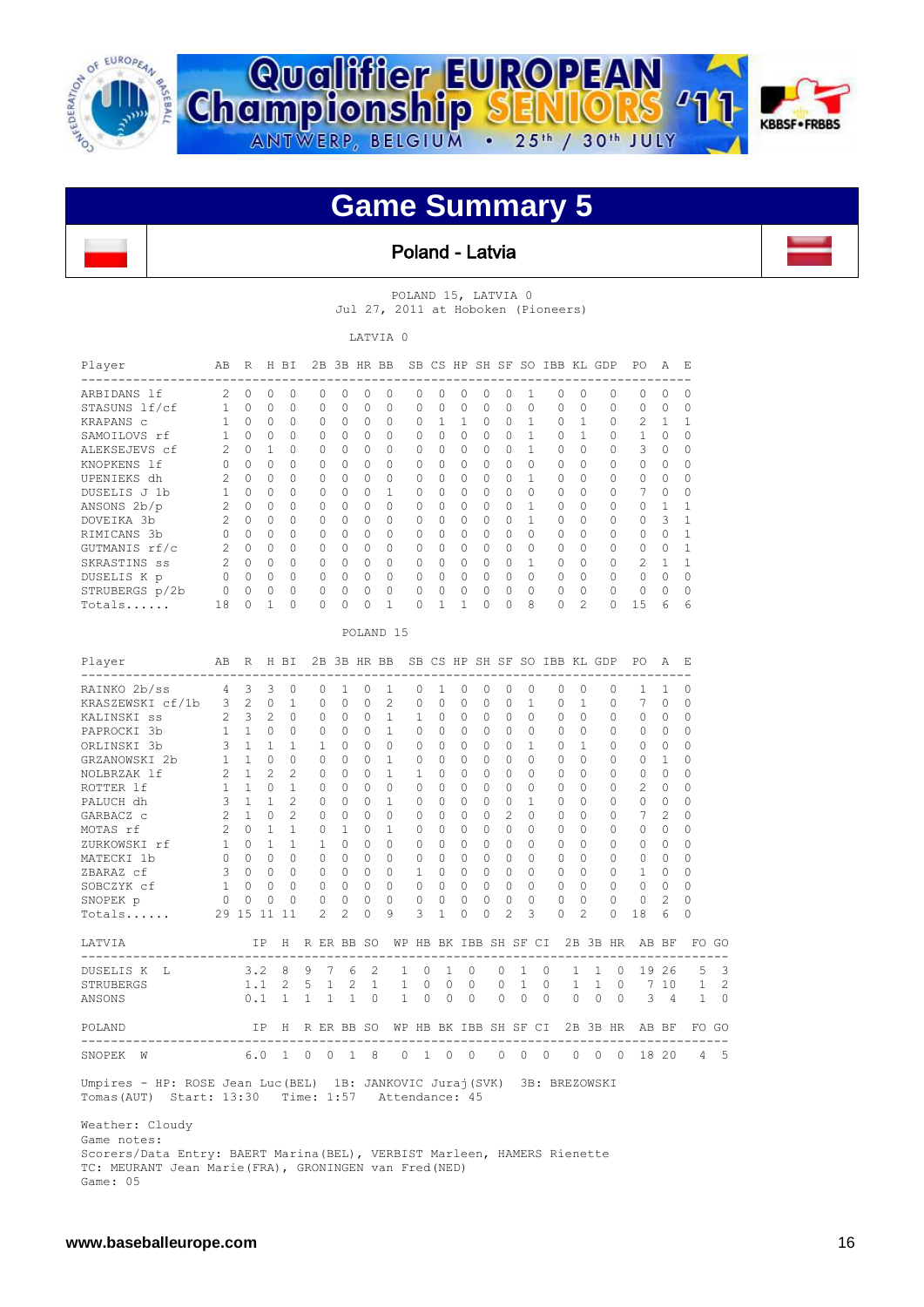





#### Austria - Slovakia



AUSTRIA 5, SLOVAKIA 0 Jul 27, 2011 at Hoboken (Pioneers)

SLOVAKIA 0

| Player             | AB             | R        |                | H BI         | 2В       |              | 3B HR BB |           |                |           |          | SB CS HP SH SF |          | SO.            | IBB KL GDP                   |              |          | PО       | Α             | E,           |
|--------------------|----------------|----------|----------------|--------------|----------|--------------|----------|-----------|----------------|-----------|----------|----------------|----------|----------------|------------------------------|--------------|----------|----------|---------------|--------------|
| MIKUS 2b           | $\mathfrak{D}$ | $\Omega$ | $\Omega$       | $\Omega$     | 0        | 0            | $\Omega$ | 0         | $\Omega$       | $\Omega$  | $\Omega$ | $\Omega$       | $\Omega$ | $\Omega$       | 0                            | $\Omega$     | 0        | 1        | 0             | $\cap$       |
| NOGA 2b            | $\mathcal{L}$  | $\Omega$ | $\Omega$       | <sup>0</sup> | $\cap$   | 0            | $\Omega$ | 0         | 0              | $\Omega$  | $\Omega$ | $\Omega$       | $\Omega$ | 2              | $\Omega$                     | $\Omega$     | 0        | 1        | 3             |              |
| JANKOVIC c         | 4              | 0        |                | 0            | 0        | 0            | $\Omega$ | 0         | 0              | $\Omega$  | 0        | $\Omega$       | $\Omega$ | $\Omega$       | 0                            | 0            | 0        | 5        | $\Omega$      | <sup>0</sup> |
| <b>JABLONKA</b> ss | 4              | 0        | $\Omega$       | 0            | $\Omega$ | 0            | $\Omega$ | 0         | $\Omega$       | $\Omega$  | 0        | $\Omega$       | $\Omega$ | $\mathfrak{D}$ | 0                            | $\Omega$     | 0        | 1        | $\mathcal{L}$ |              |
| BOSY lf/rf         | 4              | 0        | 1              | $\Omega$     | 1.       | 0            | $\Omega$ | 0         | 1              | $\Omega$  | 0        | $\Omega$       | $\Omega$ | 1              | $\Omega$                     | $\Omega$     | 0        | $\Omega$ | $\Omega$      | $\cap$       |
| BISKOROVNJNY cf    | 1              | $\Omega$ | $\Omega$       | $\cap$       | $\Omega$ | <sup>0</sup> | $\Omega$ | 3         | 0              | $\Omega$  | 0        | $\Omega$       | $\Omega$ | 1              | 0                            | <sup>0</sup> | 0        | 1        | 0             | $\cap$       |
| KUZMA dh           | 4              | $\Omega$ |                | 0            | $\Omega$ | <sup>0</sup> | $\Omega$ | 0         | $\bigcap$      | $\Omega$  | 0        | $\Omega$       | $\Omega$ | 1              | 0                            | O            | $\Omega$ | $\Omega$ | 0             | O            |
| RAUTNER 1b         | 4              | 0        | $\Omega$       | 0            | $\Omega$ | 0            | $\Omega$ | 0         | 0              | $\Omega$  | 0        | $\Omega$       | $\Omega$ | 1              | $\Omega$                     | 0            | 0        | 9        | 1             | $\cap$       |
| BRUNEGRAF 3b       | 4              | $\Omega$ | 1              | O            | $\Omega$ | 0            | $\Omega$ | $\Omega$  | 1.             | $\Omega$  | 0        | $\Omega$       | $\Omega$ | 2              | $\Omega$                     | 1            | 0        | 2        | $\Omega$      |              |
| LUKACKA rf         | 2              | $\Omega$ | $\Omega$       | $\Omega$     | $\Omega$ | <sup>0</sup> | $\Omega$ | $\Omega$  | $\cap$         | $\Omega$  | 0        | $\Omega$       | $\Omega$ | 1              | 0                            | $\Omega$     | $\Omega$ | 3        | 0             | O            |
| HORACEK lf         | 1              | $\Omega$ | $\bigcap$      | O            | $\Omega$ | 0            | $\Omega$ | 0         | 0              | $\Omega$  | 0        | $\Omega$       | $\Omega$ | 1              | $\Omega$                     | 1            | 0        | $\Omega$ | 0             | O            |
| ZAT'KO p           | $\Omega$       | 0        | $\Omega$       | $\Omega$     | $\Omega$ | 0            | $\Omega$ | $\Omega$  | $\Omega$       | $\Omega$  | 0        | $\Omega$       | $\Omega$ | $\Omega$       | 0                            | $\Omega$     | 0        | 1        | 0             |              |
| IZOLD p            | $\Omega$       | 0        | $\Omega$       | $\Omega$     | $\Omega$ | 0            | 0        | $\Omega$  | $\Omega$       | $\Omega$  | $\Omega$ | $\Omega$       | $\Omega$ | $\Omega$       | $\Omega$                     | $\Omega$     | $\Omega$ | $\Omega$ | 5             | $\cap$       |
| $Totals$           | 32             | 0        | 4              | 0            | 1        | 0            | $\Omega$ | 3         | $\mathfrak{D}$ | $\Omega$  | 0        | $\Omega$       | 0        | 12             | 0                            | 2            | 0        | 24       | 11            | 4            |
|                    |                |          |                |              |          |              |          | AUSTRIA 5 |                |           |          |                |          |                |                              |              |          |          |               |              |
| Player             | AB             | R        |                | H BI         | 2B       |              | 3B HR BB |           |                |           |          |                |          |                | SB CS HP SH SF SO IBB KL GDP |              |          | P0       | Α             | E.           |
| TOMSICH cf/p       | 3              | 0        | $\Omega$       | $\circ$      | $\Omega$ | 0            | $\Omega$ | -1        | $\Omega$       | $\Omega$  | 0        | 1              | $\Omega$ | $\Omega$       | $\Omega$                     | $\Omega$     | 0        | $\Omega$ | 0             | $\Omega$     |
| RAUCH 2b           | 4              | 1.       | $\Omega$       | $\Omega$     | $\Omega$ | 0            | $\Omega$ | 1         | $\Omega$       | $\bigcap$ | $\Omega$ | $\Omega$       | $\Omega$ | $\Omega$       | $\Omega$                     | $\Omega$     | 0        | $\Omega$ | 2             | <sup>0</sup> |
| KLINC rf           | 4              | 0        | $\mathfrak{D}$ | 2            | 1.       | $\Omega$     | $\Omega$ | 0         | 0              | $\Omega$  | 0        | $\Omega$       | $\Omega$ | $\Omega$       | $\Omega$                     | $\Omega$     | 0        | 4        | 0             | <sup>0</sup> |
| CICHOCKI 1b        | 3              | $\Omega$ | $\Omega$       | $\Omega$     | $\Omega$ | 0            | $\Omega$ | 1         | $\Omega$       | $\Omega$  | $\Omega$ | $\Omega$       | $\Omega$ | $\Omega$       | $\Omega$                     | $\Omega$     | 0        | 8        | $\Omega$      | $\cap$       |
| SALZMANN dh        | 4              | 0        | $\Omega$       | $\Omega$     | $\Omega$ | 0            | $\Omega$ | 0         | 0              | $\Omega$  | 0        | $\Omega$       | 0        | $\mathfrak{D}$ | 0                            | $\Omega$     | 0        | $\Omega$ | 0             | $\Omega$     |
| SCHERMER cf        | 0              | $\Omega$ | $\Omega$       | O            | $\Omega$ | <sup>0</sup> | $\Omega$ | $\Omega$  | <sup>0</sup>   | $\Omega$  | 0        | $\Omega$       | $\Omega$ | <sup>0</sup>   | $\Omega$                     | $\Omega$     | 0        | $\Omega$ | 0             | O            |
| RABENGRUBER 1f     | 4              |          |                | O            | 1        | 0            | $\Omega$ | $\Omega$  | 0              | $\Omega$  | 0        | $\Omega$       | $\Omega$ |                | O                            |              | 0        |          | O             | $\Omega$     |

| TOMSICH cf/p        | 3  | Ω   | 0             | 0            |   |               |       | 0             |                          |              |              |              |              | 0                  | 0            | $^{(1)}$                        | 0             | $\Omega$     |                |       | $\Omega$ |    |
|---------------------|----|-----|---------------|--------------|---|---------------|-------|---------------|--------------------------|--------------|--------------|--------------|--------------|--------------------|--------------|---------------------------------|---------------|--------------|----------------|-------|----------|----|
| RAUCH 2b            | 4  |     | 0             | 0            |   | O             | 0     | 0             |                          |              |              | 0            | 0            | 0                  | 0            | 0                               | O             | $\Omega$     | O              | 2     | 0        |    |
| KLINC rf            | 4  | O   | $\mathcal{D}$ | 2            |   |               | O     | O             |                          |              | 0            | O            | 0            | 0                  | $\cap$       | <sup>0</sup>                    | O             | $\Omega$     | 4              | O     | $\Omega$ |    |
| CICHOCKI 1b         | 3  | 0   | 0             | 0            |   | O             | 0     | 0             |                          | 0            | 0            | 0            | 0            | 0                  | $\Omega$     | 0                               | O             | 0            | 8              | 0     | 0        |    |
| SALZMANN dh         | 4  | Ω   | $\Omega$      | 0            |   | <sup>0</sup>  | O     | 0             | 0                        | 0            |              | U            | 0            | 0                  | 2            | 0                               | O             | $\Omega$     | O              | 0     | 0        |    |
| SCHERMER cf         | O  | ∩   | $\Omega$      | O            |   | <sup>0</sup>  | U     | 0             | 0                        |              |              | U            | 0            | Ω                  | O            | O                               | U             | $\Omega$     | O              | 0     | $\Omega$ |    |
| RABENGRUBER 1f      | 4  |     |               | $\cap$       |   |               | O     | O             | O                        | 0            | 0            | U            | O            | O                  |              | O.                              | 1             | $\Omega$     |                | O     | $\Omega$ |    |
| FERAK C             | 4  |     | 3             | O            |   |               |       |               | 0                        |              |              |              | O            |                    | 0            | Ω                               | O             | $\cap$       | 12             | ∩     |          |    |
| SEISER SS           | 4  |     |               |              |   | $\Omega$      | U     | 0             | 0                        |              |              | 0            | 0            | 0                  |              | 0                               |               | $\Omega$     | $\mathfrak{D}$ | 2     |          |    |
| HACKL 3b            | 3  |     |               |              |   | 0             | O     | 0             |                          | 0            | 0            | 0            | <sup>0</sup> | O                  | $\cap$       | <sup>0</sup>                    | O             | $\bigcap$    | O              | 4     | $\Omega$ |    |
| STRASSER p          |    |     | 0             | <sup>0</sup> |   | $\Omega$      | O     | 0             | 0                        |              |              | 0            | 0            |                    | O            | 0                               | $\Omega$      | $\Omega$     | 0              |       | $\Omega$ |    |
| Totals              | 33 | 5   | 8             | 4            |   | २             | U     | O             | 4                        |              |              |              |              | Λ                  | 5            |                                 | $\mathcal{D}$ | $\Omega$     | 27             | 8     |          |    |
| SLOVAKIA            |    | ΙP  |               | H            |   | R ER BB SO    |       |               | WΡ                       | HB           |              | BK IBB       |              |                    | SH SF CI     | 2B                              |               | 3B HR        |                | AB BF | FO.      | GO |
| ZAT'KO<br><b>Τ.</b> |    | 4.0 |               | 4            | 3 | $\mathcal{L}$ | 2     | $\mathcal{B}$ | -------------------<br>0 | <sup>0</sup> | <sup>0</sup> | <sup>0</sup> |              | <sup>0</sup><br>1. | $\Omega$     | --------------------------<br>1 | <sup>0</sup>  | 0            | ------<br>15   | 18    | 6        | 2  |
| IZOLD               |    | 4.0 |               | 4            | 2 | $\mathcal{L}$ | 2     | 2             | 0                        | <sup>0</sup> |              | <sup>0</sup> |              | O                  | 0            | 2                               | O             | 0            | 18             | 20    | 1.       | 9  |
| AUSTRIA             |    | ΙP  |               | H            | R |               | ER BB | -SO           | WΡ                       | HB           | BK           | IBB          |              | SH SF              | CI.          | 2B                              | 3B            | HR.          | AB             | BF    | F0.      | GO |
| STRASSER<br>W       |    | 8.0 |               | 4            | 0 | <sup>0</sup>  | 3     | 10            | O                        | <sup>0</sup> | $\cap$       |              |              | ∩<br>0             | <sup>0</sup> |                                 | O             | <sup>0</sup> | 29             | 32    |          |    |
| TOMSICH             |    | 1.0 |               | 0            | 0 |               |       | $\mathcal{L}$ | 0                        | 0            | $\Omega$     | $\Omega$     |              | 0<br>0             | $\Omega$     | 0                               | 0             | 0            | 3              | 3     | U        |    |
|                     |    |     |               |              |   |               |       |               |                          |              |              |              |              |                    |              |                                 |               |              |                |       |          |    |

 Umpires - HP: EBELS Ilgvars(LAT) 1B: BAEYENS Patrick(BEL) 3B: SZMID Marcin(POL) Start: 18:00 Time: 2:25 Attendance: 45

 Weather: Cloudy Game notes: Scorers/Data Entry: VISCHSCHOONMAKER Karen(BEL), MICHIELSEN Patsy(BEL), HAMERS Rienette(NED) TC: MEURANT Jean Marie(FRA), GRONINGEN van Fred(NED) ZAT'KO faced 1 batter in the 5th. STRASSER faced 1 batter in the 9th. Game: 06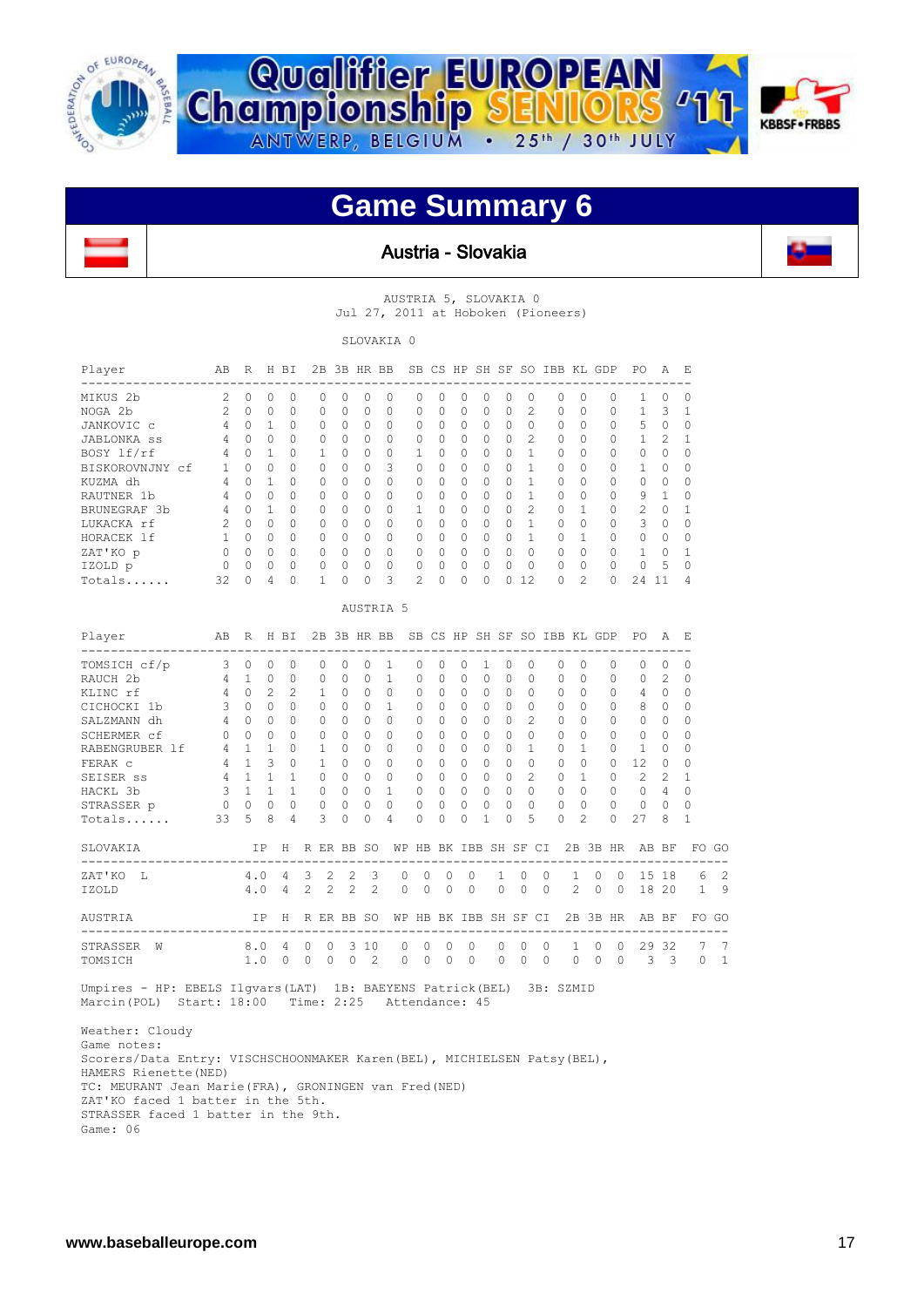



#### Austria - Poland

 $\mathbf{I}$ 

POLAND 6, AUSTRIA 1 Jul 28, 2011 at Hoboken (Pioneers)

POLAND 6

| Player                                     | AB             | R                        |                      | H BI                       |                           | 2B 3B HR BB          |                         |                           |              |               |                      |                      |                      |                       |                | SB CS HP SH SF SO IBB KL GDP |                         |           |                          | P0                | A                  | E,            |       |
|--------------------------------------------|----------------|--------------------------|----------------------|----------------------------|---------------------------|----------------------|-------------------------|---------------------------|--------------|---------------|----------------------|----------------------|----------------------|-----------------------|----------------|------------------------------|-------------------------|-----------|--------------------------|-------------------|--------------------|---------------|-------|
| ZBARAZ cf                                  | 5              | $\mathbf{1}$             | $\overline{2}$       | $\mathbf{1}$               | 1                         | $\Omega$             | $\Omega$                | 0                         |              | $\Omega$      | $\Omega$             | $\Omega$             | 0                    | $\Omega$              | $\mathbf{0}$   | 0                            | $\Omega$                |           | $\Omega$                 | 4                 | 0                  | 1             |       |
| KALINSKI ss                                | 5              | $\mathbf{1}$             | $\overline{2}$       | 2                          | $\Omega$                  | $\Omega$             | $\Omega$                | $\Omega$                  |              | 0             | <sup>0</sup>         | $\Omega$             | $\Omega$             | $\Omega$              | 1              | $\Omega$                     | $\Omega$                |           | $\Omega$                 | 3                 | 5                  | 1             |       |
| KRASZEWSKI rf                              | $\overline{4}$ | $\Omega$                 | 2                    | $\Omega$                   | 1                         | $\Omega$             | $\Omega$                | $\mathbf{1}$              |              | $\Omega$      | $\Omega$             | $\Omega$             | $\Omega$             | $\Omega$              | $\Omega$       | $\Omega$                     | $\Omega$                |           | $\Omega$                 | 5                 | $\Omega$           | 0             |       |
| ORLINSKI 3b                                | 5              | $\Omega$                 | $\Omega$             | $\Omega$                   | $\Omega$                  | $\Omega$             | $\circ$                 | 0                         |              | $\Omega$      | $\Omega$             | $\Omega$             | $\Omega$             | $\Omega$              | $\overline{c}$ | $\Omega$                     | $\Omega$                |           | $\Omega$                 | 1                 | 1.                 | 1             |       |
| GRZANOWSKI 2b                              | 4              | 0                        | $\Omega$             | $\Omega$                   | 0                         | $\Omega$             | $\circ$                 | 0                         |              | 0             | $\Omega$             | $\circ$              | 0                    | $\Omega$              | $\mathbf{1}$   | 0                            | 1                       |           | $\circ$                  | $\overline{c}$    | $\mathbf{1}$       | 1             |       |
| PALUCH c                                   | 4              | $\mathbf{1}$             | $\Omega$             | $\cap$                     | $\Omega$                  | $\Omega$             | $\Omega$                | $\Omega$                  |              | 0             | <sup>0</sup>         | $\Omega$             | $\cap$               | $\Omega$              | $\mathbf{1}$   | $\Omega$                     | $\Omega$                |           | $\Omega$                 | 5                 | $\Omega$           | $\Omega$      |       |
| SOBCZYK dh                                 | $\overline{c}$ | 2                        | 1                    | $\cap$                     | $\Omega$                  | $\Omega$             | $\Omega$                | 1                         |              | $\Omega$      | $\Omega$             | $\Omega$             | 1                    | $\Omega$              | $\Omega$       | $\Omega$                     | $\Omega$                |           | $\Omega$                 | $\Omega$          | $\Omega$           | $\Omega$      |       |
| NOLBRZAK lf                                | 3<br>3         | $\mathbf{1}$<br>$\Omega$ | 3<br>$\mathbf{1}$    | $\Omega$<br>$\overline{c}$ | $\Omega$                  | $\Omega$<br>$\Omega$ | $\Omega$                | $\Omega$                  |              | $\Omega$      | $\Omega$<br>$\Omega$ | $\Omega$<br>$\circ$  | $\mathbf{1}$         | $\Omega$<br>1         | $\Omega$<br>2  | $\Omega$                     | $\Omega$                |           | $\Omega$<br>$\Omega$     | 1<br>6            | $\Omega$           | 1             |       |
| GARBACZ 1b                                 |                |                          | $\Omega$             | $\cap$                     | $\circ$                   | $\Omega$             | $\circ$                 | $\mathbf{0}$              |              | 0             | $\Omega$             | $\Omega$             | $\circ$<br>$\Omega$  | $\Omega$              | $\cap$         | 0                            | 0<br>$\Omega$           |           | $\Omega$                 |                   | 0                  | 0             |       |
| DOBKOWSKI p                                | $\circ$        | $\Omega$                 |                      | 5                          | $\Omega$<br>$\mathcal{D}$ | $\Omega$             | $\Omega$                | $\Omega$<br>$\mathcal{D}$ |              | 0             | $\Omega$             |                      | 2                    |                       | 7              | $\Omega$<br>$\Omega$         | 1                       |           |                          | $\Omega$<br>27    | $\mathcal{L}$<br>9 | 1             |       |
| Totals                                     | 35             |                          | 6 11                 |                            |                           |                      | $\Omega$                |                           |              | $\Omega$      |                      | $\Omega$             |                      | 1                     |                |                              |                         |           | $\Omega$                 |                   |                    | 6             |       |
|                                            |                |                          |                      |                            |                           |                      |                         | AUSTRIA 1                 |              |               |                      |                      |                      |                       |                |                              |                         |           |                          |                   |                    |               |       |
| Player                                     | AВ             | R                        |                      | H BI                       |                           | 2B 3B HR BB          |                         |                           |              |               |                      |                      |                      |                       |                | SB CS HP SH SF SO IBB KL GDP |                         |           |                          | P0                | Α                  | Е             |       |
| TOMSICH cf                                 | 5              | $\circ$                  | 2                    | $\Omega$                   | $\Omega$                  | $\Omega$             | $\Omega$                | $\Omega$                  |              | $\Omega$      | $\Omega$             | $\Omega$             | $\Omega$             | $\Omega$              | 1              | $\Omega$                     | $\Omega$                |           | $\Omega$                 | 3                 | $\Omega$           | 0             |       |
| RAUCH 1b                                   | 4              | $\Omega$                 | $\Omega$             | $\Omega$                   | $\Omega$                  | $\Omega$             | $\Omega$                | $\Omega$                  |              | $\Omega$      | $\Omega$             | $\Omega$             | $\Omega$             | $\Omega$              | $\Omega$       | $\Omega$                     | $\Omega$                |           | $\Omega$                 | 13                | $\Omega$           | 1             |       |
| ASTL 1b                                    | 1              | $\bigcap$                | $\Omega$             | $\bigcap$                  | $\Omega$                  | $\Omega$             | $\Omega$                | $\Omega$                  |              | $\Omega$      | <sup>0</sup>         | $\Omega$             | $\Omega$             | $\Omega$              | $\mathbf{1}$   | $\Omega$                     | $\mathbf{1}$            |           | $\Omega$                 | $\cap$            | $\Omega$           | $\Omega$      |       |
| KLINC rf/p                                 | 5              | $\Omega$                 | $\Omega$             | $\cap$                     | 0                         | $\Omega$             | $\circ$                 | $\Omega$                  |              | 0             | $\Omega$             | $\Omega$             | $\Omega$             | $\Omega$              | $\Omega$       | $\Omega$                     | $\Omega$                |           | $\Omega$                 | $\mathbf{1}$      | $\overline{c}$     | $\Omega$      |       |
| CICHOCKI dh/p                              | 5              | $\mathbf{1}$             | $\overline{2}$       | $\Omega$                   | 1                         | $\Omega$             | $\Omega$                | $\Omega$                  |              | $\Omega$      | $\Omega$             | $\Omega$             | $\Omega$             | $\Omega$              | $\mathbf{1}$   | $\Omega$                     | $\Omega$                |           | $\Omega$                 | $\Omega$          | 1                  | $\Omega$      |       |
| RABENGRUBER 1f                             | $\mathfrak{D}$ | $\Omega$                 | 1                    | $\Omega$                   | $\Omega$                  | $\Omega$             | $\Omega$                | 1                         |              | $\Omega$      | $\Omega$             | $\Omega$             | $\Omega$             | $\Omega$              | $\Omega$       | $\Omega$                     | $\Omega$                |           | $\Omega$                 | 1                 | $\Omega$           | $\Omega$      |       |
| SCHERMER 1f                                | $\Omega$       | $\Omega$                 | $\Omega$             | $\Omega$                   | $\Omega$                  | $\Omega$             | $\Omega$                | $\mathbf{1}$              |              | 0             | <sup>0</sup>         | $\Omega$             | $\Omega$             | $\Omega$              | $\Omega$       | $\Omega$                     | $\Omega$                |           | $\Omega$                 | $\Omega$          | $\Omega$           | $\Omega$      |       |
| FERAK c                                    | 4              | $\Omega$                 | 1                    | 1                          | $\Omega$                  | $\Omega$             | $\Omega$                | $\Omega$                  |              | $\Omega$      | $\Omega$             | $\Omega$             | $\Omega$             | $\Omega$              | $\Omega$       | $\Omega$                     | $\Omega$                |           | $\Omega$                 | 6                 | $\Omega$           | $\Omega$      |       |
| SEISER SS                                  | 4              | $\Omega$                 | 1                    | $\Omega$                   | 0                         | $\Omega$             | $\circ$                 | 0                         |              | $\Omega$      | $\Omega$             | $\Omega$             | $\Omega$             | $\Omega$              | $\mathbf{1}$   | $\Omega$                     | 1                       |           | $\mathbf{1}$             | 2                 | $\mathbf{1}$       | $\Omega$      |       |
| HUSTY 2b                                   | 3              | $\Omega$                 | $\mathbf{1}$         | $\Omega$                   | 0                         | $\Omega$             | $\circ$                 | $\mathbf{1}$              |              | 0             | $\Omega$             | $\Omega$             | $\Omega$             | $\Omega$              | $\mathbf{1}$   | 0                            | $\Omega$                |           | $\Omega$                 | $\mathbf{1}$      | 4                  | 0             |       |
| HACKL 3b                                   | 3              | $\Omega$                 | $\Omega$             | $\Omega$                   | $\Omega$                  | $\Omega$             | $\Omega$                | $\Omega$                  |              | $\Omega$      | $\Omega$             | $\Omega$             | $\Omega$             | $\Omega$              | $\Omega$       | $\Omega$                     | $\Omega$                |           | $\Omega$                 | $\Omega$          | 3                  | $\Omega$      |       |
| LOEFFLER 3b                                | $\mathbf{1}$   | $\Omega$                 | $\Omega$<br>$\Omega$ | $\cap$                     | $\Omega$                  | $\Omega$             | $\Omega$                | $\Omega$                  |              | $\Omega$      | $\Omega$             | $\Omega$             | $\Omega$             | $\Omega$<br>$\Omega$  | $\Omega$       | $\Omega$                     | $\Omega$                |           | $\Omega$                 | $\Omega$          | $\Omega$           | $\Omega$      |       |
| SCHRITTWIESE p<br>Totals                   | $\circ$<br>37  | $\Omega$<br>$\mathbf{1}$ | 8                    | $\Omega$<br>1              | $\circ$<br>1              | $\Omega$<br>$\Omega$ | $\mathbf 0$<br>$\Omega$ | $\Omega$<br>3             |              | 0<br>$\Omega$ | $\Omega$<br>$\Omega$ | $\Omega$<br>$\Omega$ | $\Omega$<br>$\Omega$ | $\Omega$              | $\Omega$<br>5  | 0<br>$\Omega$                | $\Omega$<br>$\tilde{c}$ |           | $\Omega$<br>$\mathbf{1}$ | $\mathbf 0$<br>27 | 1<br>12            | $\Omega$<br>1 |       |
|                                            |                |                          |                      |                            |                           |                      |                         |                           |              |               |                      |                      |                      |                       |                |                              |                         |           |                          |                   |                    |               |       |
| POLAND                                     |                |                          | ΙP                   | H                          | R ER BB SO                |                      |                         |                           |              |               |                      |                      |                      | WP HB BK IBB SH SF CI |                |                              |                         |           | 2B 3B HR                 |                   | AB BF              |               | FO GO |
| DOBKOWSKI<br>W                             |                | 9.0                      |                      | 8                          | $\mathbf{1}$              | 0                    | 3                       | 5                         | 0            | 0             | $\circ$              | 0                    |                      | 0                     | 0              | $\circ$                      | $\mathbf{1}$            | $\circ$   | $\Omega$                 |                   | 37 40              | 12            | 9     |
| AUSTRIA                                    |                |                          | TP                   | Н<br>$- - -$               | R ER BB SO                |                      |                         |                           |              |               |                      |                      |                      | WP HB BK IBB SH SF CI |                |                              |                         |           | 2B 3B HR                 |                   | AB BF              |               | FO GC |
| ---------------------<br>SCHRITTWIESE<br>L |                | 1.2                      |                      | 3                          | 4                         | 4                    | 1                       | 1                         | 1.           | 0             | 0                    | 0                    |                      | 1.                    | 1              | 0                            | 1                       | $\Omega$  | 0                        | 8                 | -11                | 1             | 4     |
| CICHOCKI                                   |                | 4.2                      |                      | 6                          | $\mathbf{1}$              | $\mathbf{1}$         | $\Omega$                | $\mathcal{L}$             | $\mathbf{1}$ | $\Omega$      | $\Omega$             | $\Omega$             |                      | $\mathbf{1}$          | $\Omega$       | $\Omega$                     | $\mathbf{1}$            | $\Omega$  | $\Omega$                 |                   | 18 19              | 6             | 5     |
| KLINC                                      |                | 2.2                      |                      | 2                          | 1                         | 1                    | $\mathbf{1}$            | 4                         | $\Omega$     | $\Omega$      | $\Omega$             | $\Omega$             |                      | $\Omega$              | $\Omega$       | $\Omega$                     | $\Omega$                | $\bigcap$ | $\Omega$                 |                   | 9 10               | $\mathcal{D}$ | 1     |

 Umpires - HP: BAEYENS Patrick(BEL) 1B: ROSE Jean Luc(BEL) 3B: EBELS Ilgvars(LAT) Start: 13:30 Time: 2:19 Attendance: 40

 Weather: Cloudy Game notes: Scorers/Data Entry: MICHIELSEN Patsy, VERBIST Marleen, HAMERS Rienette TC: MEURANT Jean Mary(FRA), GRONINGEN van Fred(NED) Game: 07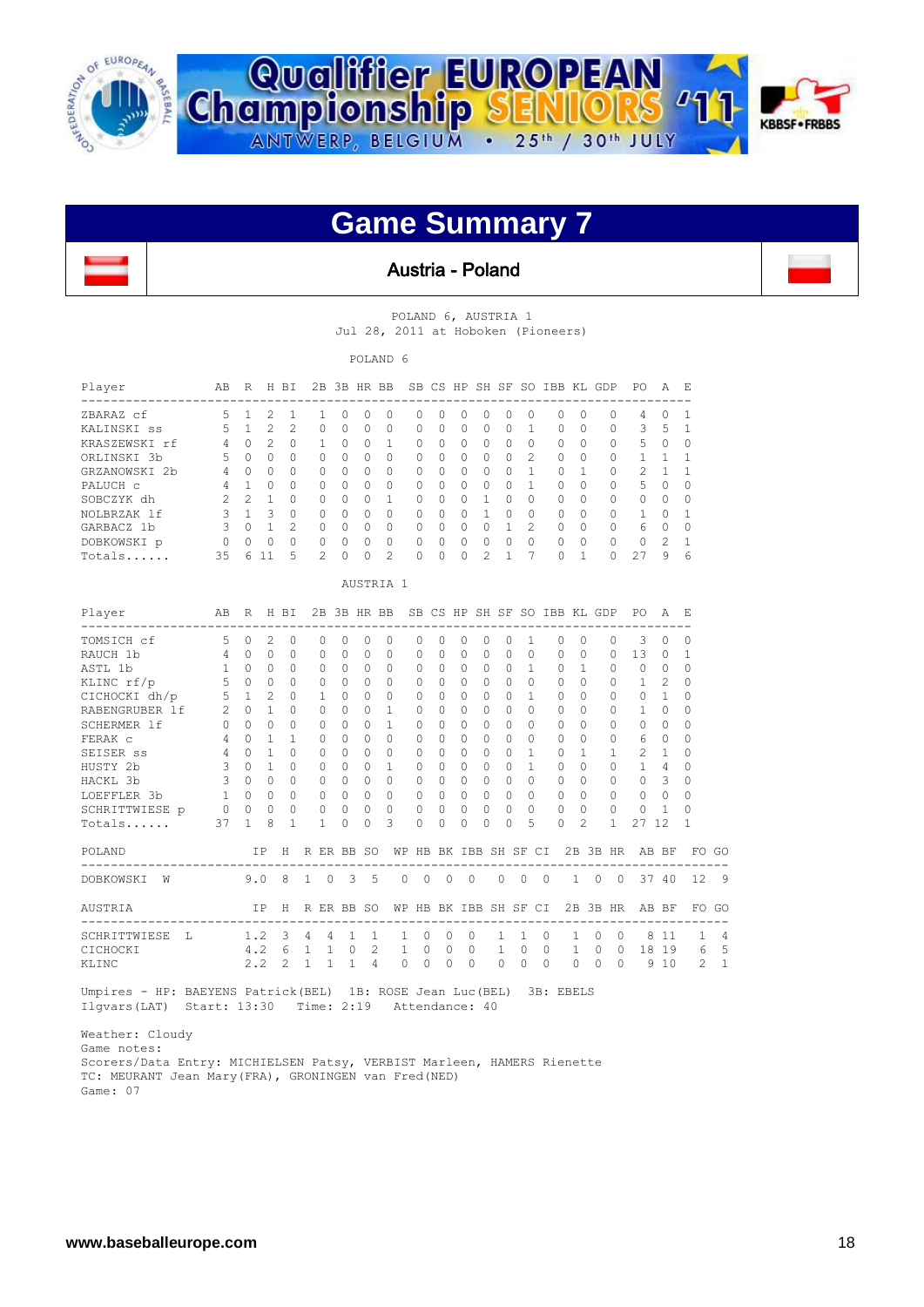

l.



### **Game Summary 8**



 BELGIUM 17, LATVIA 0 Jul 28, 2011 at HOBOKEN (PIONEERS)

BELGIUM 17

| Player<br>--------------------              | AВ             | R              |              | H BI         |              |              | 2B 3B HR BB   |              |              |              |          |                |              |                       |              |         | SB CS HP SH SF SO IBB KL GDP |              |          |         | PO           | Α            | Ε                        |              |
|---------------------------------------------|----------------|----------------|--------------|--------------|--------------|--------------|---------------|--------------|--------------|--------------|----------|----------------|--------------|-----------------------|--------------|---------|------------------------------|--------------|----------|---------|--------------|--------------|--------------------------|--------------|
| RIBBENS 2b                                  | 2              | $\mathbf{1}$   | 1            | $\Omega$     |              | $\Omega$     | $\Omega$      | $\Omega$     | 1            | 1            | $\Omega$ | $\Omega$       | 0            | $\Omega$              | $\Omega$     |         | $\Omega$                     | $\Omega$     | $\Omega$ |         | $\Omega$     | $\Omega$     | 0                        |              |
| EXTERGEM 2b                                 | 2              | $\mathbf{1}$   | $\mathbf{1}$ | 0            | 0            |              | $\Omega$      | $\circ$      | $\circ$      | $\Omega$     | 0        | $\circ$        | $\circ$      | $\Omega$              | $\mathbf{0}$ |         | 0                            | $\mathbf 0$  | $\circ$  |         | 2            | $\circ$      | $\mathbf 0$              |              |
| GIORGIADIS SS                               | $\mathbf{1}$   | 2              | $\mathbf{1}$ | $\mathbf{1}$ |              | 0            | $\Omega$      | $\Omega$     | 0            | $\mathbf{1}$ | $\circ$  | 1              | $\circ$      | $\Omega$              | $\circ$      |         | 0                            | $\Omega$     | 0        |         | 0            | $\circ$      | 0                        |              |
| ROEVENS R ss                                | 2              |                | $1\quad1$    | $\circ$      |              | 0            | 0             | $\circ$      | $\mathbf{1}$ | 0            | 0        | $\overline{0}$ | $\circ$      | $\circ$               | $\mathbf{1}$ |         | 0                            | 0            | 0        |         | 0            | 2            | 0                        |              |
| LANNOY cf                                   | 4              | $2^{\circ}$    | 1            | $\mathbf{1}$ | 1            |              | $\Omega$      | $\Omega$     | 1            | 0            | $\Omega$ | $\Omega$       | $\Omega$     | $\Omega$              | $\Omega$     |         | $\Omega$                     | $\Omega$     | $\Omega$ |         | $\Omega$     | $\Omega$     | $\Omega$                 |              |
| HEYRMAN dh                                  | 3              | 2              | 2            | $\mathbf{1}$ | $\mathbf{1}$ |              | 0             | $\circ$      | $\mathbf{0}$ | 0            | $\circ$  | $\circ$        | $\circ$      | $\circ$               | $\circ$      |         | 0                            | 0            | 0        |         | 0            | $\circ$      | 0                        |              |
| OEYEN dh                                    | 2              | $\Omega$       | $\Omega$     | $\Omega$     |              | $\Omega$     | $\Omega$      | $\Omega$     | $\Omega$     | $\Omega$     | $\Omega$ | $\Omega$       | $\Omega$     | $\Omega$              | $\Omega$     |         | $\Omega$                     | $\Omega$     | $\Omega$ |         | $\Omega$     | $\Omega$     | $\Omega$                 |              |
| HERSSENS rf                                 | 3              | $\mathbf{2}$   | 3            | 7            |              | 0            | $\mathbf{1}$  | 1            | 0            | 0            | 0        | $\mathbf{1}$   | $\circ$      | $\circ$               | $\circ$      |         | 0                            | $\Omega$     | $\circ$  |         | 0            | $\circ$      | 0                        |              |
| VERHEYLEWEGH 1b                             | 2              | 1              | $\mathbf{1}$ | $\mathbf{1}$ |              | 0            | $\mathbf 0$   | $\circ$      | 2            | 0            | 0        | $\circ$        | $\circ$      | 0                     | $\circ$      |         | 0                            | $\circ$      | 0        |         | 3            | 0            | 0                        |              |
| MERTENS 1f                                  | $\overline{4}$ | $2^{\circ}$    | 3            | $\mathbf{1}$ |              | 0            | $\Omega$      | $\Omega$     | $\mathbf{0}$ | $\Omega$     | 0        | $\Omega$       | $\circ$      | $\Omega$              | $\circ$      |         | 0                            | $\Omega$     | $\Omega$ |         | 1            | $\Omega$     | 0                        |              |
| KING 3b                                     | 4              | $\overline{2}$ | 2            | $\mathbf{1}$ |              | $\mathbf{1}$ | $\Omega$      | $\Omega$     | $\circ$      | 0            | $\Omega$ | $\Omega$       | $\Omega$     | $\Omega$              | $\Omega$     |         | $\Omega$                     | $\Omega$     | 0        |         | $\mathbf{1}$ | 0            | 1                        |              |
| VANTHILLO C                                 | 4              | $1 -$          | 2            | 2            |              | $\mathbf{1}$ | $\circ$       | $\mathbf 0$  | $\circ$      | 0            | 0        | $\circ$        | $\mathbf{0}$ | $\circ$               | $\mathbf{2}$ |         | 0                            | $\mathbf 1$  | 0        |         | 8            | 0            | $\mathbf 0$              |              |
| DESMEDT p                                   | $\circ$        | $0\quad 0$     |              | $\circ$      |              | 0            | $\mathbf{0}$  | $\circ$      | $\mathbf{0}$ | 0            | 0        | $\circ$        | $\circ$      | $\circ$               | $\circ$      |         | 0                            | 0            | 0        |         | 0            | $\circ$      | 0                        |              |
| MIGEOT p                                    | $\Omega$       |                | $0 \quad 0$  | $\Omega$     |              | 0            | $\Omega$      | $\Omega$     | $\mathbf{0}$ | $\Omega$     | $\Omega$ | $\Omega$       | $\Omega$     | $\Omega$              | $\circ$      |         | $\Omega$                     | $\Omega$     | $\Omega$ |         | $\Omega$     | $\Omega$     | $\Omega$                 |              |
| VLYMINCKX p                                 | $\overline{0}$ | 0              | $\circ$      | $\circ$      |              | 0            | $\mathbf 0$   | $\mathbf 0$  | $\circ$      | 0            | 0        | $\mathbf 0$    | $\mathbf 0$  | $\circ$               | $\circ$      |         | 0                            | $\mathbf 0$  | 0        |         | 0            | 0            | 0                        |              |
| Totals                                      |                | 33 17 18 15    |              |              |              | 4            | $\mathbf{1}$  | 1            | 5            | 2            | $\Omega$ | $\overline{2}$ | 0            | 0                     | 3            |         | 0                            | $\mathbf{1}$ | $\Omega$ |         | 15           | 2            | 1                        |              |
|                                             |                |                |              |              |              |              |               |              | LATVIA 0     |              |          |                |              |                       |              |         |                              |              |          |         |              |              |                          |              |
| Player                                      | AB             | R              |              | H BI         |              |              |               |              | 2B 3B HR BB  |              |          |                |              |                       |              |         | SB CS HP SH SF SO IBB KL GDP |              |          |         | PO.          | A            | E,                       |              |
| .<br>ANSONS cf/ss                           | 2              | 0              | 0            | 0            |              | 0            | 0             | 0            | 0            | 0            | 0        | 0              | 0            | 0                     | 1            |         | 0                            | 0            | 0        |         | 2            | 1            | 0                        |              |
| STASUNS lf                                  | $\mathbf{1}$   | $\Omega$       | $\Omega$     | $\Omega$     |              | $\Omega$     | $\Omega$      | 0            | 0            | 0            | 0        | $\Omega$       | $\circ$      | $\Omega$              | $\Omega$     |         | $\Omega$                     | $\Omega$     | $\Omega$ |         | $\Omega$     | $\Omega$     | 0                        |              |
| KNOPKENS 1f                                 | 1              | 0              | 0            | 0            |              | 0            | 0             | 0            | 0            | 0            | 0        | 0              | 0            | 0                     | $\mathbf{1}$ |         | 0                            | $\Omega$     | 0        |         | 1            | 0            | 0                        |              |
| RIMICANS rf                                 | 1              | $\Omega$       | $\Omega$     | $\Omega$     |              | $\Omega$     | $\Omega$      | $\Omega$     | $\mathbf{0}$ | $\Omega$     | $\Omega$ | $\Omega$       | $\Omega$     | $\Omega$              | $\mathbf{1}$ |         | $\Omega$                     | $\Omega$     | $\Omega$ |         | 3            | $\Omega$     | 1                        |              |
| GEIDA rf                                    | $\mathbf{1}$   | $\circ$        | $\circ$      | $\circ$      |              | 0            | $\circ$       | $\circ$      | $\mathbf{0}$ | 0            | 0        | $\circ$        | $\mathbf{0}$ | $\circ$               | $\circ$      |         | $\circ$                      | 0            | 0        |         | 0            | $\circ$      | 0                        |              |
| DUSELIS K 3b                                | 2              | $\Omega$       | 0            | $\Omega$     |              | 0            | $\Omega$      | 0            | $\circ$      | 0            | $\Omega$ | 0              | $\circ$      | 0                     | 1            |         | 0                            | $\Omega$     | $\Omega$ |         | 2            | 0            | 0                        |              |
| DUSELIS J dh                                | 1              | $\Omega$       | $\Omega$     | $\Omega$     |              | 0            | $\Omega$      | $\circ$      | $\mathbf{0}$ | 0            | 0        | $\Omega$       | $\circ$      | $\Omega$              | $\mathbf{1}$ |         | 0                            | $\mathbf{1}$ | $\Omega$ |         | 0            | $\Omega$     | 0                        |              |
| ARBIDANS cf                                 | 1              | $\Omega$       | $\Omega$     | $\Omega$     |              | $\Omega$     | $\Omega$      | $\Omega$     | $\mathbf{0}$ | $\Omega$     | $\Omega$ | $\Omega$       | $\Omega$     | $\Omega$              | $\mathbf{1}$ |         | $\Omega$                     | $\Omega$     | $\Omega$ |         | 0            | $\Omega$     | $\Omega$                 |              |
| UPENIEKS 1b                                 | 1              | $\circ$        | 0            | $\mathbf{0}$ |              | 0            | $\circ$       | $\mathbf{0}$ | $\circ$      | 0            | $\circ$  | $\circ$        | $\mathbf{0}$ | $\circ$               | $\circ$      |         | 0                            | $\circ$      | $\circ$  |         | 3            | 0            | 1                        |              |
| ERTNERS 1b                                  | 1              | $\Omega$       | $\Omega$     | $\Omega$     |              | $\Omega$     | $\Omega$      | $\Omega$     | $\Omega$     | $\Omega$     | $\Omega$ | $\Omega$       | $\Omega$     | $\Omega$              | $\Omega$     |         | $\Omega$                     | $\Omega$     | $\Omega$ |         | $\Omega$     | $\Omega$     | $\Omega$                 |              |
| KRAPANS C                                   | $\mathbf{1}$   | $\overline{0}$ | $\circ$      | $\circ$      |              | 0            | $\circ$       | $\circ$      | $\circ$      | 0            | 0        | $\circ$        | $\circ$      | $\circ$               | $\circ$      |         | 0                            | $\circ$      | $\circ$  |         | 4            | $\mathbf{1}$ | 1                        |              |
| REKSNIS C                                   | 1              | $\circ$        | 0            | 0            |              | 0            | 0             | 0            | 0            | 0            | 0        | 0              | 0            | 0                     | $\mathbf{0}$ |         | 0                            | 0            | 0        |         | 0            | 0            | 0                        |              |
| SKRASTINS ss/p                              | 1              | $\circ$        | $\mathbf{0}$ | $\circ$      |              | 0            | $\Omega$      | $\circ$      | $\mathbf{0}$ | 0            | 0        | $\mathbf{0}$   | $\circ$      | 0                     | $\mathbf{1}$ |         | $\circ$                      | $\mathbf{1}$ | 0        |         | $\circ$      | $\circ$      | 1                        |              |
| STRUBERGS 2b                                | 1              | $\overline{0}$ | $\mathbf 0$  | $\circ$      |              | 0            | $\mathbf{0}$  | $\circ$      | $\circ$      | $\circ$      | $\circ$  | $\overline{0}$ | $\mathbf{0}$ | $\circ$               | $\mathbf{1}$ |         | 0                            | $\mathbf{1}$ | $\circ$  |         | $\circ$      | $\mathbf{1}$ | 0                        |              |
|                                             |                |                | $\Omega$     | $\circ$      |              | 0            |               | $\circ$      | $\circ$      | 0            |          | $\circ$        | $\circ$      | $\Omega$              | $\circ$      |         | 0                            | $\Omega$     | $\Omega$ |         | $\Omega$     | $\Omega$     | $\Omega$                 |              |
| ALEKSEJEVS p                                | 0              | 0              | 0            | $\Omega$     |              | 0            | 0<br>$\Omega$ | $\circ$      | $\circ$      | 0            | 0<br>0   | $\circ$        | 0            | 0                     | $\Omega$     |         | 0                            | $\Omega$     | $\Omega$ |         | 0            | $\Omega$     | $\Omega$                 |              |
| SAMOILOVS p                                 | $\circ$        | 0              |              |              |              |              |               |              |              |              |          |                |              |                       |              |         |                              |              |          |         |              |              |                          |              |
| Totals                                      | 16             | 0              | 0            | 0            |              | 0            | 0             | $\circ$      | 0            | 0            | 0        | 0              | 0            | $\mathbf 0$           | 8            |         | 0                            | 3            | $\circ$  |         | 15           | 3            | 4                        |              |
| BELGIUM<br>-------------------------------- |                |                | TP           | H            | R ER BB SO   |              |               |              |              |              |          |                |              | WP HB BK IBB SH SF CI |              |         |                              |              | 2B 3B HR |         |              | AB BF        | ------------------------ | FO GO        |
| DESMEDT<br>W                                |                | 3.0            |              | 0            | 0            | 0            | 0             | 6            | 0            | 0            | 0        |                | 0            | 0                     | 0            | 0       | 0                            |              | 0        | 0       |              | 10 10        | 2                        | 1            |
| MIGEOT                                      |                | 1.0            |              | 0            | 0            | 0            | $\Omega$      | $\mathbf{1}$ | 0            | 0            | 0        |                | 0            | 0                     | 0            | 0       | 0                            |              | 0        | 0       | 3            | 3            | $\mathbf{1}$             | 1            |
| VLYMINCKX                                   |                | 1.0            |              | $\circ$      | 0            | 0            | 0             | $\mathbf{1}$ | 0            | 0            | 0        |                | 0            | 0                     | 0            | 0       | 0                            |              | 0        | $\circ$ | 3            | 3            | 1                        | $\mathbf{1}$ |
| LATVIA                                      |                |                | ΙP           | Н            | R ER BB SO   |              |               |              |              |              | $- - -$  |                |              | WP HB BK IBB SH SF CI |              | $- - -$ |                              |              | 2B 3B HR |         | AB BF        |              | -----------------------  | FO GO        |
| ALEKSEJEVS<br>т.                            |                |                |              | 1.1 10 12    |              | 9            | 2             | $\mathbf{0}$ | 0            | 1            | 0        |                | 0            | 0                     | 0            | 0       | 3                            |              | 1        | 1       |              | 14 17        | 3                        | 0            |
|                                             |                |                |              |              | 4            | 4            | 3             | 2            | $\mathbf{1}$ | $\mathbf{1}$ | 0        |                | 0            | 0                     | 0            | 0       | 0                            |              | 0        | 0       |              | 14 18        | 4                        | $\mathbf{1}$ |
| SAMOILOVS                                   |                | 2.2            |              | 6            |              |              |               |              |              |              |          |                |              |                       |              |         |                              |              |          |         |              |              |                          |              |

Weather: Cloudy

 Game notes: Scorer:BAERT Marina(BEL);VERBIST Marleen(BEL); VISCHSCHOONMAKER Karen(BEL) TC:MEURANT Jean Marie(FRA); GRONINGEN van Fred(NED) Game: 08

I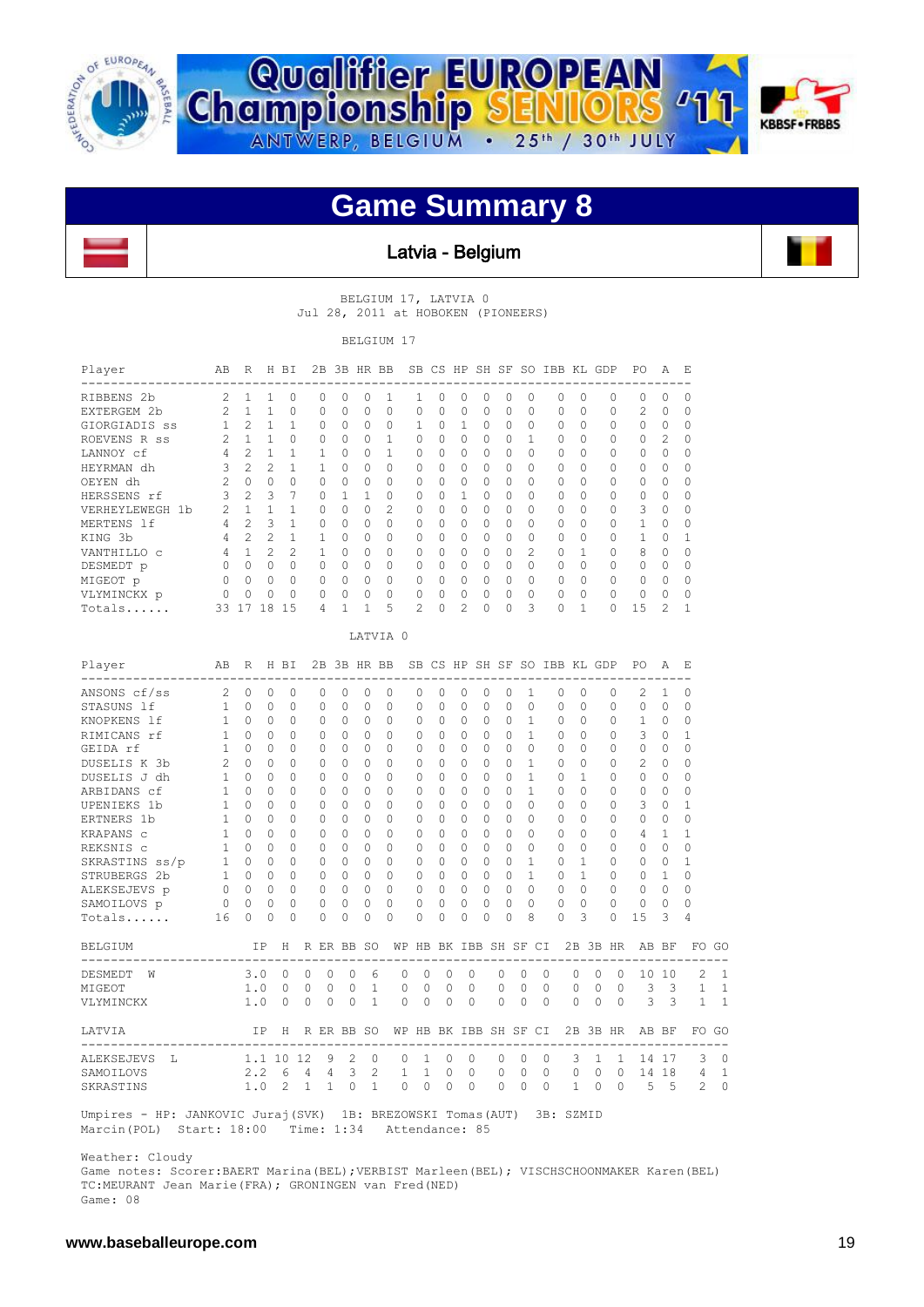



Slovakia - Latvia

I

SLOVAKIA 16 (2-2), LATVIA 6 (0-4) Jul 29, 2011 at Hoboken (Pioneers)

LATVIA  $6 (0-4)$ 

| Player        | AВ     | R        | H.            | BT.           | 2B       |          | 3B HR        | BB                          |              |              |           | SB CS HP SH SF |              | SO.            | <b>TBB</b>   |               | KL GDP   | PO.           | A              | - E       |
|---------------|--------|----------|---------------|---------------|----------|----------|--------------|-----------------------------|--------------|--------------|-----------|----------------|--------------|----------------|--------------|---------------|----------|---------------|----------------|-----------|
| GUTMANIS C    | 5.     | 2.       | 2.            | $\Omega$      | 0        | $\Omega$ | 0            | 0                           | 3            | <sup>o</sup> | 0         | 0              | $\left($     |                | <sup>0</sup> | $\Omega$      | 0        | 2             | $\Omega$       |           |
| ARBIDANS cf   |        |          | 0             | $\Omega$      | O        | $\Omega$ | $\Omega$     | $\mathcal{D}_{\mathcal{L}}$ | $\bigcap$    | $\bigcap$    |           | $\Omega$       | $\Omega$     |                | O            |               | $\Omega$ |               | $\Omega$       |           |
| DUSELIS J 1b  | 4      | O        |               | $\Omega$      | 0        | $\Omega$ | $\Omega$     | 0                           | <sup>0</sup> | $\bigcap$    | 0         | $\Omega$       | $\Omega$     | 2              | $\bigcap$    | $\mathcal{L}$ | $\Omega$ | 8             | $\Omega$       | $\Box$    |
| DUSELIS K 3b  | 4      | 0        | 0             | $\Omega$      | 0        | $\Omega$ | $\Omega$     | $\Omega$                    | <sup>0</sup> | <sup>0</sup> | $\Omega$  | $\Omega$       | $\Omega$     | $\mathfrak{D}$ | $\bigcap$    | $\Omega$      | $\Omega$ | $\mathcal{P}$ | $\Omega$       | 2         |
| ALEKSEJEVS 2b | 4      |          |               | $\mathcal{P}$ | $\Omega$ | $\Omega$ | $\Omega$     | 0                           | $\bigcap$    | $\cap$       | $\bigcap$ | $\Omega$       | $\Omega$     |                | <sup>0</sup> | $\Omega$      | $\Omega$ | $\mathcal{P}$ | 5              | 3         |
| DOVEIKA lf    | 4      |          | $\mathcal{P}$ | $\Omega$      |          | $\cap$   | <sup>0</sup> | $\Omega$                    | <sup>0</sup> | $\cap$       | $\Omega$  | $\bigcap$      | $\bigcap$    |                | $\cap$       |               | $\Omega$ | $\mathcal{P}$ | $\Omega$       |           |
| UPENIEKS dh/p | 4      |          |               |               | 0        | $\Omega$ | $\Omega$     | $\Omega$                    |              | $\cap$       | $\Omega$  | $\Omega$       | $\Omega$     | 2              | $\bigcap$    |               | 0        | $\bigcap$     |                |           |
| REKSNIS p     | U      | O        | 0             | $\Omega$      | $\cap$   | $\Omega$ | $\Omega$     | $\Omega$                    | $\bigcap$    | $\Omega$     | $\bigcap$ | $\Omega$       | $\Omega$     | $\bigcap$      | $\Omega$     | $\Omega$      | $\Omega$ | $\Omega$      | $\Omega$       |           |
| RIMICANS rf   | 3      | 0        | 0             | $\Omega$      | 0        | $\Omega$ | <sup>0</sup> | $\Omega$                    | 0            | $\bigcap$    | $\Omega$  | $\Omega$       | $\bigcap$    |                | $\bigcap$    |               | $\Omega$ | 3             | $\Omega$       | $\bigcap$ |
| STASUNS rf    |        | $\Omega$ | 0             | $\cap$        | $\Omega$ | $\cap$   | <sup>0</sup> | $\Omega$                    | <sup>0</sup> | $\cap$       | $\Omega$  | $\bigcap$      | $\Omega$     |                | $\cap$       | $\cap$        | $\Omega$ |               | $\Omega$       |           |
| SKRASTINS ss  |        |          | O             | $\cap$        | $\Omega$ | $\cap$   | <sup>0</sup> |                             |              | $\cap$       | $\cap$    | $\Omega$       | $\Omega$     |                | O            | $\bigcap$     | $\Omega$ | $\mathcal{P}$ |                |           |
| ANSONS p/cf   | $\cap$ | ∩        | 0             | $\cap$        | $\Omega$ | $\cap$   | <sup>0</sup> | $\Omega$                    | <sup>0</sup> | $\cap$       | $\Omega$  | $\bigcap$      | <sup>0</sup> | $\bigcap$      | $\cap$       | $\Omega$      | $\Omega$ | $\cap$        | $\mathfrak{D}$ | $\cap$    |
| Totals        | 33     | 6        |               | 3             |          |          | O            | 3                           | 5            |              |           | <sup>0</sup>   | Ω            | 13             | O.           | 6             | 0        | 23            | 9              | 10        |

| Player                             | AB             |               | R H BI         |                |                |                |               |               | 2B 3B HR BB SB CS HP SH SF SO IBB KL GDP |                |                       |                |              |               |                |              |              |              |              |               | PO.           | A             | E            |             |
|------------------------------------|----------------|---------------|----------------|----------------|----------------|----------------|---------------|---------------|------------------------------------------|----------------|-----------------------|----------------|--------------|---------------|----------------|--------------|--------------|--------------|--------------|---------------|---------------|---------------|--------------|-------------|
| HORACEK 1f                         | $\overline{4}$ | 3             | $\mathfrak{D}$ | 1              |                | $\mathbf{1}$   | $\Omega$      | $\Omega$      | 2                                        | $\bigcap$      | <sup>0</sup>          | $\Omega$       | $\Omega$     | 0             | $\Omega$       |              | <sup>0</sup> | $\Omega$     |              | $\Omega$      | 2             | 0             | $\Omega$     |             |
| JANKOVIC c                         | 6              | $\mathcal{P}$ | 3              | $\mathbf{1}$   |                | $\Omega$       | $\Omega$      | <sup>0</sup>  | 0                                        | 0              | 0                     | $\Omega$       | <sup>0</sup> | <sup>0</sup>  | 1              |              | <sup>0</sup> | 0            |              | $\Omega$      | 12.           | 1             | <sup>0</sup> |             |
| BISKOROVNJNY cf                    | 6              | $\mathbf{1}$  | $\mathcal{L}$  | 3              |                | $\Omega$       | $\mathbf{1}$  | $\Omega$      | $\bigcap$                                | $\Omega$       | $\Omega$              | $\Omega$       | $\bigcap$    | $\Omega$      |                | $\mathbf{1}$ | $\Omega$     | $\Omega$     |              | $\mathbf{1}$  | $\bigcap$     | $\Omega$      | $\Omega$     |             |
| BOSY rf                            | 4              | $\mathcal{B}$ | $\mathbf{1}$   | $\mathbf{1}$   |                | <sup>0</sup>   | $\cap$        | $\bigcap$     | $\Omega$                                 | $\mathbf{1}$   | $\cap$                | $\Omega$       | $\bigcap$    | $\mathbf{1}$  |                | $\cap$       | $\bigcap$    | $\cap$       |              | $\Omega$      | $\bigcap$     | $\Omega$      | $\Omega$     |             |
| KUZMA 1b                           | 3              | $\mathcal{L}$ | $\mathfrak{D}$ | $\bigcap$      |                | $\Omega$       | $\Omega$      | $\Omega$      | $\bigcap$                                | $\Omega$       | $\Omega$              | $\mathfrak{D}$ | $\Omega$     | $\Omega$      | $\bigcap$      |              | $\bigcap$    | $\Omega$     |              | $\Omega$      | 7             | $\mathbf{1}$  | $\Omega$     |             |
| RAUTNER dh                         | $\mathfrak{D}$ | $\mathbf{1}$  | $\mathfrak{D}$ | $\mathcal{L}$  |                | $\mathbf{1}$   | $\Omega$      | <sup>0</sup>  | $\Omega$                                 | $\bigcap$      | $\bigcap$             | $\Omega$       | $\bigcap$    | $\Omega$      | $\bigcap$      |              | $\bigcap$    | $\Omega$     |              | $\Omega$      | $\cap$        | $\cap$        | $\Omega$     |             |
| ZAT'KO dh                          | 3              | $\mathbf{1}$  | $\mathfrak{D}$ | $\Omega$       |                | $\Omega$       | $\Omega$      | $\Omega$      | $\Omega$                                 | $\Omega$       | $\bigcap$             | $\Omega$       | $\Omega$     | $\Omega$      | $\Omega$       |              | $\Omega$     | $\Omega$     |              | $\mathbf{1}$  | $\Omega$      | $\Omega$      | $\Omega$     |             |
| BRUNEGRAF 3b                       | $\overline{4}$ | $\mathcal{L}$ | $\mathcal{P}$  | $\mathbf{1}$   |                | $\Omega$       | $\Omega$      | $\cap$        | $\Omega$                                 | $\Omega$       | $\bigcap$             | $\Omega$       | <sup>0</sup> | 1             |                | $\bigcap$    | $\cap$       | $\Omega$     |              | $\Omega$      | $\mathcal{L}$ | $\mathcal{L}$ | 3            |             |
| NOGA <sub>2</sub> b                | 3              | $\Omega$      | $\Omega$       | $\mathbf{1}$   |                | $\Omega$       | 0             | $\Omega$      | $\mathcal{L}$                            | 2              | <sup>o</sup>          | $\Omega$       | <sup>0</sup> | O             |                | $\bigcap$    | $\Omega$     | $\Omega$     |              | $\Omega$      | $\bigcap$     | 1             | $\Omega$     |             |
| ESMIR ss                           | .5             | -1.           | $\mathbf{1}$   | 3              |                | $\bigcap$      | $\cap$        | <sup>0</sup>  | $\Omega$                                 | $\Omega$       | n.                    | $\Omega$       | <sup>0</sup> | <sup>0</sup>  | -1             |              | $\bigcap$    | 1.           |              | $\Omega$      | $\cap$        | $\mathcal{L}$ | 1            |             |
| ZILAVY p                           | $\bigcap$      | O.            | $\Omega$       | $\cap$         |                | $\bigcap$      | $\Omega$      | $\bigcap$     | $\Omega$                                 | $\Omega$       | <sup>o</sup>          | $\Omega$       | <sup>0</sup> | <sup>0</sup>  |                | $\cap$       | $\bigcap$    | $\Omega$     |              | $\Omega$      | $\bigcap$     | $\Omega$      | $\bigcap$    |             |
| OKASA p                            | $\bigcap$      | $\bigcap$     | $\Omega$       | $\bigcap$      |                | $\Omega$       | $\Omega$      | $\Omega$      | $\Omega$                                 | $\Omega$       | $\bigcap$             | $\Omega$       | $\bigcap$    | $\Omega$      |                | $\Omega$     | $\bigcap$    | $\Omega$     |              | $\Omega$      | $\bigcap$     | $\bigcap$     | $\Omega$     |             |
| BOSANSKY p                         | 0              | 0             | $\Omega$       | $\bigcap$      |                | $\Omega$       | $\Omega$      | $\bigcap$     | $\Omega$                                 | $\Omega$       | $\Omega$              | $\Omega$       | $\bigcap$    | $\Omega$      | $\Omega$       |              | $\bigcap$    | $\Omega$     |              | $\Omega$      | $\mathbf{1}$  | 1.            | <sup>0</sup> |             |
| 40<br>Totals                       |                | 16            | 17             | 13             |                | 2              | 1             | <sup>0</sup>  | 4                                        | 3              | $\bigcap$             | $\mathcal{P}$  | <sup>0</sup> | $\mathcal{P}$ |                | २            | $\bigcap$    | 1            |              | $\mathcal{L}$ | 2.4           | 8             | 4            |             |
| LATVIA                             |                |               | TP             | H              | R ER BB SO     |                |               |               |                                          |                | WP HB BK IBB SH SF CI |                |              |               |                |              |              |              |              | 2B 3B HR      | AB BF         |               |              | FO GO       |
| -----------------<br>ANSONS L, 0-1 |                |               | 5.0 11 11      |                | ---------      | $\overline{4}$ | $\mathbf{1}$  | $\mathcal{L}$ | -------<br>$\Omega$                      | $\mathbf{1}$   | $\Omega$              | $\Omega$       |              | $\Omega$      | $\overline{1}$ | $\Omega$     | ----------   | $\mathbf{1}$ | $\Omega$     | $\Omega$      | ------        | 29 32         | 8            | 4           |
| UPENIEKS                           |                | 2.1           |                | $5^{\circ}$    | .5             | .5             | $\mathcal{L}$ | $\mathbf{1}$  | $\mathcal{L}$                            | $\overline{1}$ | $\Omega$              | $\Omega$       |              | $\Omega$      | $\overline{1}$ | $\Omega$     |              | $1 -$        | $\mathbf{1}$ | $\bigcirc$    |               | 9 1 3         | 2            | 2           |
| REKSNIS                            |                | 0.1           |                | $\overline{1}$ | $\Omega$       | $\Omega$       | $\mathbf{1}$  | $\cap$        | $\Omega$                                 | $\Omega$       | $\Omega$              | $\cap$         |              | $\Omega$      | $\Omega$       | $\Omega$     |              | $\Omega$     | $\Omega$     | $\bigcirc$    | $2^{\circ}$   | - 3           | $\Omega$     | 1           |
| SLOVAKIA                           |                |               | TP             | H              |                |                |               | R ER BB SO    |                                          |                | WP HB BK IBB SH SF CI |                |              |               |                |              |              |              |              | 2B 3B HR      | AB BF         |               |              | FO GO       |
| -----------------<br>ZILAVY        |                | 1.0           |                | $\overline{4}$ | $\overline{4}$ | 3              | $\mathbf{1}$  | $\mathcal{L}$ | 1.                                       | $\Omega$       | $\Omega$              | $\Omega$       |              | $\Omega$      | $\Omega$       | $\Omega$     |              | $\mathbf{1}$ | $\Omega$     | $\Omega$      | 7             | 8             | $\Omega$     | $\mathbf 1$ |
| OKASA                              |                | 2.2           |                | 2              | $\mathcal{L}$  | $\mathbf{1}$   | $\mathbf{1}$  | 4             | $\Omega$                                 | $\mathbf{1}$   | $\Omega$              | $\Omega$       |              | $\mathbf 0$   | $\Omega$       | 0            |              | $\circ$      | $\Omega$     | $\Omega$      |               | 11 13         | 3            | 1           |
| BOSANSKY<br>$W, 1-0$               |                | 4.1           |                | $\mathbf{1}$   | $\Omega$       | $\Omega$       | $\mathbf{1}$  | 7             | $\Omega$                                 | $\Omega$       | $\Omega$              | $\Omega$       |              | 0             | $\bigcap$      | $\Omega$     |              | $\Omega$     | $\Omega$     | $\Omega$      |               | 15 16         | $\mathbf{1}$ | 5           |

SLOVAKIA 16 (2-2)

 Umpires - HP: ROSE Jean Luc(BEL) 1B: SZMID Marcin(POL) 3B: BAEYENS Patrick(BEL) Start: 13;30 Time: 2;53 Attendance: 45

 Weather: Cloudy Game notes: TC:MEURANT Jean Marie(FRA),GRONINGEN van Fred(NED), Scorers/Data Entry:BAERT Marina(BEL),VERBIST Marleen(BEL), HAMERS Rienette(NED) ANSONS faced 2 batters in the 6th. Game: 09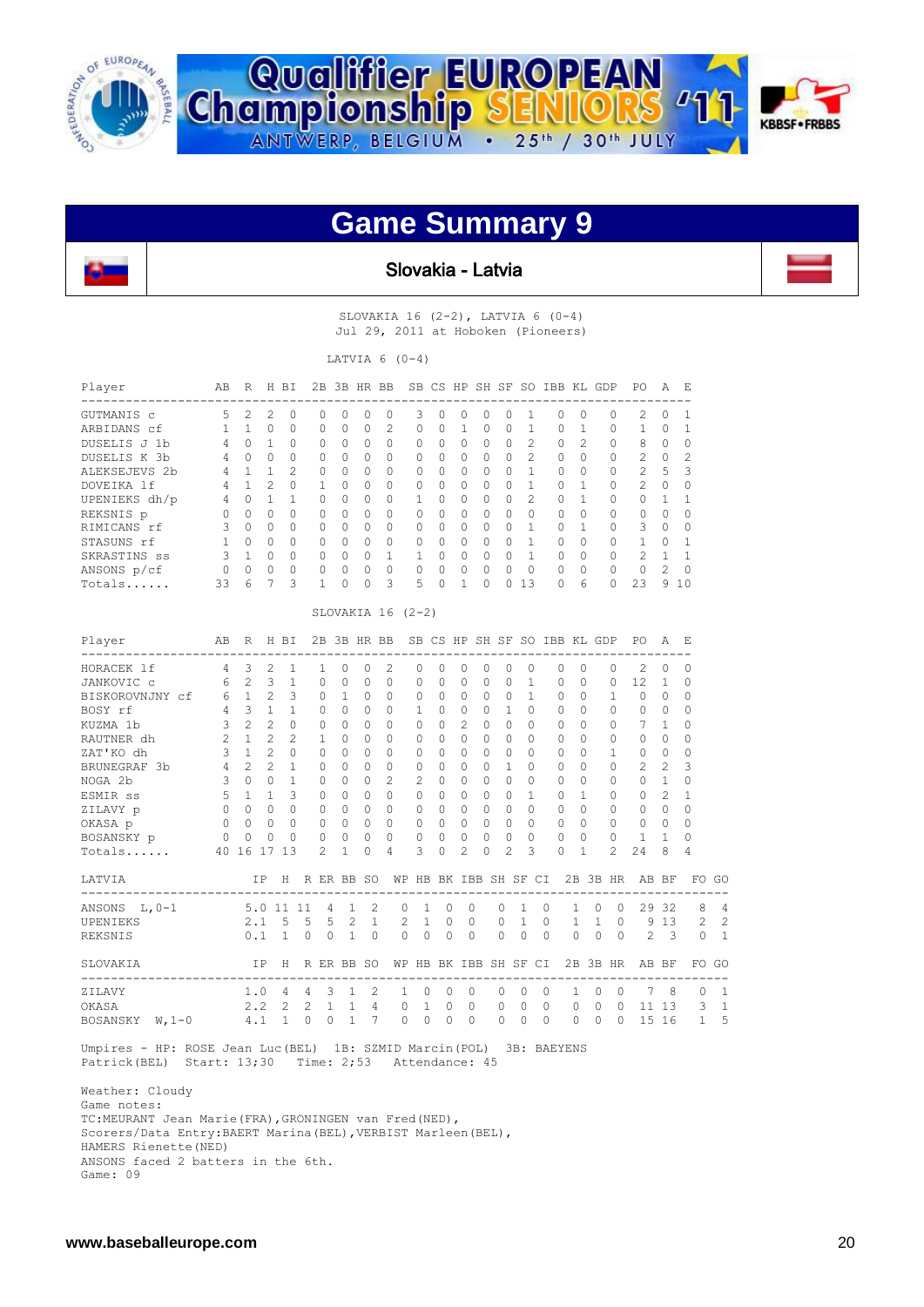





Belgium - Poland

BELGIUM 5 (4-0), POLAND 3 (2-2) Jul 29, 2011 at Hoboken (Pioneers)

POLAND  $3(2-2)$ 

| Player<br>--------------------                                              | AВ             | R              |                | H BI                        |                |              |                | 2B 3B HR BB  |                            |              |                |                |              |                       |                |          | SB CS HP SH SF SO IBB KL GDP |                |                      | PО                                                | Α                       | Ε              |       |
|-----------------------------------------------------------------------------|----------------|----------------|----------------|-----------------------------|----------------|--------------|----------------|--------------|----------------------------|--------------|----------------|----------------|--------------|-----------------------|----------------|----------|------------------------------|----------------|----------------------|---------------------------------------------------|-------------------------|----------------|-------|
| ZBARAZ cf                                                                   | 4              | $\mathbf{1}$   | $\mathbf{1}$   | 1.                          | $\Omega$       |              | $\Omega$       | $\Omega$     | 1                          | $\Omega$     | <sup>0</sup>   | $\Omega$       | $\Omega$     | $\Omega$              | $\Omega$       |          | $\Omega$                     | $\Omega$       | $\Omega$             | $\bigcap$                                         | $\Omega$                | $\Omega$       |       |
| KALINSKI ss                                                                 | 4              | 0              | $\mathbf{1}$   | $\circ$                     | 0              |              | $\circ$        | $\circ$      | 0                          | 0            | 0              | $\circ$        | $\circ$      | 0                     | 2              |          | 0                            | $\circ$        | 0                    | 5                                                 | 3                       | 0              |       |
| KRASZEWSKI 1b/rf                                                            | 4              | $\circ$        | 2              | $\mathbf{1}$                | $\mathbf{1}$   |              | $\Omega$       | $\Omega$     | $\mathbf 0$                | 0            | $\mathbf{1}$   | $\circ$        | $\Omega$     | $\Omega$              | $\Omega$       |          | $\Omega$                     | $\Omega$       | 0                    | $\mathbf{1}$                                      | 0                       | $\circ$        |       |
| ORLINSKI 3b                                                                 | 2              | $\Omega$       | $\Omega$       | $\Omega$                    | $\Omega$       |              | $\Omega$       | $\Omega$     | $\overline{c}$             | $\Omega$     | $\Omega$       | $\Omega$       | $\Omega$     | $\Omega$              | $\mathbf{1}$   |          | $\Omega$                     | $\mathbf{1}$   | $\Omega$             | $\overline{c}$                                    | $\mathbf{1}$            | $\Omega$       |       |
| SOBCZYK lf                                                                  | 1              | $\Omega$       | $\Omega$       | $\cap$                      | $\Omega$       |              | $\Omega$       | $\Omega$     | $\Omega$                   | 0            | <sup>0</sup>   | $\Omega$       | $\Omega$     | $\Omega$              | $\Omega$       |          | $\Omega$                     | $\Omega$       | $\Omega$             | $\cap$                                            | $\Omega$                | $\Omega$       |       |
| GARBACZ 1b                                                                  | 3              | $\mathbf{1}$   | $\mathbf{1}$   | $\bigcap$                   | $\Omega$       |              | $\Omega$       | $\Omega$     | $\Omega$                   | $\bigcap$    | $\Omega$       | $\Omega$       | $\bigcap$    | $\Omega$              | $\bigcap$      |          | $\Omega$                     | $\Omega$       | $\Omega$             | 6                                                 | $\Omega$                | 1              |       |
| NOLBRZAK rf/lf                                                              | 2              | $\circ$        | $\Omega$       | $\Omega$                    | 0              |              | $\Omega$       | $\circ$      | 0                          | 0            | $\Omega$       | $\circ$        | $\circ$      | $\Omega$              | $\Omega$       |          | $\circ$                      | $\Omega$       | 0                    | $\circ$                                           | $\circ$                 | 0              |       |
| ROTTER 1f                                                                   | $\overline{c}$ | $\mathbf{1}$   | 1              | $\Omega$                    | 1              |              | $\Omega$       | $\Omega$     | $\Omega$                   | $\Omega$     | $\Omega$       | $\Omega$       | $\Omega$     | $\Omega$              | $\Omega$       |          | $\Omega$                     | $\Omega$       | $\Omega$             | $\mathbf{1}$                                      | $\Omega$                | $\Omega$       |       |
| PALUCH c                                                                    | 3              | $\Omega$       | $\Omega$       | $\cap$                      | $\Omega$       |              | $\Omega$       | $\Omega$     | $\Omega$                   | $\Omega$     | $\mathbf{1}$   | $\mathbf{1}$   | $\Omega$     | $\Omega$              | $\overline{2}$ |          | $\Omega$                     | $\mathbf{1}$   | $\Omega$             | 7                                                 | $\mathbf{2}^{\prime}$   | $\Omega$       |       |
| PAPROCKI dh                                                                 | 2              | $\Omega$       | $\Omega$       | $\bigcap$                   | $\Omega$       |              | $\Omega$       | $\Omega$     | $\Omega$                   | $\Omega$     | $\Omega$       | $\bigcirc$     | $\Omega$     | $\Omega$              | $\mathbf{1}$   |          | $\Omega$                     | $\mathbf{1}$   | $\Omega$             | $\Omega$                                          | $\Omega$                | $\Omega$       |       |
| GRZANOWSKI dh                                                               | 2              | $\Omega$       | $\mathbf{1}$   | $\mathbf{1}$                | $\Omega$       |              | $\Omega$       | $\Omega$     | $\Omega$                   | $\Omega$     | $\Omega$       | $\bigcirc$     | $\Omega$     | $\Omega$              | $\Omega$       |          | $\Omega$                     | $\Omega$       | $\Omega$             | $\Omega$                                          | $\Omega$                | $\Omega$       |       |
| BIELECKI pr                                                                 | $\Omega$       | $\Omega$       | $\Omega$       | $\Omega$                    | $\Omega$       |              | $\Omega$       | $\Omega$     | $\Omega$                   | $\Omega$     | $\Omega$       | $\Omega$       | $\Omega$     | $\Omega$              | $\Omega$       |          | $\Omega$                     | $\Omega$       | $\Omega$             | $\Omega$                                          | $\circ$                 | $\Omega$       |       |
| RAINKO 2b                                                                   | 4              | $\overline{0}$ | $\mathbf{1}$   | $\Omega$                    | $\Omega$       |              | $\Omega$       | $\Omega$     | $\Omega$                   | $\Omega$     | $\Omega$       | $\Omega$       | $\Omega$     | $\Omega$              | $\mathbf{1}$   |          | $\Omega$                     | $\Omega$       | $\Omega$             | 2                                                 | $\overline{\mathbf{3}}$ | $\Omega$       |       |
| DABROWIECKI p                                                               | $\circ$        | $\overline{0}$ | $\mathbf 0$    | $\circ$                     | $\circ$        | $\bigcirc$   |                | $\Omega$     | 0                          | $\Omega$     | $\Omega$       | $\bigcirc$     | $\Omega$     | $\Omega$              | $\Omega$       |          | $\Omega$                     | $\Omega$       | 0                    | $\Omega$                                          | 3                       | $\Omega$       |       |
| DESKA p                                                                     | $\overline{0}$ | $\Omega$       | $\circ$        | $\Omega$                    | $\circ$        |              | $\Omega$       | $\Omega$     | $\Omega$                   | $\Omega$     | $\Omega$       | $\circ$        | $\Omega$     | $\Omega$              | $\Omega$       |          | $\Omega$                     | $\Omega$       | $\Omega$             | $\circ$                                           | $\Omega$                | 0              |       |
| Totals                                                                      | 33             | 3              | 8              | 3                           | $\overline{2}$ |              | $\mathbf 0$    | $\mathbf 0$  | 3                          | $\Omega$     | $\mathfrak{D}$ | $\mathbf{1}$   | $\Omega$     | $\Omega$              | 7              |          | $\Omega$                     | 3              | 0                    | 24 12                                             |                         | 1              |       |
|                                                                             |                |                |                |                             |                |              |                |              | BELGIUM 5 $(4-0)$          |              |                |                |              |                       |                |          |                              |                |                      |                                                   |                         |                |       |
| Player                                                                      | AB             | R              |                | H BT                        |                |              |                | 2B 3B HR BB  |                            |              |                |                |              |                       |                |          | SB CS HP SH SF SO IBB KL GDP |                |                      | PO.                                               | A                       | E,             |       |
| RIBBENS 2b                                                                  | 4              | $\circ$        | 3              | $\mathbf{1}$                | $\Omega$       |              | $\Omega$       | $\Omega$     | $\mathbf{1}$               | $\Omega$     | $\Omega$       | $\Omega$       | $\circ$      | $\Omega$              | $\Omega$       |          | $\Omega$                     | $\Omega$       | $\Omega$             | 1                                                 | 1                       | 0              |       |
| GIORGIADIS SS                                                               | 4              | 1 1            |                | $\Omega$                    | 0              |              | $\Omega$       | $\Omega$     | $\mathbf{0}$               | $\Omega$     | $\Omega$       | $\Omega$       | $\mathbf{1}$ | $\Omega$              | $\Omega$       |          | $\Omega$                     | $\Omega$       | $\mathbf{1}$         | 1                                                 | 2                       | 2              |       |
| LANNOY cf                                                                   | 4              | $1 \quad 1$    |                | $\Omega$                    | 1              |              | $\Omega$       | $\Omega$     | $\mathbf{1}$               | $\Omega$     | $\Omega$       | $\Omega$       | $\Omega$     | $\Omega$              | 2              |          | $\Omega$                     | $\mathfrak{D}$ | $\Omega$             | $\mathbf{1}$                                      | $\Omega$                | $\Omega$       |       |
| HEYRMAN dh                                                                  | 2              |                | $1 \quad 0$    | $\bigcap$                   | $\Omega$       |              | $\Omega$       | $\Omega$     | 2                          | $\Omega$     | $\Omega$       | $\Omega$       | $\Omega$     | $\Omega$              | $\Omega$       |          | $\Omega$                     | $\Omega$       | $\mathbf{1}$         | $\Omega$                                          | $\Omega$                | $\Omega$       |       |
| HERSSENS rf                                                                 | 4              |                | $1 \quad 1$    | $\overline{c}$              | 0              |              | $\Omega$       | $\circ$      | $\circ$                    | $\mathbf{1}$ | $\Omega$       | $\overline{0}$ | $\mathbf{0}$ | $\circ$               | $\mathbf{1}$   |          | $\circ$                      | $\Omega$       | $\Omega$             | $\Omega$                                          | $\overline{0}$          | 0              |       |
| VISCHSCHOONM lf                                                             | 2              | $1 -$          | $\mathbf{1}$   | $\Omega$                    | $\circ$        |              | $\Omega$       | $\circ$      | 2                          | $\mathbf{1}$ | $\circ$        | $\mathbf{0}$   | $\circ$      | $\Omega$              | $\mathbf{1}$   |          | $\circ$                      | $\mathbf{1}$   | $\circ$              | 3                                                 | $\mathbf{1}$            | 0              |       |
| VERHEYLEWEGH 1b                                                             | $\overline{4}$ | $\Omega$       | $\mathfrak{D}$ | $\mathcal{D}_{\mathcal{L}}$ | $\Omega$       |              | $\Omega$       | $\Omega$     | $\Omega$                   | $\Omega$     | $\mathbf{1}$   | $\Omega$       | $\Omega$     | $\Omega$              | $\Omega$       |          | $\Omega$                     | $\Omega$       | $\Omega$             | 12                                                | $\mathbf{1}$            | $\Omega$       |       |
| OUINT 3b                                                                    | 4              | $\Omega$       | 2              | $\bigcap$                   | $\Omega$       |              | $\Omega$       | $\Omega$     | $\Omega$                   | 1            | $\Omega$       | $\bigcirc$     | $\Omega$     | $\Omega$              | $\mathbf{1}$   |          | $\bigcap$                    | $\mathbf{1}$   | $\Omega$             | $\mathbf{1}$                                      | 5                       | $\Omega$       |       |
| ROEVENS K c                                                                 | -4             | $\cap$         | $\Omega$       | $\bigcap$                   | $\Omega$       |              | $\bigcap$      | $\Omega$     | $\Omega$                   | $\bigcap$    | $\Omega$       | $\bigcap$      | $\Omega$     | $\Omega$              | $\mathbf{1}$   |          | $\Omega$                     | $\Omega$       | $\Omega$             | 8                                                 | $\mathfrak{D}$          | $\Omega$       |       |
| JONGH p                                                                     | - 0            | $\overline{0}$ | $\circ$        | $\circ$                     | $\circ$        |              | $\overline{0}$ | $\circ$      | 0                          | $\circ$      | $\circ$        | $\overline{0}$ | $\mathbf{0}$ | $\circ$               | $\circ$        |          | $\circ$                      | 0              | 0                    | $\overline{0}$                                    | $\overline{1}$          | 0              |       |
| BRANDEN p                                                                   | $\overline{0}$ | $\circ$        | $\mathbf 0$    | $\mathbf{0}$                | 0              |              | $\mathbf 0$    | $\mathbf{0}$ | $\circ$                    | 0            | 0              | $\mathbf 0$    | 0            | $\circ$               | $\circ$        |          | 0                            | 0              | 0                    | $\overline{0}$                                    | $\Omega$                | $\Omega$       |       |
| Totals                                                                      | 32             |                | 5 11           | 5                           | 1              |              | $\Omega$       | $\Omega$     | 6                          | 3            | 1              | $\Omega$       | 1            | $\Omega$              | 6              |          | $\Omega$                     | 4              | $\mathfrak{D}$       | 27 13                                             |                         | $\mathfrak{D}$ |       |
| POLAND                                                                      |                |                | IP.            |                             |                |              |                |              |                            |              |                |                |              |                       |                |          |                              |                |                      | H R ER BB SO WP HB BK IBB SH SF CI 2B 3B HR AB BF |                         |                | FO GO |
| ---------------------------------<br>$L, 0-2$<br>DABROWIECKI                |                |                | 6.210          |                             | 5              | 5            | 6              | 5            | --------<br>0              | $\circ$      |                | 0              | 0            | 1                     | 0              | $\circ$  | 1                            |                | 0<br>$\circ$         | -----------------------------------               | 27 34                   | 3              | 9     |
| DESKA                                                                       |                | 1.1            |                | $\overline{1}$              | $\Omega$       | $\Omega$     | $\Omega$       | $\mathbf{1}$ | $\Omega$                   | $\Omega$     |                | $\Omega$       | $\Omega$     | $\Omega$              | $\Omega$       | $\Omega$ | $\Omega$                     |                | $\Omega$<br>$\Omega$ | 5                                                 | .5                      | $\overline{c}$ | 1     |
| BELGIUM                                                                     |                |                | ΙP             | H                           | R ER BB SO     |              |                |              |                            |              |                |                |              | WP HB BK IBB SH SF CI |                |          |                              |                | 2B 3B HR             |                                                   | AB BF                   |                | FO GO |
| --------------------------------<br>JONGH $W, 1-0$                          |                | 7.0            |                | 3 1                         |                | $\mathbf{1}$ | 3              | 3            | 1                          | 1            |                | 0              | 0            | 0                     | 0              | 0        | 1                            |                | 0<br>$\circ$         |                                                   | 24 28                   | 7              | 9     |
| <b>BRANDEN</b>                                                              |                | 2.0            |                | 5                           | 2              | 2            | $\Omega$       | 4            | 0                          | 0            |                | $\circ$        | $\circ$      | $\Omega$              | $0\quad 0$     |          |                              | $1 \quad 0$    | $\overline{0}$       |                                                   | 9<br>9                  | 0              | 0     |
| Umpires - HP: BREZOWSKI Tomas(AUT) 1B: JANKOVIC Juraj(SVK)<br>Ilqvars (LAT) | Start: 18:00   |                |                |                             |                |              |                |              | Time: 2:35 Attendance: 130 |              |                |                |              |                       |                |          | 3B: EBELS                    |                |                      |                                                   |                         |                |       |

 Weather: Cloudy Game notes: Scorer: MICHIELSEN Patsy(BEL);VISCHSCHOONMAKER Karen(BEL); VERBIST Marleen TC: MEURANT Jean Marie(FRA); GRONINGEN van Fred(NED) JONGH faced 1 batter in the 8th. Game: 10

I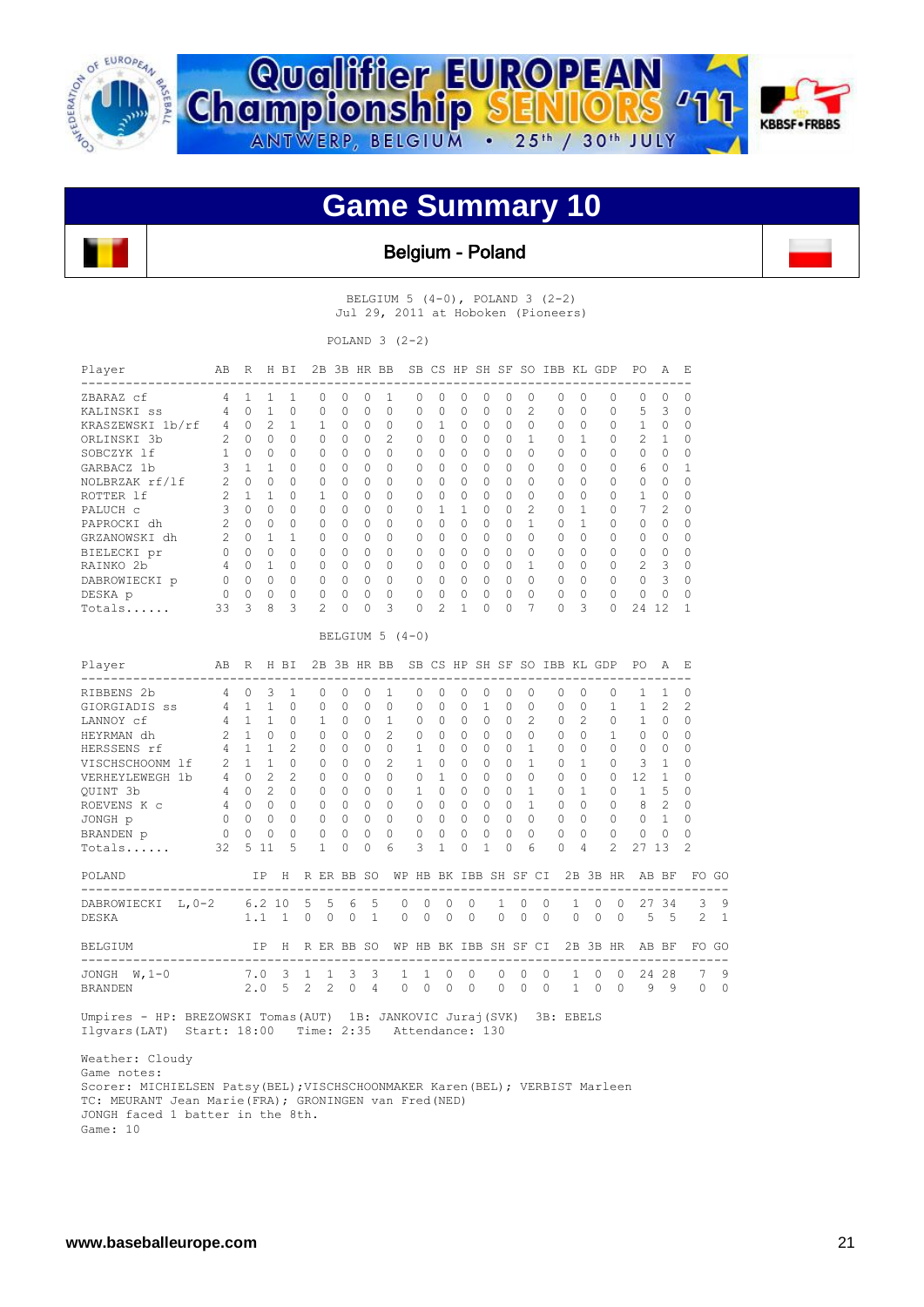





#### Belgium - Austria

BELGIUM 7, AUSTRIA 1 Jul 30, 2011 at Hoboken (Pioneers)

AUSTRIA 1

| Player       | AB            | R            | H        | ВI       |              | $2B$ $3B$    | HR BB        |          |           |              |              |          |   | SB CS HP SH SF SO | IBB KL GDP   |              |          | PO.           | A             | E.       |
|--------------|---------------|--------------|----------|----------|--------------|--------------|--------------|----------|-----------|--------------|--------------|----------|---|-------------------|--------------|--------------|----------|---------------|---------------|----------|
| TOMSICH p/cf | 3             | <sup>0</sup> |          | $\Omega$ | 0            | U            | Ω            |          | $\bigcap$ | <sup>n</sup> | 0            | 0        | 0 | $\bigcap$         | O            | 0            | $\Omega$ |               | 4             | n        |
| GODLER pr    | $\Omega$      | $\Omega$     | $\Omega$ | $\Omega$ | $\Omega$     | $\Omega$     | $\Omega$     | $\Omega$ | 0         | $\Omega$     | $\Omega$     | 0        | 0 | $\Omega$          | $\Omega$     | 0            | $\Omega$ | $\Omega$      | $\Omega$      | $\Omega$ |
| HUSTY 2b     | 4             |              |          | $\Omega$ | 0            | $\Omega$     | $\Omega$     | $\Omega$ | $\Omega$  | $\Omega$     | $\Omega$     | $\Omega$ | 0 |                   | $\bigcap$    | 0            | 0        | $\Omega$      |               |          |
| KLINC rf     | 4             |              | 0        | $\Omega$ | 0            | $\bigcap$    | 0            | 0        | $\bigcap$ | <sup>0</sup> | $\Omega$     | 0        | 0 |                   | <sup>0</sup> | <sup>0</sup> | $\Omega$ |               | $\Omega$      | ∩        |
| CICHOCKI 1b  | 3             | $\Omega$     | 0        | $\Omega$ | 0            | $\Omega$     | 0            | $\Omega$ | 0         | $\Omega$     | $\Omega$     | 0        | 0 |                   | $\Omega$     | 0            | 0        |               | 3             | $\Omega$ |
| RAUCH 1b     |               | U            | $\Omega$ | $\Omega$ | $\Omega$     | $\Omega$     | $\Omega$     | 0        | $\Omega$  | $\Omega$     | $\Omega$     | $\Omega$ | 0 | $\bigcap$         | $\bigcap$    | $\Omega$     | 0        | 1             | $\Omega$      | $\Omega$ |
| LOEFFLER 1f  |               |              |          | 1        | 0            | $\Omega$     | O            | $\Omega$ | $\bigcap$ | $\Omega$     | $\Omega$     | $\Omega$ | 0 | $\Omega$          | $\Omega$     | <sup>0</sup> | $\Omega$ |               | $\Omega$      | $\Omega$ |
| FERAK C      | 3             | $\Omega$     | 0        | $\Omega$ | 0            | $\Omega$     | 0            | $\Omega$ | 0         | $\Omega$     | $\Omega$     | $\Omega$ | 0 | $\Omega$          | $\Omega$     | 0            | $\Omega$ | 8             | $\Omega$      |          |
| SCHERMER cf  | 2             | $\cap$       | $\Omega$ | $\Omega$ | <sup>0</sup> | $\Omega$     | <sup>0</sup> | 0        | $\Omega$  | $\bigcap$    | $\Omega$     | $\Omega$ | 0 | $\mathcal{L}$     | $\bigcap$    | <sup>0</sup> | $\Omega$ | $\mathcal{P}$ | $\bigcap$     | $\Omega$ |
| ASTL p       |               |              | $\Omega$ | $\Omega$ | 0            | 0            | O            | $\Omega$ | $\bigcap$ | $\Omega$     | $\bigcap$    | 0        | 0 | $\bigcap$         | $\Omega$     | 0            | $\Omega$ | $\Omega$      | $\Omega$      | ∩        |
| SEISER ss    |               |              | 0        | $\Omega$ | 0            | $\Omega$     | O            | $\Omega$ | 0         | <sup>0</sup> | $\Omega$     | 0        | 0 |                   | $\bigcap$    | 0            | $\Omega$ | 3             | 4             | n        |
| HACKL 3b     | $\mathcal{P}$ | $\cap$       | $\Omega$ | $\Omega$ | $\cap$       | $\Omega$     | <sup>0</sup> | $\Omega$ | $\Omega$  | <sup>0</sup> | $\Omega$     | $\Omega$ | O |                   | $\bigcap$    | <sup>0</sup> | $\Omega$ | $\bigcap$     | $\mathcal{L}$ | $\Omega$ |
| SALZMANN 3b  |               |              | 0        | O        | O            | <sup>0</sup> | U            | $\Omega$ | $\bigcap$ | <sup>0</sup> | <sup>0</sup> | 0        | 0 | $\bigcap$         | O.           | U            | $\cap$   | O             | $\Omega$      | $\cap$   |
| Totals       | 30            |              | 3        |          | 0            | <sup>0</sup> | Λ            |          | 0         |              | $\Omega$     | 0        |   |                   | $\bigcap$    | 0            | 0        | 24            | 15            |          |

BELGIUM 7

| Player                                                                | AB                                      |              |                                     | R H BI         |                           |                                     |             | 2B 3B HR BB SB CS HP SH SF SO IBB KL GDP |             |                                                                |            |                |               |                     |          |              |                |            |              | PO.                                  | A F.          |                |                |
|-----------------------------------------------------------------------|-----------------------------------------|--------------|-------------------------------------|----------------|---------------------------|-------------------------------------|-------------|------------------------------------------|-------------|----------------------------------------------------------------|------------|----------------|---------------|---------------------|----------|--------------|----------------|------------|--------------|--------------------------------------|---------------|----------------|----------------|
| RIBBENS 2b                                                            |                                         | $5 \quad 0$  | $\mathcal{L}$                       | $\mathfrak{D}$ | $\Omega$                  | $\Omega$                            | $\Omega$    | $\Omega$                                 | $\Omega$    | $\Omega$                                                       | $\Omega$   | $\Omega$       | $\Omega$      | $\mathbf{1}$        |          | $\Omega$     | $\mathbf{1}$   |            | $\Omega$     | $\mathbf{1}$                         | 3             | $\Omega$       |                |
| GIORGIADIS ss 5 1 2                                                   |                                         |              |                                     | $\bigcap$      | $\Omega$                  | $\Omega$                            | $\Omega$    | $\Omega$                                 | $\Omega$    | $\Omega$                                                       | $\Omega$   | $\Omega$       | $\Omega$      | $\cap$              |          | $\cap$       | $\Omega$       |            | $\Omega$     | $\mathbf{1}$                         | $\mathbf{1}$  | 0              |                |
| ROEVENS R ss                                                          | $\Omega$                                | $\Omega$     | $\Omega$                            | $\cap$         | $\Omega$                  | $\Omega$                            | $\Omega$    | $\Omega$                                 | $\Omega$    | $\cap$                                                         | $\Omega$   | $\Omega$       | $\Omega$      | $\Omega$            |          | $\Omega$     | $\Omega$       |            | $\Omega$     | $\Omega$                             | $\Omega$      | $\Omega$       |                |
| LANNOY cf                                                             | 4                                       | 1            | $\Omega$                            | $\cap$         | $\Omega$                  | $\Omega$                            | $\cap$      | $\mathbf{1}$                             | $\Omega$    | $\cap$                                                         | $\bigcap$  | $\cap$         | $\Omega$      | $\mathbf{1}$        |          | $\cap$       | $\Omega$       |            | $\mathbf{1}$ | $\mathcal{L}$                        | $\Omega$      | $\Omega$       |                |
| HEYRMAN dh                                                            | 3                                       |              | $1 \quad 3$                         | $\mathbf{1}$   |                           | $\Omega$<br>$\Omega$                | $\cap$      | $\mathbf{1}$                             | $\Omega$    | $\cap$                                                         | $\bigcap$  | $\cap$         | $\cap$        |                     | $\cap$   | $\bigcap$    | $\Omega$       |            | $\Omega$     | $\cap$                               | $\Omega$      | $\Omega$       |                |
| HERSSENS rf                                                           | $\overline{4}$                          | $\sim$ 1     | $\mathcal{L}$                       | 1              |                           | $\overline{1}$<br>$\Omega$          | $\Omega$    | $\Omega$                                 | $\mathbf 0$ | $\Omega$                                                       | $\bigcirc$ | $\Omega$       | $\Omega$      | 2                   |          | $\mathbf{0}$ | $\mathbf{1}$   |            | $\circ$      | $\overline{4}$                       | $\Omega$      | 0              |                |
| VISCHSCHOONM lf                                                       | $\overline{A}$                          | $\mathbf{1}$ | $\mathbf{1}$                        | $\cap$         | $\Omega$                  | $\Omega$                            | $\bigcap$   | $\Omega$                                 | $\Omega$    | $\cap$                                                         | $\Omega$   | $\bigcap$      | $\cap$        | $2^{\circ}$         |          | $\bigcap$    | $\Omega$       |            | $\Omega$     | $\mathcal{L}$                        | $\Omega$      | $\Omega$       |                |
| VERHEYLEWEGH 1b                                                       | $\overline{4}$                          | $\bigcirc$   | $\mathcal{L}$                       | $2^{1}$        |                           | $\Omega$<br>$\Omega$                | $\Omega$    | $\cap$                                   | $\Omega$    | $\cap$                                                         | $\Omega$   | $\bigcap$      | $\Omega$      |                     | 1        | $\Omega$     | $\Omega$       |            | $\Omega$     | 10                                   | $\Omega$      | 0              |                |
| QUINT 3b                                                              | $\overline{4}$                          |              | 2 1                                 | $\Omega$       | $\Omega$                  | $\Omega$                            | $\Omega$    | $\Omega$                                 | $\Omega$    | $\Omega$                                                       | $\bigcirc$ | $\bigcap$      | $\Omega$      | $\mathbf{1}$        |          | $\Omega$     | $\mathbf{1}$   |            | $\Omega$     | $\bigcirc$                           | $\mathbf{1}$  | 0              |                |
| ROEVENS K c                                                           | $2^{1}$                                 | $\cap$       | $\Omega$                            | $\mathbf{1}$   |                           | $\Omega$<br>$\Omega$                | $\Omega$    | $\Omega$                                 | $\Omega$    | $\cap$                                                         | $\Omega$   | $\mathcal{L}$  | $\cap$        |                     | $\Omega$ | $\Omega$     | $\Omega$       |            |              | $0\quad 5$                           | $\mathcal{L}$ | $\Omega$       |                |
| ANTONACCI p 0                                                         |                                         |              | $\begin{matrix} 0 & 0 \end{matrix}$ | $\Omega$       |                           | $\begin{matrix} 0 & 0 \end{matrix}$ | $\bigcap$   | $\Omega$                                 | $\Omega$    | $\Omega$ $\Omega$                                              |            | $\cap$         | $\Omega$      |                     | $\Omega$ | $\Omega$     | $\bigcap$      |            |              | $0\quad 1$                           | $\Omega$      | $\Omega$       |                |
| $\sim$ 0<br>SEL p                                                     |                                         | $0\quad 0$   |                                     |                | $\circ$<br>$\cap$         | $\Omega$                            | $\Omega$    | $\Omega$                                 | $\Omega$    | $\Omega$                                                       | $\Omega$   | $\cap$         | $\Omega$      |                     | $\Omega$ | $\Omega$     | $\overline{0}$ |            | $\circ$      | $\bigcirc$                           | $\cap$        | $\Omega$       |                |
| $Totals$ . 35                                                         |                                         |              | 7 13                                | 7              | $\mathbf{1}$              | $\Omega$                            | $\Omega$    | $\mathfrak{D}$                           | $\Omega$    | $\bigcap$                                                      | $\Omega$   | $\mathfrak{D}$ | $\bigcap$     | 8                   |          | $\bigcap$    | $\mathcal{L}$  |            | $\mathbf{1}$ | 27                                   | 7             | $\Omega$       |                |
| AUSTRIA IP H R ER BB SO                                               |                                         |              |                                     |                |                           |                                     |             |                                          |             |                                                                |            |                |               |                     |          |              |                |            |              | WP HB BK IBB SH SF CI 2B 3B HR AB BF |               | FO GO          |                |
| TOMSICH L, 0-1 6.0 10 5 2 1 7                                         |                                         |              |                                     |                |                           |                                     |             | 1.                                       | $\circ$     | $\Omega$                                                       | $\Omega$   |                | $\mathcal{L}$ | $\Omega$            | $\Omega$ |              | $\Omega$       | $\Omega$   |              | 0 26 29                              |               | $\overline{2}$ | 8              |
| ASTL                                                                  |                                         |              |                                     |                | $2.0$ $3$ $2$ $2$ $1$ $1$ |                                     |             |                                          |             | $\begin{array}{ccccccccccccc}\n0 & 0 & 0 & 0 & 0\n\end{array}$ |            |                |               | $0 \quad 0 \quad 0$ |          |              |                |            |              | 1 0 0 9 10                           |               |                | 2 <sup>3</sup> |
| BELGIUM                                                               |                                         |              |                                     |                | IP H RERBB SO             |                                     |             |                                          |             | WP HB BK IBB SH SF CI                                          |            |                |               |                     |          |              |                |            |              | 2B 3B HR AB BF                       |               | FO GO          |                |
| ANTONACCI W, 2-0                                                      | 5.0 2 1                                 |              |                                     |                |                           | $\mathbf{1}$                        | $1 \quad 5$ | $\Omega$                                 | $\Omega$    | $\Omega$                                                       | $\Omega$   |                | $\Omega$      | $\Omega$            | $\Omega$ |              | $\Omega$       | $\cap$     |              | 0 17 18                              |               |                | 6 4            |
| SEL S, 1                                                              |                                         | 4.0          |                                     | $\sim$ 1       | $\circ$                   | $0 \quad 0 \quad 2$                 |             | $\circ$                                  | $\circ$     | $\circ$                                                        | $\Omega$   |                | $\Omega$      | $\mathbf{0}$        | $\circ$  |              | $\circ$        | $\bigcirc$ | $\Omega$     |                                      | 13 13         | 8              | $\overline{c}$ |
| Umpires - HP: JANKOVIC Juraj (SVK) 1B: SZMID Marcin (POL) 3B: BAEYENS |                                         |              |                                     |                |                           |                                     |             |                                          |             |                                                                |            |                |               |                     |          |              |                |            |              |                                      |               |                |                |
| Patrick (BEL)                                                         | Start: 12:00 Time: 1:57 Attendance: 160 |              |                                     |                |                           |                                     |             |                                          |             |                                                                |            |                |               |                     |          |              |                |            |              |                                      |               |                |                |

 Weather: Cloudy Game notes: Scorers/Data Entry: VISCHSCHOONMAKER Karen(BEL), HAMERS Rienette(NED), VERBIST Marleen(BEL) TC: MEURANT Jean Marie(FRA), GRONINGEN van Fred(NED) Game: 11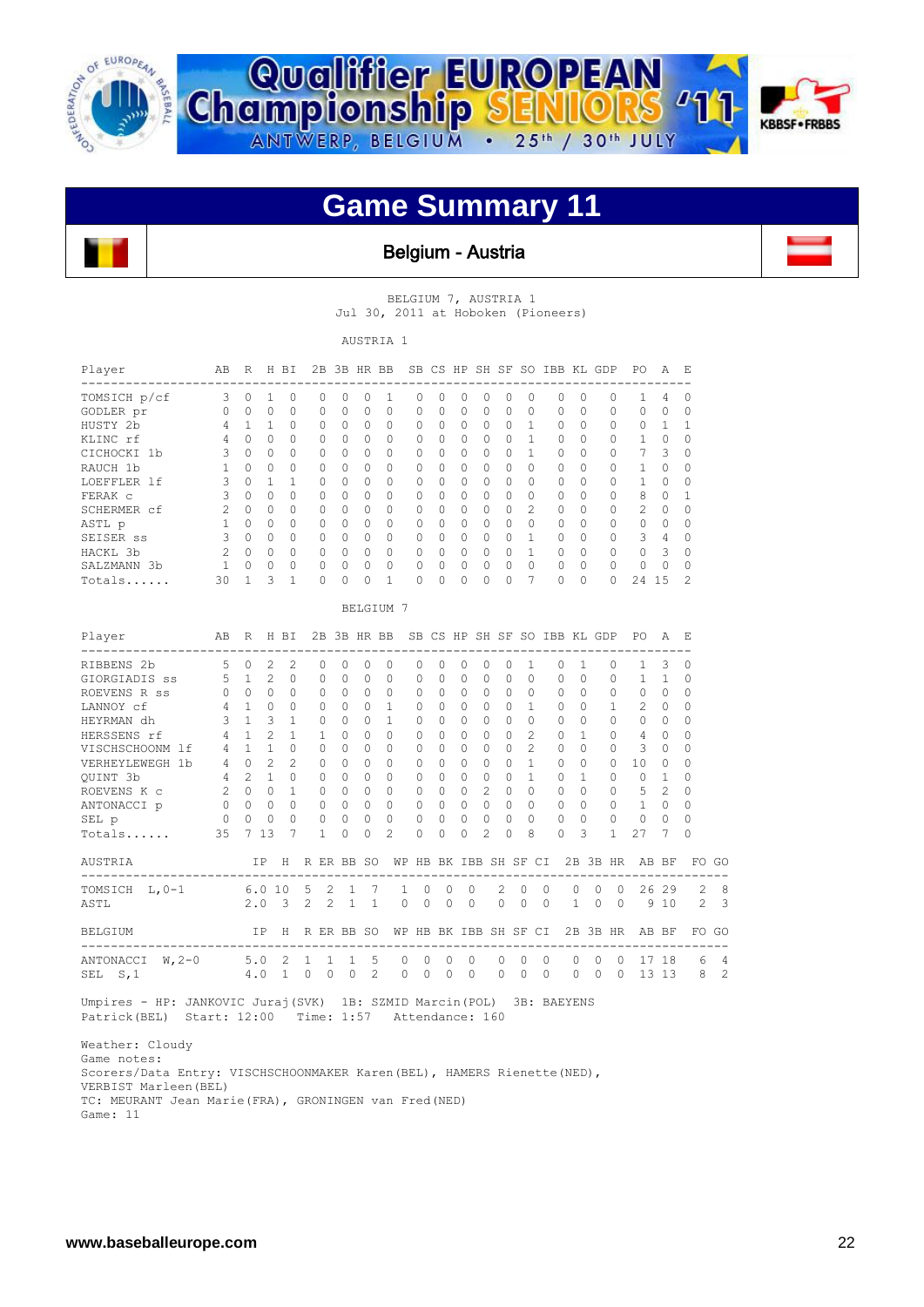



### Austria AUT

#### Overall Statistics for AUSTRIA (as of Jul 30, 2011) (All games Sorted by Batting avg)

| $record: 2-3$                                                                                              |      |           |     |                |                |              |               |        |          |    |         |                |          |                |          |        |          |              |         |                          |    |              |        |
|------------------------------------------------------------------------------------------------------------|------|-----------|-----|----------------|----------------|--------------|---------------|--------|----------|----|---------|----------------|----------|----------------|----------|--------|----------|--------------|---------|--------------------------|----|--------------|--------|
| Player                                                                                                     | AVG  | $GP - GS$ | AB  | R              | Н              | 2B           | 3B            | HR RBI |          | TB | SLG%    |                | BB HBP   |                | SO GDP   | OB%    | SF       | SH           | SB-ATT  | PO.                      | Α  | Е            | FLD%   |
| 18 TOMSICH Christian                                                                                       | .294 | $5 - 5$   | 17  |                | 5              | $\Omega$     | 0             | n      | $\Box$   | .5 | .294    | 4              |          |                | 0        | .455   | $\Omega$ |              | $0 - 0$ |                          |    |              | 01.000 |
| 24 FERAK Peter                                                                                             | .286 | $4 - 4$   | 14  |                | 4              |              | 0             | 0      |          |    | .357    | 0              | 0        |                | 0        | .286   | 0        | 0            | $0 - 0$ | 28                       | 0  |              | 2 .933 |
| 22 SEISER Claus                                                                                            | .235 | $5 - 5$   | 17  | $\mathfrak{D}$ | 4              | $\Omega$     | $\Omega$      | 0      |          | 4  | .235    | 2              | 0        | 4              | 2        | .316   | $\Omega$ | 0            | $0 - 0$ | 10                       | 8  | $\mathbf{1}$ | .947   |
| 32 CICHOCKI Clemens.                                                                                       | .222 | $5 - 5$   | 18  |                | 4              |              | $\Omega$      | O      | 3        | 5  | .278    | $\mathfrak{D}$ | 0        | $\mathfrak{D}$ | 0        | .300   | $\Omega$ | 0            | $0 - 0$ | 15                       |    |              | 01.000 |
| 39 KLINC Gregor                                                                                            | .211 | $5 - 5$   | 19  | $\mathfrak{D}$ | 4              |              | $\Omega$      | O      |          | 5  | .263    | 3              | $\Omega$ | 3              | 0        | .318   | $\Omega$ | 0            | $1 - 1$ | 11                       |    |              | 01.000 |
| 16 HACKL Moritz                                                                                            | .167 | $4 - 4$   | 12  |                |                | $\Omega$     | $\Omega$      | 0      |          |    | .167    | 2              | 0        | 2              | $\Omega$ | .286   | $\Omega$ | 0            | $0 - 1$ | $\overline{\mathcal{L}}$ | 12 |              | 01.000 |
| 34 RAUCH Lutz                                                                                              | .067 | $5 - 4$   | 15  |                |                | $\Omega$     |               |        | U        |    | .067    | $\mathfrak{D}$ |          | 2              | 0        | 222    | 0        | $\Omega$     | $1 - 1$ | 21                       | 4  | 1            | .962   |
| .                                                                                                          |      |           |     |                |                |              |               |        |          |    |         |                |          |                |          |        |          |              |         |                          |    |              |        |
| 23 SCHRITTWIESER Tho 1.000                                                                                 |      | $1 - 0$   |     | 0              |                | $\Omega$     | $\mathcal{O}$ | 0      | $\Omega$ |    | 1 1,000 |                | 0        | $\Omega$       |          | 01.000 | 0        | 0            | $0 - 0$ | $\Omega$                 |    |              | 01.000 |
| 11 HUSTY Benjamin                                                                                          | .286 | $2 - 2$   |     |                | $\mathfrak{D}$ | $\Omega$     | $\Omega$      | 0      | 0        | 2  | .286    |                | 0        |                | 0        | .375   | $\Omega$ | 0            | $0 - 0$ |                          |    | 1            | .889   |
| 20 SCHERMER Tobias.                                                                                        | .250 | $5 - 3$   |     | $\Omega$       | $\mathfrak{D}$ | $\Omega$     | $\Omega$      | n      |          | 2  | .250    |                | 0        | 2              | 0        | .333   | $\Omega$ | 0            | $0 - 0$ | 3                        |    | 3.           | .667   |
| 35 RABENGRUBER Marti                                                                                       | .222 | $3 - 3$   | 9   |                | $\mathcal{P}$  |              | 0             | n      |          |    | .333    | 3              |          | 2              | 0        | .462   | $\Omega$ | 0            | $0 - 0$ | 4                        | 0  |              | 01.000 |
| 8 LOEFFLER Dominik.                                                                                        | .143 | $3 - 2$   |     |                |                |              |               |        |          |    | .143    |                | 0        | $\Omega$       |          | .143   | $\Omega$ | $\Omega$     | $0 - 0$ | $\overline{c}$           |    |              | 01.000 |
| 36 SALZMANN Benjamin                                                                                       | .000 | $4 - 2$   | 10  | 0              | 0              | $\Omega$     | 0             | 0      | $\Omega$ | O. | .000    | 0              | 0        | 3              |          | .000   | 0        | $\Omega$     | $0 - 0$ | 11                       |    |              | .923   |
| 17 GRAF Stefan                                                                                             | .000 | $1 - 1$   |     | $\mathfrak{D}$ | $\Omega$       | $\Omega$     | $\Omega$      | 0      | $\Box$   | O. | .000    | 2              | 0        | $\Omega$       | 0        | .400   | $\Omega$ | $\Omega$     | $0 - 0$ | 8                        |    |              | 01.000 |
| 37 ASTL Paul                                                                                               | .000 | $2 - 0$   | 2   | 0              | $\Omega$       | $\Omega$     | $\Omega$      | 0      | $\Omega$ | O. | .000    | $\Omega$       | 0        |                | 0        | .000   | $\Omega$ | 0            | $0 - 0$ | 0                        | 0  | $^{\circ}$   | .000   |
| 21 GODLER Johannes                                                                                         | .000 | $1 - 0$   | 0   | U              | n              | <sup>0</sup> | <sup>0</sup>  | U      | $\cap$   | n  | .000    | $\Omega$       | 0        | $\Omega$       | n        | .000   | 0        | <sup>0</sup> | $0 - 0$ | $\Omega$                 |    | $\Omega$     | .000   |
|                                                                                                            |      |           |     |                |                |              |               |        |          |    |         |                |          |                |          |        |          |              |         |                          |    |              |        |
| Totals                                                                                                     | .201 | $5 - 5$   | 159 | 16             | 32             | 4            | $\mathcal{O}$ | 0      | 14       | 36 | .226    | 22             | 3        | 25             | 3        | .310   | 0        |              | $2 - 3$ | 123                      | 48 | 9            | .950   |
| Opponents                                                                                                  | .261 | $5 - 5$   | 161 | 26             | 42             | 4            | $\Omega$      | 0      | 22       | 46 | .286    | 18             | 0        | 36             |          | .331   | 2        | 5            | $9 - 9$ | 126                      | 47 | 13           | .930   |
| LOB - Team (43), Opp (37). DPs turned - Team (1), Opp (5). IBB - Team (1), SEISER 1. Picked off - RAUCH 1. |      |           |     |                |                |              |               |        |          |    |         |                |          |                |          |        |          |              |         |                          |    |              |        |

|                                          |              |                    |               |                     |                      |               |                      | (All games Sorted by Earned run avg) |    |    |    |    |         |         |                    |                      |          |              |                |                      |               |                      |                |
|------------------------------------------|--------------|--------------------|---------------|---------------------|----------------------|---------------|----------------------|--------------------------------------|----|----|----|----|---------|---------|--------------------|----------------------|----------|--------------|----------------|----------------------|---------------|----------------------|----------------|
| Player                                   | ERA          | $W-L$              | APP           | GS                  |                      | CG SHO/CBO SV |                      | ΙP                                   | Н  | R  | ER | BB | S0      | 2B      | 3B                 | HR                   |          | AB B/Avq     | WP HBP         |                      | ΒK            | SFA SHA              |                |
| 33 STRASSER Walter.<br>11 HUSTY Benjamin | 0.00<br>1.80 | $1 - 0$<br>$1 - 0$ |               |                     | 0                    | 0/1<br>0/0    | $\Omega$<br>$\Omega$ | 8.0<br>5.0                           |    | 0  |    | 3. | 10<br>4 | 0       | $\cap$<br>$\Omega$ | 0<br>$\Omega$        | 29<br>17 | .138<br>.118 | n.<br>$\Omega$ | $\Omega$<br>$\Omega$ | $\Omega$      | $\Omega$             | - 0            |
| 18 TOMSICH Christian                     | 2.57         | $0 - 1$            | $\mathcal{P}$ |                     | 0                    | 0/1           | 0                    | 7.0                                  | 10 |    |    |    | q       | 0       | $\Omega$           | 0                    | 29       | .345         |                | 0                    | $\Omega$      | $\circ$              | -2             |
| 32 CICHOCKI Clemens.<br>-----------      | 3.68         | $0 - 0$            | $\mathcal{P}$ | $\cap$              | $\Omega$             | 0/0           | $\Omega$             | 7.1                                  | 12 | 9  | 3  | २  |         |         | $\cap$             | $\Omega$             | 32       | .375         | $2^{\circ}$    | $\Omega$             | $\Omega$      |                      | $\overline{2}$ |
| 34 RAUCH Lutz                            | 0.00         | $0 - 0$            |               |                     |                      | 0/0           | $\Omega$             | 0.2                                  |    |    |    |    |         | 0       | $\Omega$           | $\Omega$             | 2        | .000         | 0.             | $\Omega$             | $\Omega$      | $\Omega$             |                |
| 8 LOEFFLER Dominik.<br>39 KLINC Gregor   | 2.70<br>3.38 | $0 - 0$<br>$0 - 0$ |               | $\Box$<br>$\bigcap$ | $\Omega$<br>$\Omega$ | 0/0<br>0/0    | n.<br>∩.             | 3.1<br>2.2                           |    |    |    |    |         | n<br>n. | 0<br>$\cap$        | $\Omega$<br>$\Omega$ | 12<br>9  | .167<br>.222 | n.<br>$\cap$   | $\Omega$<br>$\Omega$ | 0<br>$\Omega$ | $\Omega$<br>$\Omega$ |                |
| 37 ASTL Paul 9.00                        |              | $0 - 1$            | $\mathcal{P}$ |                     | $\Omega$             | 0/0           | $\Omega$             | 4.0                                  |    |    |    |    |         |         | $\cap$             | $\Omega$             | 19       | .368         | $\Omega$       | $\circ$              | $\Omega$      | $\Omega$             | $\Omega$       |
| 23 SCHRITTWIESER Tho 12.00               |              | $0 - 1$            | $\mathcal{P}$ |                     | $\cap$               | 0/0           | $\cap$               | 3.0                                  | 3  |    | 4  | 2  |         |         | $\cap$             | $\Omega$             | 12       | .250         |                | $\cap$               | $\cap$        |                      | $\overline{1}$ |
| Totals                                   | 3.51         | $2 - 3$            | Б.            |                     |                      | $\sqrt{1}$    |                      | 41 O                                 | 42 | 26 | 16 | 18 | 36      | 4       | $\cap$             | $\Omega$             | 161      | .261         | 4              | $\Omega$             | $\cap$        | 2                    |                |
| Opponents                                | 2.79         | $3 - 2$            |               |                     |                      | 1/0           |                      | 42.0                                 | 32 | 16 | 13 | 22 | 25      | 4       | $\Omega$           |                      | 159      | .201         | 3.             |                      |               | $\Omega$             |                |

PB - Team (3), FERAK 3. Pickoffs - Team (2), KLINC 1, CICHOCKI 1. SBA/ATT - FERAK (5-5), GRAF (4-4), HUSTY (3-3), STRASSER<br>(2-2), ASTL (2-2), LOEFFLER (1-1), CICHOCKI (1-1).<br><page>

### Qualifier European Champioship Seniors<br>Overall Statistics for AUSTRIA (as of Jul 30, 2011)<br>All games Sorted by Fielding pct)

| Player                  | C              | PO  | Α  | F.       | FLD%  | <b>DPs</b> | SBA CSB        |              | SBA%                                                                                                                                                                                                                                                                                                                                                                                                                                                                       | PB       | CT.      |
|-------------------------|----------------|-----|----|----------|-------|------------|----------------|--------------|----------------------------------------------------------------------------------------------------------------------------------------------------------------------------------------------------------------------------------------------------------------------------------------------------------------------------------------------------------------------------------------------------------------------------------------------------------------------------|----------|----------|
| 32 CICHOCKI Clemens.    | 19             | 15  | 4  | 0        | 1,000 | 1          | 1              | 0            | 1,000                                                                                                                                                                                                                                                                                                                                                                                                                                                                      | $\Omega$ | $\Omega$ |
| 16 HACKL Moritz         | 14             | 2   | 12 | 0        | 1,000 | 0          | 0              | 0            | ---                                                                                                                                                                                                                                                                                                                                                                                                                                                                        | $\Omega$ | $\Omega$ |
| 39 KLINC Gregor         | 13             | 11  | 2  | 0        | 1,000 | 0          | 0              | 0            |                                                                                                                                                                                                                                                                                                                                                                                                                                                                            | $\Omega$ | $\Omega$ |
| 18 TOMSICH Christian    | 11             | 7   | 4  | 0        | 1,000 | 1          | 0              | 0            | ---                                                                                                                                                                                                                                                                                                                                                                                                                                                                        | $\cap$   | $\Omega$ |
| GRAF Stefan<br>17       | 8              | 8   | 0  | 0        | 1,000 | 0          | 4              | <sup>0</sup> | 1,000                                                                                                                                                                                                                                                                                                                                                                                                                                                                      | 0        | $\Omega$ |
| 35 RABENGRUBER Marti    | 4              | 4   | 0  | 0        | 1,000 | 0          | 0              | 0            | ---                                                                                                                                                                                                                                                                                                                                                                                                                                                                        | 0        | $\Omega$ |
| LOEFFLER Dominik.<br>8. | 3              | 2   | 1  | 0        | 1,000 | 0          |                | 0            | 1.000                                                                                                                                                                                                                                                                                                                                                                                                                                                                      | 0        | $\Omega$ |
| SCHRITTWIESER Tho<br>23 | $\mathfrak{D}$ | 0   | 2  | $\Omega$ | 1,000 | 0          | 0              | 0            | ---                                                                                                                                                                                                                                                                                                                                                                                                                                                                        | $\Omega$ | $\Omega$ |
| 34 RAUCH Lutz           | 26             | 21  | 4  | 1        | .962  | 0          | 0              | 0            | ---                                                                                                                                                                                                                                                                                                                                                                                                                                                                        | $\Omega$ | $\Omega$ |
| 22 SEISER Claus         | 19             | 10  | 8  | 1.       | .947  |            | 0              | 0            | ---                                                                                                                                                                                                                                                                                                                                                                                                                                                                        | 0        | $\Omega$ |
| FERAK Peter<br>24       | 30             | 2.8 | 0  | 2        | .933  | 0          | 5              | 0            | 1,000                                                                                                                                                                                                                                                                                                                                                                                                                                                                      | 3        | $\Omega$ |
| 36 SALZMANN Benjamin    | 13             | 11  |    | 1        | .923  | 0          | 0              | 0            | $\frac{1}{2} \left( \frac{1}{2} \right) \left( \frac{1}{2} \right) \left( \frac{1}{2} \right) \left( \frac{1}{2} \right) \left( \frac{1}{2} \right) \left( \frac{1}{2} \right) \left( \frac{1}{2} \right) \left( \frac{1}{2} \right) \left( \frac{1}{2} \right) \left( \frac{1}{2} \right) \left( \frac{1}{2} \right) \left( \frac{1}{2} \right) \left( \frac{1}{2} \right) \left( \frac{1}{2} \right) \left( \frac{1}{2} \right) \left( \frac{1}{2} \right) \left( \frac$ | $\Omega$ | $\Omega$ |
| 11 HUSTY Benjamin       | 9              | 1   |    | 1        | .889  | 0          | 3              | 0            | 1.000                                                                                                                                                                                                                                                                                                                                                                                                                                                                      | 0        | 0        |
| 20 SCHERMER Tobias      | 9              | 3   | 3  | 3        | .667  | 0          | 0              | n            | ---                                                                                                                                                                                                                                                                                                                                                                                                                                                                        | $\Omega$ | $\Omega$ |
| GODLER Johannes<br>21   | 0              | 0   | 0  | $\Omega$ | .000  | 0          | 0              | 0            | ---                                                                                                                                                                                                                                                                                                                                                                                                                                                                        | $\Omega$ | $\Omega$ |
| $37$ ASTL Paul          | 0              | 0   | 0  | $\Omega$ | .000  | 0          | 2              | 0            | 1,000                                                                                                                                                                                                                                                                                                                                                                                                                                                                      | 0        | 0        |
| 33 STRASSER<br>Walter.  | 0              | 0   | 0  | 0        | .000  | 0          | $\mathfrak{D}$ | 0            | 1,000                                                                                                                                                                                                                                                                                                                                                                                                                                                                      | 0        | $\Omega$ |
| Totals                  | 180            | 123 | 48 | 9        | .950  |            | 9              | O.           | 1,000                                                                                                                                                                                                                                                                                                                                                                                                                                                                      | 3        | $\Omega$ |
| Opponents               | 186            | 126 | 47 | 13       | .930  | 5          | $\mathfrak{D}$ |              | .667                                                                                                                                                                                                                                                                                                                                                                                                                                                                       | $\Omega$ | $\Omega$ |

Hitting minimums - 1 Games 1.0 AB/Game 2.7 TPA/Game Pitching minimums - 1 Games 1.0 IP/Game

**www.baseballeurope.com** 23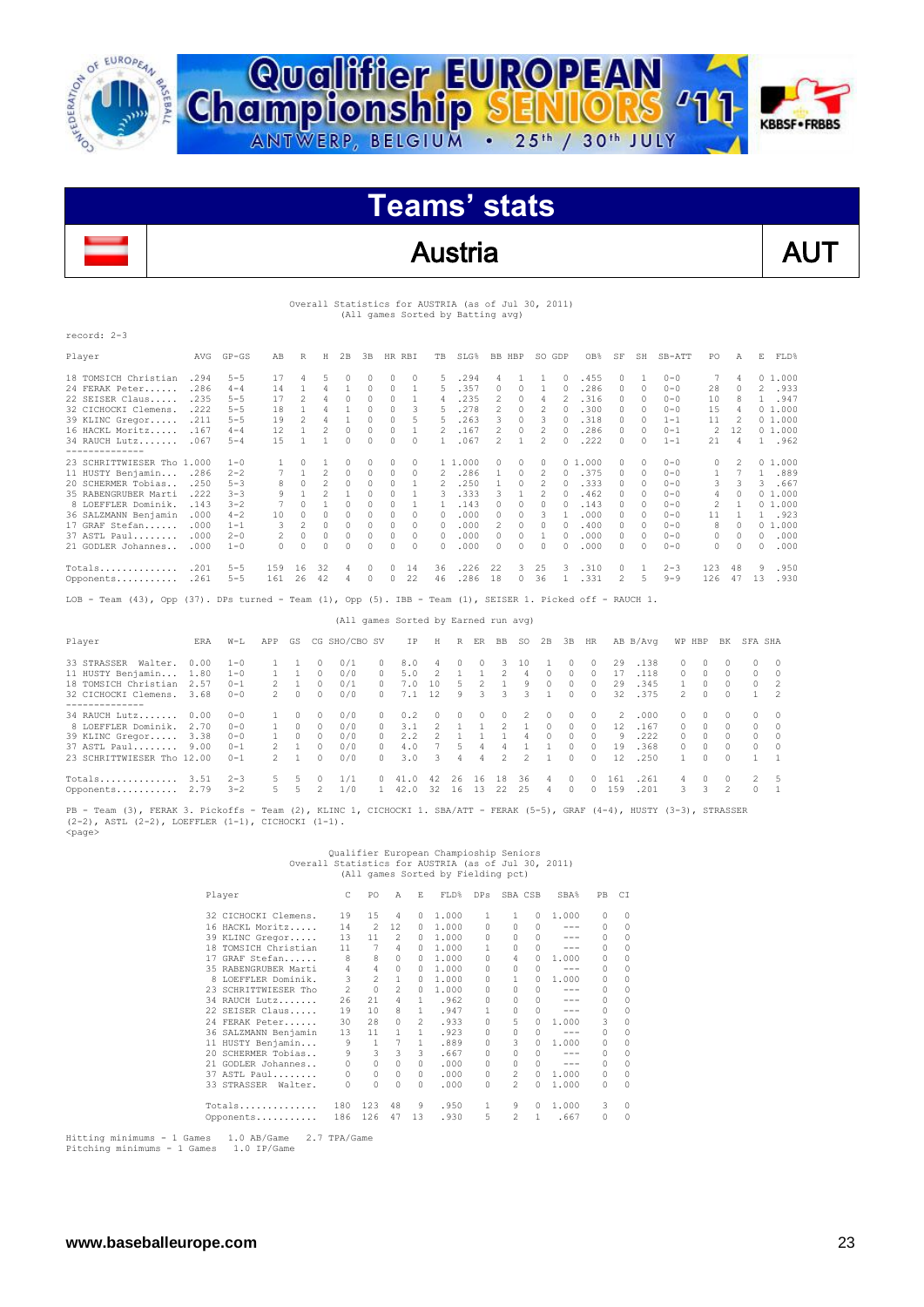



### Belgium BEL

Overall Statistics for BELGIUM (as of Jul 30, 2011)

|                                                                                                                |            |           |                |                |                 |                |              |              | (All games Sorted by Batting avg)    |                |                |                |                |              |                |                |          |              |                |                |                |                |                |            |  |
|----------------------------------------------------------------------------------------------------------------|------------|-----------|----------------|----------------|-----------------|----------------|--------------|--------------|--------------------------------------|----------------|----------------|----------------|----------------|--------------|----------------|----------------|----------|--------------|----------------|----------------|----------------|----------------|----------------|------------|--|
| record: 5-0                                                                                                    |            |           |                |                |                 |                |              |              |                                      |                |                |                |                |              |                |                |          |              |                |                |                |                |                |            |  |
| Player                                                                                                         | AVG        | $GP - GS$ | AB             | R              | H               | 2 B            | 3B           |              | HR RBI                               | TB             |                | $SLG$ %        | BB HBP         |              | SO GDP         |                | OB%      | SF           | SH             | $SB-ATT$       | PO             | Α              |                | E.<br>FLD% |  |
| 22 HERSSENS David                                                                                              | .500       | $4 - 3$   | 12             | 4              | 6               | $\mathbf{1}$   | $\mathbf{1}$ | $\mathbf{1}$ | 11                                   |                | 12 1.000       |                | 1              | $\mathbf{1}$ | 3              | $\Omega$       | .571     | 0            | $\Omega$       | $1 - 1$        | 4              | $\Omega$       |                | 01.000     |  |
| 7 RIBBENS Dennis                                                                                               | .474       | $5 - 5$   | 19             | 3              | 9               | $\Omega$       | $\Omega$     | $\Omega$     | 3                                    | 9              | .474           |                | $\overline{4}$ | $\Omega$     | $\overline{c}$ | $\Omega$       | .565     | $\Omega$     | $\overline{1}$ | $4 - 4$        | 5              | 8              |                | 0, 1, 000  |  |
| 24 VERHEYLEWEGHEN Ja                                                                                           | .467       | $5 - 5$   | 15             | 2              | $7\phantom{.0}$ | $\circ$        | 0            | $\Omega$     | 7                                    | 7              | .467           |                | 5              | $\circ$      | 1              | $\Omega$       | .571     | $\mathbf{1}$ | $\Omega$       | $1 - 2$        | 42             | -1.            |                | 01.000     |  |
| 28 HEYRMAN Hans                                                                                                | .412       | $5 - 5$   | 17             | 6              | 7               | $\overline{1}$ | $\Omega$     | $\Omega$     | $\overline{4}$                       | 8              | .471           |                | 4              | $\Omega$     | $\Omega$       | $\mathfrak{D}$ | .524     | $\Omega$     | $\Omega$       | $0 - 0$        | $\Omega$       | $\Omega$       |                | 0.000      |  |
| 32 GIORGIADIS Randy.                                                                                           | .375       | $5 - 5$   | 16             | 8              | 6               | $\Omega$       | $\Omega$     | $\Omega$     | 3                                    | 6              | .375           |                | $\overline{c}$ | $\mathbf{1}$ | $\Omega$       | $\mathbf{1}$   | .450     | $\mathbf{1}$ | $\mathfrak{D}$ | $2 - 2$        | 7              | 10             |                | 2 .895     |  |
| 14 VISCHSCHOONMAKER.                                                                                           | .364       | $4 - 4$   | 11             | 3              | $\overline{4}$  | $\Omega$       | $\cap$       | $\cap$       | $\varDelta$                          | 4              | .364           |                | $\varDelta$    | $\cap$       | 3              | $\cap$         | .533     | $\cap$       | $\cap$         | $2 - 2$        | 11             | $\overline{1}$ |                | 01.000     |  |
| 20 QUINT De Dennis                                                                                             | .357       | $4 - 4$   | 14             | 5              | 5               | $\overline{1}$ | $\Omega$     | $\Omega$     | $\mathbf{1}$                         | 6              | .429           |                | 3              | $\Omega$     | $\overline{c}$ | $\cap$         | .471     | $\Omega$     | $\Omega$       | $1 - 1$        | $\mathbf{1}$   | 11             |                | 01.000     |  |
| 3 LANNOY De Steven.                                                                                            | .300       | $5 - 5$   | 20             | $\mathbf{Q}$   | 6               | $\mathfrak{D}$ | $\cap$       | $\cap$       | $\mathfrak{D}$                       | 8              | .400           |                | 5              | $\cap$       | 3              | $\mathbf{1}$   | .440     | $\cap$       | $\Omega$       | $0 - 0$        | 6              | $\cap$         |                | 01.000     |  |
| 23 ROEVENS Kevin<br>--------------                                                                             | .167       | $4 - 4$   | 12             | $\mathfrak{D}$ | $\mathfrak{D}$  | $\cap$         | $\cap$       | $\Omega$     | $\mathfrak{D}$                       |                | .167           |                | 3              | $\cap$       | $\mathfrak{D}$ |                | .333     | $\cap$       | $\overline{2}$ | $1 - 1$        | 2.4            | 5              |                | 01.000     |  |
| 30 MERTENS Nicky                                                                                               | .750       | $1 - 1$   | 4              | 2              | 3               | 0              | 0            | $\Omega$     | 1                                    | 3              |                | .750           | 0              | $\Omega$     | $\Omega$       | O.             | .750     | $\Omega$     | $\Omega$       | $0 - 0$        | 1              | $\Omega$       |                | 01.000     |  |
| 26 KING Vincent                                                                                                | .500       | $1 - 1$   | 4              | 2              | 2               | $\overline{1}$ | 0            | $\Omega$     | $\mathbf{1}$                         | 3              | .750           |                | $\circ$        | $\Omega$     | $\circ$        | $\Omega$       | .500     | 0            | $\Omega$       | $0 - 0$        | 1              | $\Omega$       |                | 1 .500     |  |
| 15 ROEVENS Robin                                                                                               | .500       | $2 - 0$   | 2              | $\mathbf{1}$   | $\mathbf{1}$    | $\Omega$       | $\Omega$     | $\Omega$     | $\Omega$                             | 1              | .500           |                | $\mathbf{1}$   | $\Omega$     | $\mathbf{1}$   | $\Omega$       | .667     | $\Omega$     | $\Omega$       | $0 - 0$        | $\Omega$       | 2              |                | 01.000     |  |
| 19 EXTERGEM Van Tom.                                                                                           | .500       | $1 - 0$   | 2              | $\mathbf{1}$   |                 | $1 \quad 0$    | $\Omega$     | $\Omega$     | $\Omega$                             | $\mathbf{1}$   |                | .500           | $\Omega$       | $\Omega$     | $\Omega$       | $\Omega$       | .500     | $\Omega$     | $\Omega$       | $0 - 0$        | 2              | $\Omega$       |                | 01.000     |  |
| 21 VANTHILLO Nick                                                                                              | .333       | $3 - 3$   | 9              | $\mathfrak{D}$ | $\mathcal{B}$   | $\overline{1}$ | $\Omega$     | $\Omega$     | 3                                    | $\overline{4}$ | .444           |                | 3              | $\Omega$     | $\overline{4}$ | $\Omega$       | .500     | $\Omega$     | $\mathbf{1}$   | $0 - 0$        | 12             | $\Omega$       |                | 01.000     |  |
| 70 OEYEN Lorenzo                                                                                               | .000       | $1 - 0$   | $\overline{2}$ | $\cap$         | $\Omega$        | $\Omega$       | $\Omega$     | $\cap$       | $\bigcap$                            | $\cap$         |                | .000           | $\Omega$       | $\Omega$     | $\Omega$       | n              | .000     | $\Omega$     | $\Omega$       | $0 - 0$        | $\Omega$       | $\Omega$       |                | 0.000      |  |
| Totals                                                                                                         | .390       | $5 - 5$   | 159            | 50             | 62              | 7              | $\mathbf{1}$ | $\mathbf{1}$ | 42                                   | 74             | .465           |                | 35             | 2            | 21             | 4              | .500     | 2            | 6              | $12 - 13$      | 117            | 41             | 3              | .981       |  |
| Opponents .162                                                                                                 |            | $5 - 5$   | 136            | 11             | 22              | 3              | $\Omega$     | $\Omega$     | 10                                   | 25             | .184           |                | 11             |              | 2 32           | $\mathbf{1}$   | .235     | $\Omega$     | $\Omega$       | $0 - 3$        | 108            | 56             |                | 15 .916    |  |
| LOB - Team (46), Opp (21). DPs turned - Team (1), Opp (6). Picked off - VERHEYLEWEGH 1, LANNOY 1, ROEVENS K 1. |            |           |                |                |                 |                |              |              |                                      |                |                |                |                |              |                |                |          |              |                |                |                |                |                |            |  |
|                                                                                                                |            |           |                |                |                 |                |              |              | (All games Sorted by Earned run avg) |                |                |                |                |              |                |                |          |              |                |                |                |                |                |            |  |
| Player                                                                                                         | <b>ERA</b> | $W-T$     | APP            | GS             |                 | CG SHO/CBO SV  |              |              | ΙP                                   | Н              | R              |                | ER BB          | SO.          | 2B             | 3B             | HR.      |              | AB B/Avq       |                | WP HBP         | BK             | SFA SHA        |            |  |
| 11 ANTONACCI Terrenc                                                                                           | 0.75       | $2 - 0$   | 2              | 2              | 1               | 1/0            |              | $\Omega$     | 12.0                                 | 6              | 1              | $\mathbf{1}$   | 2              | 10           | $\Omega$       | $\Omega$       | $\Omega$ | 42           | .143           | $\Omega$       | 0              | $\cap$         | 0              | $\Omega$   |  |
| 12 JONGH De Robbe                                                                                              | 1.29       | $1 - 0$   | $\mathbf{1}$   | $\mathbf{1}$   | $\Omega$        | 0/0            | $\Omega$     |              | 7.0                                  | 3              | $\mathbf{1}$   | 1              | 3              | 3            | $\mathbf{1}$   | $\Omega$       | $\Omega$ | 24           | .125           | $\mathbf{1}$   | 1              | $\Omega$       | $\Omega$       | $\Omega$   |  |
| 17 GONTIER Yannick<br>--------------                                                                           | 3.00       | $0 - 0$   | 1              | $\mathbf{1}$   | $\Omega$        | 0/0            |              | $\Omega$     | 6.0                                  | $\mathfrak{D}$ | $\mathfrak{D}$ | $\mathfrak{D}$ | 3              | 3            | $\Omega$       | $\Omega$       | $\Omega$ | 18           | .111           | $\Omega$       | $\Omega$       | $\cap$         | $\Omega$       | $\Omega$   |  |
| 33 DESMEDT Cedric                                                                                              | 0.00       | $1 - 0$   | 1              | 1              | $\Omega$        | 0/1            |              | 0            | 3.0                                  | 0              | $\Omega$       | 0              | 0              | 6            | $\Omega$       | 0              | $\Omega$ | 10           | .000           | $\circ$        | $\Omega$       | $\Omega$       | 0              | $\Omega$   |  |
| 10 VLYMINCKX Nicky                                                                                             | 0.00       | $0 - 0$   | 1              | $\Omega$       | $\Omega$        | 0/1            | $\Omega$     |              | 1.0                                  | $\Omega$       | $\Omega$       | $\Omega$       | $\bigcirc$     | 1            | $\Omega$       | $\Omega$       | $\Omega$ | 3            | .000           | $\Omega$       | $\Omega$       | $\Omega$       | $\Omega$       | $\cap$     |  |
| 57 MIGEOT Nicolas                                                                                              | 0.00       | $0 - 0$   | $\mathbf{1}$   | $\Omega$       | $\Omega$        | 0/1            |              | $\Omega$     | 1.0                                  | $\Omega$       | $\Omega$       | $\Omega$       | $\circ$        | $\mathbf{1}$ | $\Omega$       | $\Omega$       | $\Omega$ | 3            | .000           | $\Omega$       | $\Omega$       | $\Omega$       | $\Omega$       | $\Omega$   |  |
| 13 SEL Yannick                                                                                                 | 6.23       | $0 - 0$   | 2              | $\Omega$       | $\Omega$        | 0/0            |              | 1.           | 4.1                                  | 3              | 3              | 3              | $\mathbf{1}$   | 2            | $\Omega$       | $\Omega$       | $\Omega$ | 16           | .188           | $\Omega$       | 0              | $\Omega$       | $\Omega$       | $\Omega$   |  |
| 27 BRANDEN VD Kenny.                                                                                           | 7.71       | $1 - 0$   | $\mathfrak{D}$ | $\Omega$       | $\cap$          | 0/0            |              | $\cap$       | 4.2                                  | R              | $\varDelta$    | 4              | $\overline{2}$ | 6            | $\mathcal{D}$  | $\cap$         | $\Omega$ | 20           | .400           | $\mathbf{1}$   | 1.             | $\Omega$       | $\Omega$       | $\cap$     |  |
| $Totals$                                                                                                       | 2.54       | $5 - 0$   | 5              | 5              | 1               | 2/1            |              | 1            | 39.0                                 | 22             | 11             | 11             | 11             | 32           | 3              | $\Omega$       | $\Omega$ | 136          | .162           | $\mathfrak{D}$ | $\mathfrak{D}$ | $\Omega$       | $\Omega$       | $\Omega$   |  |
| Opponents                                                                                                      | 7.25       | $0 - 5$   | 5              | 5              | $\cap$          | 0/0            |              | $\Omega$     | 36.0                                 | 62             | 50             | 29             | 35             | 21           | 7              | $\mathbf{1}$   | 1        | 1.59         | .390           | 4              | $\mathfrak{D}$ | $\Omega$       | $\overline{2}$ | 6          |  |

PB - Team (0), Opp (4). Pickoffs - Team (0), Opp (2). SBA/ATT - ROEVENS K (0-3), JONGH (0-1), GONTIER (0-1), BRANDEN (0-1). <page>

### Qualifier European Champioship Seniors<br>Overall Statistics for BELGIUM (as of Jul 30, 2011)<br>All games Sorted by Fielding pct)

| Player               | C                 | PO           | Α              | E            | FLD%  | <b>DPs</b>    |          |               | SBA%                | PB       | CI       |
|----------------------|-------------------|--------------|----------------|--------------|-------|---------------|----------|---------------|---------------------|----------|----------|
| 24 VERHEYLEWEGHEN Ja | 43                | 42           | 1              | 0            | 1,000 | 1             | 0        | 0             | $-- -$              | 0        | $\Omega$ |
| 23 ROEVENS Kevin     | 29                | 2.4          | 5              | $\Omega$     | 1,000 | 0             | $\Omega$ | 3             | .000                | 0        | $\Omega$ |
| 7 RIBBENS Dennis     | 13                | 5            | 8              | $\Omega$     | 1,000 | 1.            | $\Omega$ | <sup>n</sup>  | $-- -$              | 0        | 0        |
| 21 VANTHILLO Nick    | 12                | 12           | 0              | $\Omega$     | 1,000 | $\Omega$      | $\Omega$ | $\mathcal{O}$ | ---                 | 0        | $\Omega$ |
| 14 VISCHSCHOONMAKER. | 12                | 11           | 1              | 0            | 1,000 | $\Omega$      | $\Omega$ | $\mathcal{O}$ | ---                 | $\Omega$ | $\Omega$ |
| 20 OUINT De Dennis   | $12 \overline{ }$ | $\mathbf{1}$ | 11             | n.           | 1,000 | $\cap$        | $\cap$   | $\mathcal{O}$ |                     | 0        | $\Omega$ |
| 3 LANNOY De Steven.  | 6                 | 6            | $\circ$        | $\Omega$     | 1,000 | $\Omega$      | $\Omega$ | $\Omega$      | ---                 | 0        | $\Omega$ |
| 22 HERSSENS David    | 4                 | 4            | 0              | n.           | 1,000 | 0             | $\cap$   | $\cap$        | ---                 | $\Omega$ | $\Omega$ |
| 19 EXTERGEM Van Tom. | 2                 | 2            | 0              | 0            | 1,000 | $\Omega$      | $\Omega$ | $\mathcal{O}$ |                     | 0        | $\Omega$ |
| 15 ROEVENS Robin     | $\overline{c}$    | 0            | $\overline{c}$ | 0            | 1,000 | $\Omega$      | $\Omega$ | $\mathcal{O}$ | ---                 | 0        | $\Omega$ |
| GONTIER Yannick      | $\overline{c}$    | $\Omega$     | $\overline{c}$ | $\Omega$     | 1,000 | 0             | 0        | 1             | .000                | 0        | $\Omega$ |
| 12 JONGH De Robbe    | $\mathbf{1}$      | 0            | $\mathbf{1}$   | $\Omega$     | 1,000 | 0             | $\Omega$ | 1             | .000                | 0        | $\Omega$ |
| 30 MERTENS Nicky     | $\mathbf{1}$      | 1            | $\Omega$       | n.           | 1,000 | $\Omega$      | $\cap$   | $\cap$        | $\qquad \qquad - -$ | 0        | $\Omega$ |
| 11 ANTONACCI Terrenc | $\mathbf{1}$      | 1            | $\Omega$       | 0            | 1,000 | $\Omega$      | $\Omega$ | $\mathcal{O}$ | ---                 | 0        | $\Omega$ |
| 32 GIORGIADIS Randy. | 19                | 7            | 10             | 2            | .895  | 1             | $\Omega$ | $\cap$        | ---                 | 0        | $\Omega$ |
| 26 KING Vincent      | $\overline{c}$    | 1            | $\Omega$       | $\mathbf{1}$ | .500  | $\Omega$      | $\Omega$ | $\mathcal{O}$ | $-- -$              | 0        | $\Omega$ |
| 27 BRANDEN VD Kenny. | 0                 | $\Omega$     | 0              | <sup>n</sup> | .000  | 0             | 0        | 1             | .000                | 0        | $\Omega$ |
| 28 HEYRMAN Hans      | $\Omega$          | 0            | 0              | 0            | .000  | $\Omega$      | $\Omega$ | $\cap$        | ---                 | 0        | $\Omega$ |
| 10 VLYMINCKX Nicky   | 0                 | $\Omega$     | 0              | n.           | .000  | $\Omega$      | $\cap$   | $\cap$        | ---                 | 0        | $\Omega$ |
| 70 OEYEN Lorenzo     | 0                 | $\Omega$     | 0              | n.           | .000  | $\mathcal{O}$ | $\Omega$ | $\Omega$      | $-- -$              | 0        | $\Omega$ |
| 57 MIGEOT Nicolas    | $\Omega$          | $\Omega$     | $\Omega$       | 0            | .000  | 0             | $\Omega$ | $\mathcal{O}$ | ---                 | 0        | $\Omega$ |
| 33 DESMEDT Cedric    | $\Omega$          | 0            | 0              | $\Omega$     | .000  | 0             | $\Omega$ | $\mathcal{O}$ | ---                 | 0        | $\Omega$ |
| 13 SEL Yannick       | 0                 | $\Omega$     | 0              | n.           | .000  | $\Omega$      | 0        | $\mathcal{O}$ | ---                 | 0        | $\Omega$ |
| Totals               | 161               | 117          | 41             | 3            | .981  | 1             | 0        | 3             | .000                | 0        | 0        |
| Opponents            | 179               | 108          | 56             | 15           | .916  | 6             | 12       | 1.            | .923                | 4        | $\Omega$ |
|                      |                   |              |                |              |       |               |          |               | SBA CSB             |          |          |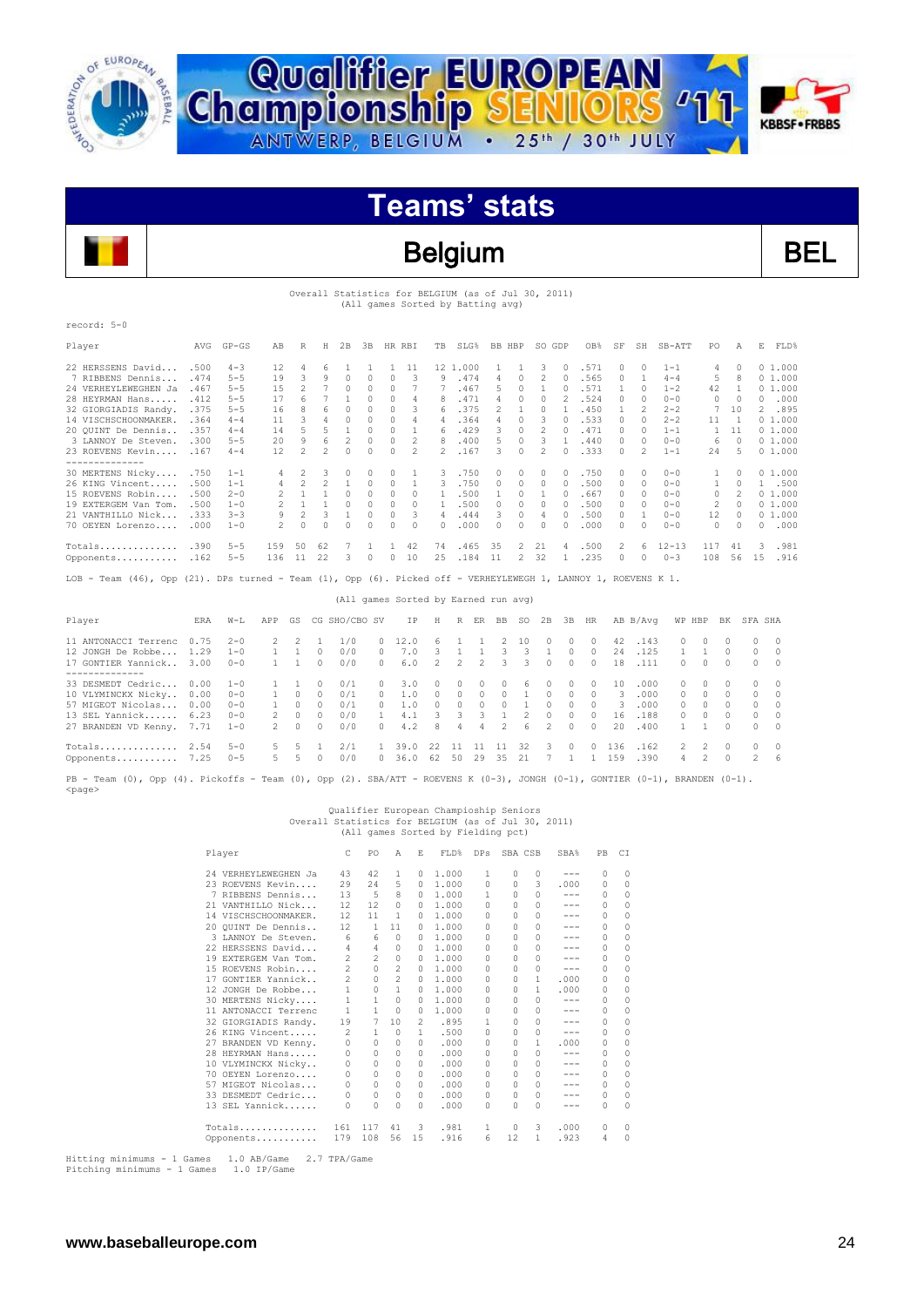



### Latvia LAT

#### Overall Statistics for LATVIA (as of Jul 29, 2011) (All games Sorted by Batting avg)

record: 0-4

| Player                                                                                       | <b>AVG</b> | $GP - GS$ | AB                       | R              | Η                        | 2B       | 3B       | HR RBI   |               | TB             | SLG% |                | BB HBP   | SO GDP   |          | OB <sub>8</sub> | SF       | SH       | $SB-ATT$  | PO.            | Α        | E  | FLD%   |
|----------------------------------------------------------------------------------------------|------------|-----------|--------------------------|----------------|--------------------------|----------|----------|----------|---------------|----------------|------|----------------|----------|----------|----------|-----------------|----------|----------|-----------|----------------|----------|----|--------|
| 5 DUSELIS Janis<br>----------------                                                          | .100       | $4 - 4$   | 10                       | $\Omega$       |                          | $\Omega$ | $\Omega$ | $\circ$  | $\circ$       | 1              | .100 | 1.             | 0        | 4        | $\Omega$ | .182            | $\Omega$ | $\Omega$ | $0 - 0$   | 21             | 1        |    | 01.000 |
| 7 DOVEIKA Didzis                                                                             | .333       | $2 - 2$   | 6                        |                | $\overline{\mathcal{L}}$ |          | 0        | $\Omega$ | $\Omega$      | 3              | .500 | 0              | $\Omega$ | 2        | $\Omega$ | .333            | $\Omega$ | $\Omega$ | $0 - 0$   | $\mathfrak{D}$ | 3        |    | .833   |
| 77 ALEKSEJEVS Igors.                                                                         | .300       | $3 - 3$   | 10                       |                | 3                        | $\Omega$ | 0        | 0        | 2             | 3              | .300 | 0              | $\Omega$ | 3        | $\Omega$ | .300            | $\Omega$ | $\Omega$ | $0 - 0$   |                | 5        | 3  | .800   |
| 25 GUTMANIS Andris.                                                                          | .222       | $3 - 3$   | 9                        | $\mathfrak{D}$ | 2                        | $\Omega$ |          | 0        | 0             | 2              | .222 |                | $\cap$   | 2        | $\Omega$ | .222            | $\Omega$ | $\Omega$ | $3 - 3$   | 3              | $\Omega$ | 2  | .600   |
| 2 UPENIEKS Janis                                                                             | .200       | $4 - 4$   | 10                       | $\Omega$       |                          | 0        |          | 0        |               | $\mathfrak{D}$ | .200 | 0              | 0        |          | $\Omega$ | .200            | $\Omega$ | 0        | $1 - 1$   | 4              |          | 2  | .714   |
| 51 RIMICANS Ritvars.                                                                         | .167       | $4 - 3$   | 6                        |                |                          | $\Omega$ |          | 0        |               |                | .167 |                | $\cap$   |          |          | .167            | $\Omega$ | 0        | $0 - 0$   |                | $\Omega$ | 2  | .778   |
| 8 SKRASTINS Agris                                                                            | .111       | $4 - 4$   | 9                        |                |                          | 0        |          | 0        |               |                | .111 |                | n        |          |          | .200            | n.       | 0        | $2 - 2$   | 5              |          | 3  | .800   |
| 3 DUSELIS Kristaps.                                                                          | .000       | $3 - 3$   |                          |                |                          |          |          |          | n             |                | .000 |                | 0        |          |          | .111            | $\Omega$ | $\Omega$ | $1 - 1$   |                |          |    | .750   |
| 6 ANSONS Andis                                                                               | .000       | $4 - 4$   |                          | $\Omega$       | $\cap$                   | $\Omega$ |          | 0        | $\Omega$      | 0              | .000 | 0              | $\cap$   |          | $\Omega$ | .000            | 0        | $\Omega$ | $0 - 0$   | 12             | 10       | ٦  | .880   |
| 45 ARBIDANS Martins.                                                                         | . 000      | $4 - 2$   |                          |                |                          | 0        | 0        | 0        | $\Omega$      | $\Omega$       | .000 | $\mathfrak{D}$ |          |          | 0        | .300            | 0        | 0        | $0 - 0$   |                | $\Omega$ |    | .500   |
| 1 KRAPANS Kalvis                                                                             | .000       | $3 - 2$   |                          | C              | $\cap$                   | $\cap$   |          | $\cap$   | $\Omega$      | $\Omega$       | .000 | 0              |          |          | $\Omega$ | .200            | $\Omega$ | $\Omega$ | $0 - 1$   | 9              | 4        | 3  | .813   |
| 18 STASUNS Nikita                                                                            | . 000      | $4 - 1$   |                          |                | $\cap$                   | $\Omega$ | 0        | 0        | $\Omega$      | O.             | .000 | 0.             | $\cap$   |          |          | .000            | $\Omega$ | n        | $1 - 1$   |                | $\Omega$ |    | .500   |
| 9 KNOPKENS Arturs                                                                            | .000       | $3 - 0$   | $\overline{\mathcal{L}}$ | C              |                          | $\Omega$ |          | 0        | 0             | O.             | .000 |                | $\cap$   |          | $\Omega$ | .000            | 0        | $\cap$   | $0 - 0$   |                | $\Omega$ | 0. | 1.000  |
| 96 GEIDA Juris                                                                               | .000       | $2 - 0$   |                          | $\Omega$       |                          | $\Omega$ |          | 0        | $\Omega$      | $\Omega$       | .000 |                | $\Omega$ | $\Omega$ | $\Omega$ | .500            | $\Omega$ | $\Omega$ | $0 - 0$   | 0              | $\Omega$ | 0  | .000   |
| 34 ERTNERS Janis                                                                             | .000       | $2 - 0$   |                          |                |                          | $\Omega$ |          | 0        | $\Omega$      | O.             | .000 |                | $\cap$   |          |          | .500            | n        | $\Omega$ | $0 - 0$   | 0              | $\Omega$ | O. | .000   |
| 55 STRUBERGS Toms                                                                            | . 000      | $2 - 1$   |                          | C              | $\cap$                   | $\Omega$ | 0        | 0        | $\Omega$      | $\Omega$       | .000 | 0              | 0        |          |          | .000            | 0        | $\Omega$ | $0 - 0$   | 0              |          |    | 01.000 |
| 69 REKSNIS Rolands                                                                           | .000       | $1 - 0$   |                          |                |                          | 0        |          | 0        | $\mathcal{O}$ | $\mathcal{O}$  | .000 |                | 0        |          | $\Omega$ | .000            | $\Omega$ | $\Omega$ | $0 - 0$   |                | $\Omega$ |    | 01.000 |
| 13 SAMOILOVS Alvils                                                                          | .000       | $2 - 1$   |                          | O              | $\cap$                   | 0        |          | $\Omega$ | 0             | 0              | .000 |                | $\Omega$ |          | n        | .500            | 0        | 0        | $1 - 1$   |                | $\Omega$ |    | 01.000 |
| Totals                                                                                       | .122       | $4 - 4$   | 98                       | 8              | 12                       |          | 0        | 0        | 5             | 13             | .133 |                |          | 36       | $\Omega$ | .204            | 0        | $\Omega$ | $9 - 10$  | 80             | 33       | 23 | .831   |
| Opponents                                                                                    | .404       | $4 - 4$   | 136                      | 57             | 55                       | 8        | 4        |          | 47            | 74             | .544 | 31             |          | 12       | 4        | .522            | 4        | 0        | $10 - 12$ | 84             | 22       | 5. | .955   |
| Team $(16)$ , Opp $(40)$ . DPs turned - Team $(8)$ . IBB - Team $(0)$ , Opp $(1)$ .<br>LOB - |            |           |                          |                |                          |          |          |          |               |                |      |                |          |          |          |                 |          |          |           |                |          |    |        |

(All games Sorted by Earned run avg)

| Player                     | ERA  | $W-L$    | APP           | GS        |              | CG SHO/CBO SV |        | ΙP   | H  | R  | ER | BB | SO. | 2B       | 3B           | HR     |     | AB B/Avq | WP HBP        |        | BK.           | SFA SHA  |          |
|----------------------------|------|----------|---------------|-----------|--------------|---------------|--------|------|----|----|----|----|-----|----------|--------------|--------|-----|----------|---------------|--------|---------------|----------|----------|
| 69 REKSNIS Rolands         | 4.15 | $0 - 0$  |               |           | 0            | 0/0           |        | 4.1  |    |    |    |    |     |          |              | n.     | 20  | .350     |               |        |               | $\Omega$ | -0       |
| 6 ANSONS Andis             | 8.44 | $0 - 1$  | $\mathcal{P}$ |           | $\Omega$     | 0/0           | $\cap$ | 5.1  |    | 12 | 5  |    |     |          | <sup>0</sup> | $\cap$ | 32  | .375     |               |        |               |          | $\Omega$ |
| 2 UPENIEKS Janis 10.38     |      | $0 - 0$  | $\mathcal{P}$ | $\cap$    | $\cap$       | 0/0           | $\cap$ | 4.1  | 6  | 5. | 5  | २  |     |          |              | $\cap$ | 14  | .429     | $\mathcal{P}$ |        |               |          | $\Omega$ |
|                            |      |          |               |           |              |               |        |      |    |    |    |    |     |          |              |        |     |          |               |        |               |          |          |
| 5 DUSELIS Janis            | 0.00 | $0 - 0$  |               |           | $\Omega$     | 0/0           |        | 1.0  |    | 0. |    |    |     | 0        | 0            | $\cap$ | 3   | .000     | $\cap$        | 0      | $\Omega$      | $\Omega$ | $\Omega$ |
| 55 STRUBERGS Toms          | 4.50 | $0 - 0$  | $\mathcal{D}$ | $\Omega$  | $\Omega$     | 0/0           | $\cap$ | 2.0  | ₹  |    |    |    |     |          |              | $\cap$ | 10  | .300     |               | $\cap$ |               |          | $\Omega$ |
| 8 SKRASTINS Agris          | 9.00 | $0 - 0$  |               | $\Box$    | $\Omega$     | 0/0           | $\cap$ | 1.0  |    |    |    |    |     |          | <sup>0</sup> | $\cap$ | .5. | .400     | $\cap$        | $\cap$ | $\Omega$      | $\Omega$ | $\cap$   |
| 13 SAMOILOVS Alvils, 13.50 |      | $0 - 0$  |               | $\bigcap$ | $\cap$       | 0/0           |        | 2.2  | 6  |    |    |    |     |          |              |        | 14  | .429     |               |        | $\cap$        | $\Omega$ | $\Omega$ |
| 3 DUSELIS Kristaps. 17.18  |      | $0 - 1$  |               |           | <sup>0</sup> | 0/0           |        | 3.2  | 8  | 9  |    |    |     |          |              |        | 19  | .421     |               |        |               |          | $\cap$   |
| 7 DOVEIKA Didzis 40.50     |      | $0 - 1$  |               |           |              | 0/0           |        |      |    | Б. | 6. | R  |     | $\Omega$ | <sup>0</sup> | $\cap$ | -5  | .200     |               |        |               | $\Omega$ | $\Omega$ |
| 77 ALEKSEJEVS Igors. 60.75 |      | $0 - 1$  |               |           | <sup>0</sup> | 0/0           |        |      | 10 | 12 | 9  | 2  |     | २        |              |        | 14  | .714     | O.            |        | $\cap$        | $\Omega$ | $\Omega$ |
| Totals 13.33               |      | $() - 4$ |               | 4         |              | 0/0           |        | . O  | 55 | 57 | 40 | 31 | 12  | 8        | 4            |        | 36  | .404     | 9             |        | $\mathcal{R}$ | 4        | $\Omega$ |
| Opponents 1.93             |      | $4 - 0$  | 4             |           |              | 2/1           |        | 28.0 | 12 | 8. | 6  | R  | 36  |          | <sup>0</sup> | $\cap$ | 98  | .122     |               |        | $\Omega$      | 0        | $\Omega$ |

PB - Team (1), KRAPANS 1, Opp (1). Pickoffs - Team (1), ANSONS 1. SBA/ATT - KRAPANS (6-8), GUTMANIS (4-4), DUSELIS K (3-4),<br>UPENIEKS (2-3), ALEKSEJEVS (2-2), DOVEIKA (1-1), REKSNIS (1-1), ANSONS (1-1). <page>

### Qualifier European Champioship Seniors<br>Overall Statistics for LATVIA (as of Jul 29, 2011)<br>All games Sorted by Fielding pct)

|     | Player               | C              | PO             | A            | F.             | FLD%  | <b>DPs</b>     | SBA CSB        |          | SBA%                                                                                                                                                                                                                                                                                                                                                                                                                                                                       | PB       | CI       |
|-----|----------------------|----------------|----------------|--------------|----------------|-------|----------------|----------------|----------|----------------------------------------------------------------------------------------------------------------------------------------------------------------------------------------------------------------------------------------------------------------------------------------------------------------------------------------------------------------------------------------------------------------------------------------------------------------------------|----------|----------|
|     | 5 DUSELIS Janis      | 22             | 21             | $\mathbf{1}$ | $\Omega$       | 1,000 | 5              | 0              | $\Omega$ | ---                                                                                                                                                                                                                                                                                                                                                                                                                                                                        | $\cap$   | $\Omega$ |
|     | 55 STRUBERGS Toms    | $\mathbf{1}$   | $\circ$        | 1            | $\Omega$       | 1,000 | 0              | 0              | 0        | ---                                                                                                                                                                                                                                                                                                                                                                                                                                                                        | $\cap$   | $\Omega$ |
|     | 13 SAMOILOVS Alvils. | 1              | $\mathbf{1}$   | $\Omega$     | 0              | 1,000 | <sup>0</sup>   | O.             | 0        |                                                                                                                                                                                                                                                                                                                                                                                                                                                                            | $\Omega$ | $\Omega$ |
| 9   | KNOPKENS Arturs      | 1              | 1              | $\Omega$     | 0              | 1,000 | <sup>0</sup>   | 0              | 0        | ---                                                                                                                                                                                                                                                                                                                                                                                                                                                                        | $\Omega$ | $\Omega$ |
|     | 69 REKSNIS Rolands   | 1              | $\mathbf{1}$   | $\bigcap$    | 0              | 1,000 | <sup>0</sup>   |                | 0        | 1,000                                                                                                                                                                                                                                                                                                                                                                                                                                                                      | 0        | 0        |
|     | 6 ANSONS Andis       | 25             | 12             | 10           | 3              | .880  | 4              |                | O.       | 1,000                                                                                                                                                                                                                                                                                                                                                                                                                                                                      | 0        | $\Omega$ |
|     | 7 DOVEIKA Didzis     | 6              | $\mathfrak{D}$ | 3            | 1.             | .833  |                |                | 0        | 1,000                                                                                                                                                                                                                                                                                                                                                                                                                                                                      | 0        | $\Omega$ |
|     | 1 KRAPANS Kalvis     | 16             | 9              | 4            | 3.             | .813  | $\mathfrak{D}$ | 6              | 2        | .750                                                                                                                                                                                                                                                                                                                                                                                                                                                                       | 1        | $\Omega$ |
| 8   | SKRASTINS Agris      | 15             | 5              | 7            | 3.             | .800  | 3              | 0              | 0        | $\frac{1}{2} \left( \frac{1}{2} \right) \left( \frac{1}{2} \right) \left( \frac{1}{2} \right) \left( \frac{1}{2} \right) \left( \frac{1}{2} \right) \left( \frac{1}{2} \right) \left( \frac{1}{2} \right) \left( \frac{1}{2} \right) \left( \frac{1}{2} \right) \left( \frac{1}{2} \right) \left( \frac{1}{2} \right) \left( \frac{1}{2} \right) \left( \frac{1}{2} \right) \left( \frac{1}{2} \right) \left( \frac{1}{2} \right) \left( \frac{1}{2} \right) \left( \frac$ | $\Omega$ | $\Omega$ |
|     | 77 ALEKSEJEVS Igors. | 15             | 7              | 5            | 3.             | .800  | 3              | $\mathfrak{D}$ | O.       | 1,000                                                                                                                                                                                                                                                                                                                                                                                                                                                                      | $\Omega$ | $\Omega$ |
|     | 51 RIMICANS Ritvars. | 9              | 7              | 0            | 2              | .778  | 0              | 0              | 0        | $\frac{1}{2} \left( \frac{1}{2} \right) \left( \frac{1}{2} \right) \left( \frac{1}{2} \right) \left( \frac{1}{2} \right) \left( \frac{1}{2} \right) \left( \frac{1}{2} \right) \left( \frac{1}{2} \right) \left( \frac{1}{2} \right) \left( \frac{1}{2} \right) \left( \frac{1}{2} \right) \left( \frac{1}{2} \right) \left( \frac{1}{2} \right) \left( \frac{1}{2} \right) \left( \frac{1}{2} \right) \left( \frac{1}{2} \right) \left( \frac{1}{2} \right) \left( \frac$ | $\Omega$ | $\Omega$ |
|     | 3 DUSELIS Kristaps.  | 8              | 5              |              | $\mathfrak{D}$ | .750  | $\mathfrak{D}$ | 3              |          | .750                                                                                                                                                                                                                                                                                                                                                                                                                                                                       | $\Omega$ | $\Omega$ |
|     | 2 UPENIEKS Janis     | 7              | 4              | 1            | 2              | .714  | <sup>0</sup>   | 2              | 1.       | .667                                                                                                                                                                                                                                                                                                                                                                                                                                                                       | $\Omega$ | $\Omega$ |
| 2.5 | GUTMANIS Andris      | 5              | 3              | $\Omega$     | 2              | .600  | <sup>0</sup>   | 4              | O.       | 1,000                                                                                                                                                                                                                                                                                                                                                                                                                                                                      | 0        | $\Omega$ |
| 4.5 | ARBIDANS Martins.    | $\mathfrak{D}$ | 1              | 0            | 1.             | .500  | 0              | 0              | 0        | ---                                                                                                                                                                                                                                                                                                                                                                                                                                                                        | $\Omega$ | $\Omega$ |
|     | 18 STASUNS Nikita    | $\mathcal{L}$  | 1              | 0            | 1.             | .500  | $\Omega$       | 0              | 0        | ---                                                                                                                                                                                                                                                                                                                                                                                                                                                                        | $\Omega$ | $\Omega$ |
|     | 34 ERTNERS Janis     | 0              | 0              | 0            | $\Omega$       | .000  | $\Omega$       | 0              | 0        | ---                                                                                                                                                                                                                                                                                                                                                                                                                                                                        | $\Omega$ | $\Omega$ |
|     | 96 GEIDA Juris       | 0              | $\circ$        | 0            | $\Omega$       | .000  | 0              | 0              | $\Omega$ | ---                                                                                                                                                                                                                                                                                                                                                                                                                                                                        | $\Omega$ | $\Omega$ |
|     | Totals               | 136            | 80             | 33           | 23             | .831  | 8              | 10             | 2        | .833                                                                                                                                                                                                                                                                                                                                                                                                                                                                       | 1.       | $\Omega$ |
|     | Opponents            | 111            | 84             | 22           | 5              | .955  | $\Omega$       | 9              | 1        | .900                                                                                                                                                                                                                                                                                                                                                                                                                                                                       |          | $\Omega$ |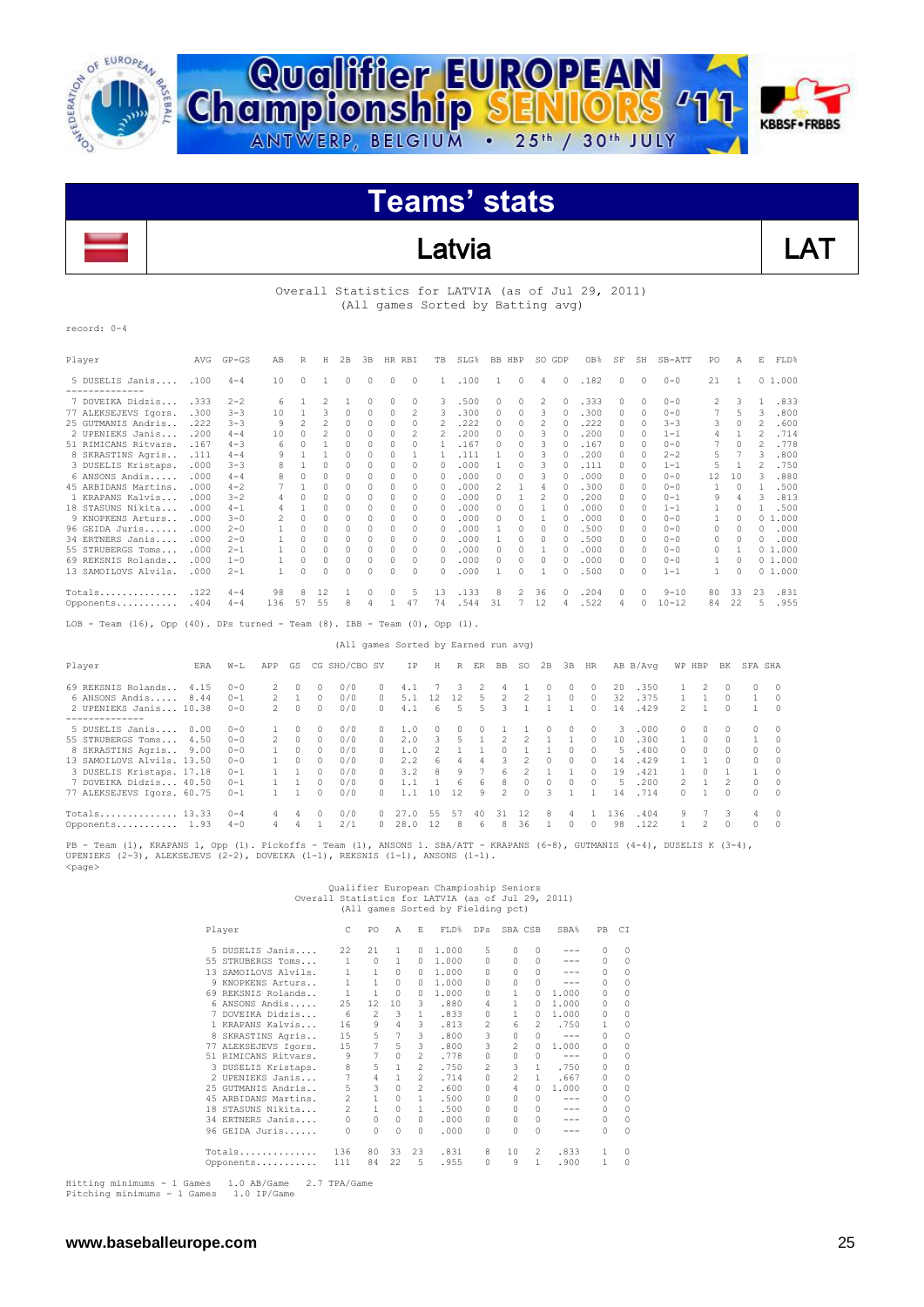



### Poland POL

#### Overall Statistics for POLAND (as of July 29, 2011) (All games Sorted by Batting avg)

| record: 2-2                |      |           |     |                |    |              |          |          |          |              |         |               |          |        |          |                 |    |           |          |                |          |              |        |
|----------------------------|------|-----------|-----|----------------|----|--------------|----------|----------|----------|--------------|---------|---------------|----------|--------|----------|-----------------|----|-----------|----------|----------------|----------|--------------|--------|
| Player                     | AVG  | $GP - GS$ | AB  | R              | H  | 2B           | 3B       |          | HR RBI   | TB           | SLG%    |               | BB HBP   |        | SO GDP   | OB <sub>8</sub> | SF | SH        | $SB-ATT$ | PO             | Α        | E            | FLD%   |
| 90 NOLBRZAK Lukasz         | .750 | $4 - 3$   | 8   | $\mathfrak{D}$ | 6  | $\Omega$     | $\Omega$ | 0        | २        | 6.           | .750    | 2             | $\Omega$ | $\cap$ | $\Omega$ | .800            | O. |           | $1 - 1$  | $\mathfrak{D}$ | $\cap$   | $2^{\circ}$  | .500   |
| 78 KRASZEWSKI Gracja       | .438 | $4 - 4$   | 16  | 3              |    |              |          | 0        | 4        | 11           | .688    | 3             | $\Omega$ |        | 0        | .526            | 0  | $\Omega$  | $0 - 2$  | 13             | $\Omega$ | $\Omega$     | 1,000  |
| 13 KALINSKI Rafal          | .357 | $4 - 4$   | 14  | 5              | 5  |              | O.       |          | 2        | 5            | .357    | $\mathcal{L}$ | 0        | 3      |          | .438            |    | $\Omega$  | $1 - 1$  | 8              | q        | 2            | .895   |
| 77 GARBACZ Jakub           | .250 | $4 - 3$   | 12  | 2              |    |              |          |          |          | 3            | .250    | 0             |          |        |          | .200            | 3  | $\Omega$  | $0 - 0$  | 26             |          |              | .966   |
| 69 GRZANOWSKI Marius       | .200 | $4 - 2$   | 10  |                | 2  | $\Omega$     | 0        |          |          | 2            | .200    | 2             |          |        |          | .333            |    | $\Omega$  | $0 - 0$  | 5              |          |              | .778   |
| 21 ZBARAZ Kamil            | .188 | $4 - 3$   | 16  |                |    |              |          |          |          | 4            | .250    |               |          |        |          | .235            | 0  |           | $1 - 1$  | 6              | 0        |              | .857   |
| 55 ORLINSKI Milosz         | .143 | $4 - 4$   | 14  |                |    |              | 0        | 0        |          | 3            | .214    | 2             |          | 4      |          | .250            | 0  | $\Omega$  | $0 - 0$  | 3              |          |              | .800   |
| 42 PALUCH Przemyslaw       | .071 | $4 - 4$   | 14  | 2              |    | $\Omega$     |          |          |          |              | .071    |               |          | 4      |          | .188            | 0  | $\Omega$  | $0 - 1$  | 27             |          |              | 01.000 |
| --------------             |      |           |     |                |    |              |          |          |          |              |         |               |          |        |          |                 |    |           |          |                |          |              |        |
| 54 ZURKOWSKI Arkadiu 1.000 |      | $1 - 0$   |     | 0              |    |              | 0        | 0        |          |              | 2 2,000 | 0             | 0        | 0      |          | 01.000          | 0. | $\bigcap$ | $0 - 0$  | 0              | O.       | O            | .000   |
| 47 RAINKO Ariel            | .500 | $2 - 2$   | 8   | 3              |    | $\Omega$     |          | $\Omega$ | 0        | 6            | .750    |               | $\Omega$ |        |          | .556            | 0. | $\Omega$  | $0 - 1$  | 3              | 4        |              | 01.000 |
| 49 MOTAS Grzegorz          | .500 | $1 - 1$   |     | $\Omega$       |    | $\Omega$     |          | 0        |          |              | 3 1.500 |               | $\Omega$ | 0      |          | .667            | 0. | $\Omega$  | $0 - 0$  | 0              | 0        | 0            | .000   |
| 99 ROTTER Julian           | .200 | $3 - 1$   |     |                |    |              | n        | n        |          |              | .400    | U             | n        |        |          | .200            | 0  | $\Omega$  | $0 - 0$  | 3              | 0        |              | 01.000 |
| 83 SOBCZYK Lukasz          | .143 | $4 - 3$   |     | Δ              |    | $\Omega$     | 0        | 0        | O.       |              | .143    | 2             | $\cap$   |        |          | .333            | 0  |           | $1 - 1$  | 0              | 0        | 0            | .000   |
| 41 PAPROCKI Mariusz.       | .000 | $2 - 1$   |     |                | n  | $\Omega$     | O.       | n        | O.       | O.           | .000    |               | n        |        |          | .250            | 0  | $\Omega$  | $0 - 0$  | 0              | 0        | $\Omega$     | .000   |
| 33 BIELECKI Gracjan.       | .000 | $1 - 0$   | 0   | $\Omega$       | 0  | 0            | 0        | $\Omega$ | $\Omega$ | O.           | .000    | 0             | $\Omega$ | 0      | 0        | .000            | 0  | 0         | $0 - 0$  | 0              | 0        | $\Omega$     | .000   |
| 34 MATECKI Robert          | .000 | $1 - 1$   | 0   | C              | U  | <sup>0</sup> | U        | U        | n        | <sup>0</sup> | .000    | O.            | n        | 0      |          | .000            | 0  | $\Omega$  | $0 - 0$  | 0              | 0        | <sup>0</sup> | .000   |
| Totals                     | .285 | $4 - 4$   | 130 | 29             | 37 | 6            |          | 0        | 22       | 49           | .377    | 18            |          | 22     | $\Omega$ | .368            | 3  | 3         | $4 - 8$  | 96             | 33       | 11           | .921   |
| Opponents                  | .234 | $4 - 4$   | 124 | 16             | 29 | 3            |          |          | 12       | 34           | .274    | 15            |          | 34     |          | .321            | 0  |           | $5 - 7$  | 96             | 42       | 13           | .914   |

LOB - Team (29), Opp (30). DPs turned - Team (3), Opp (1). Picked off - GARBACZ 1, KRASZEWSKI 1.

| ERA | W-L |                                                                                                                                                                  |          |                   |                              |                      |                                  |                    |       |                            |      |                                      |                            |                           |                                                                                                                     |                         |          |                          |                                     |                                                       |
|-----|-----|------------------------------------------------------------------------------------------------------------------------------------------------------------------|----------|-------------------|------------------------------|----------------------|----------------------------------|--------------------|-------|----------------------------|------|--------------------------------------|----------------------------|---------------------------|---------------------------------------------------------------------------------------------------------------------|-------------------------|----------|--------------------------|-------------------------------------|-------------------------------------------------------|
|     |     |                                                                                                                                                                  |          | 0/0               |                              |                      |                                  |                    |       |                            |      | $\Omega$                             |                            |                           |                                                                                                                     |                         |          |                          |                                     | $0 \quad 0$                                           |
|     |     |                                                                                                                                                                  |          | 1/0               |                              |                      |                                  |                    |       |                            |      |                                      |                            |                           |                                                                                                                     |                         |          | $\Omega$                 |                                     | $0 \quad 0$                                           |
|     |     |                                                                                                                                                                  | $\Omega$ | 0/0               |                              | 9.1                  |                                  |                    |       |                            |      |                                      |                            | 34                        | .176                                                                                                                |                         | $\Omega$ |                          |                                     | $0 \quad 1$                                           |
|     |     |                                                                                                                                                                  | $\Omega$ | 0/0               |                              |                      |                                  |                    |       |                            |      |                                      |                            | 31                        |                                                                                                                     |                         |          |                          |                                     | $0 \quad 1$                                           |
|     |     |                                                                                                                                                                  |          | 1/0<br>0/0        |                              |                      |                                  |                    |       | -34                        | - 3  |                                      |                            |                           | .234<br>.285                                                                                                        |                         |          |                          |                                     | $0 \quad 2$<br>$3 \overline{3}$                       |
|     |     | 45 DOBKOWSKI Jan 0.00 1-0<br>86 SNOPEK Lukasz 1.35 1-0<br>52 DESKA Marek 1.93 0-0<br>98 DABROWIECKI Kris. 12.86 0-2<br>$Totals$ 3.66 $2-2$<br>Opponents 5.57 2-2 |          | 2 1<br>2 1<br>2 1 | 1 1 1<br>1<br>4 4 2<br>4 4 0 | APP GS CG SHO/CBO SV | $0 \t 9.0$<br>$\circ$<br>$\circ$ | 6.2<br>$0$ 32.0 29 | 3 1 1 | 8 1 0<br>6 3 2<br>16 13 15 | . 16 | (All games Sorted by Earned run avg) | 3 5 1<br>2 8 0<br>$\sim$ 1 | 0 32.1 37 29 20 18 22 6 3 | IP H R ER BB SO 2B 3B HR<br>0 37<br>$\overline{0}$<br>$0\quad 0$<br>0 7.0 12 11 10 9 5 1 0 0<br>$0 \t 124$<br>0 130 | .216<br>22 .136<br>.387 | AB B/Avq | $\mathbf{1}$<br>$\Omega$ | $0\qquad 0$<br>$0 \quad 0$<br>6 1 1 | WP HBP BK SFA SHA<br>$\sim$ 0<br>$\sim$ 0<br>$\sim$ 0 |

PB - Team (1), GARBACZ 1, Opp (2). Pickoffs - Team (0), Opp (2). SBA/ATT - PALUCH (5-6), DABROWIECKI (3-4), DESKA (2-2), SNOPEK (0-1), GARBACZ (0-1). <page>

### Qualifier European Champioship Seniors<br>Overall Statistics for POLAND (as of Jul 30, 2011)<br>All games Sorted by Fielding pct)

| Player |                      | C        | PO       | Α              | E.            | FLD%  | DPs            | SBA CSB  |              | SBA%    | PB | CI       |
|--------|----------------------|----------|----------|----------------|---------------|-------|----------------|----------|--------------|---------|----|----------|
|        | 42 PALUCH Przemyslaw | 30       | 27       | 3              | $\Omega$      | 1.000 | 1              | 5        | $\mathbf{1}$ | .833    | 0  | $\Omega$ |
|        | 78 KRASZEWSKI Gracja | 13       | 13       | 0              | 0             | 1.000 |                |          | O.           | ---     | 0  | 0        |
|        | 47 RAINKO Ariel      | 7        | 3        | 4              | n.            | 1.000 |                | 0        | $\Omega$     | ---     | 0  | $\Omega$ |
| 98.    | DABROWIECKI Kris.    | 4        | 0        | 4              | n.            | 1,000 | 0              | 3        | 1            | .750    | 0  | $\Omega$ |
|        | 99 ROTTER Julian     | 3        | 3        | $\circ$        | $\Omega$      | 1,000 | 0              | 0        | $\Omega$     | $- - -$ | 0  | $\Omega$ |
|        | 86 SNOPEK Lukasz     | 2        | 0        | $\mathfrak{D}$ | 0             | 1,000 | 0              | 0        | 1            | .000    | 0  | $\Omega$ |
|        | 77 GARBACZ Jakub     | 29       | 26       | 2              | 1.            | .966  | 2              | 0        | 1            | .000    | 1  | $\Omega$ |
|        | 13 KALINSKI Rafal    | 19       | 8        | 9              | 2             | .895  | $\mathfrak{D}$ |          | $\cap$       | $-- -$  | 0  | $\Omega$ |
|        | 21 ZBARAZ Kamil      |          | 6        | 0              | $\mathbf{1}$  | .857  | 0              |          | $\Omega$     | $-- -$  | 0  | 0        |
|        | 55 ORLINSKI Milosz   | 10       | 3        | 5              | $\mathcal{L}$ | .800  |                | 0        | $\Omega$     | ---     | 0  | $\Omega$ |
|        | 69 GRZANOWSKI Marius | 9        | 5        | 2              | $\mathcal{L}$ | .778  |                | 0        | $\Omega$     | ---     | 0  | 0        |
|        | 45 DOBKOWSKI Jan     | 3        | $\circ$  | $\mathfrak{D}$ | 1.            | .667  | 0              |          | $\cap$       | ---     | 0  | $\Omega$ |
|        | 90 NOLBRZAK Lukasz   | 4        | 2        | $\Omega$       | 2             | .500  | 0              |          | $\Omega$     | ---     | 0  | $\Omega$ |
|        | 33 BIELECKI Gracjan. | $\Omega$ | $\Omega$ | 0              | $\cap$        | .000  | 0              |          | $\Omega$     | ---     | 0  | $\Omega$ |
|        | 52 DESKA Marek       | 0        | 0        | 0              | $\cap$        | .000  | 0              | 2        | $\Omega$     | 1.000   | 0  | $\Omega$ |
|        | 49 MOTAS Grzegorz    | 0        | $\Omega$ | 0              | $\cap$        | .000  | 0              |          | $\Omega$     | ---     | 0  | $\Omega$ |
|        | 34 MATECKI Robert    |          | 0        | 0              | $\cap$        | .000  | 0              |          | 0            | $-- -$  | 0  | $\Omega$ |
|        | 54 ZURKOWSKI Arkadiu | 0        | 0        | $\Omega$       | 0             | .000  | 0              | 0        | $\Omega$     | ---     | 0  | $\Omega$ |
|        | 83 SOBCZYK Lukasz    | 0        | 0        | 0              | 0             | .000  | $\Omega$       | $\Omega$ | $\Omega$     | ---     | 0  | $\Omega$ |
|        | 41 PAPROCKI Mariusz. | 0        | $\Omega$ | 0              | $\cap$        | .000  | 0              | 0        | $\Omega$     | ---     | 0  | $\Omega$ |
|        | Totals               | 140      | 96       | 33             | 11            | .921  | 3              | 5        | 2            | .714    | 1  | $\Omega$ |
|        | Opponents            | 151      | 96       | 42             | 13            | .914  |                | 4        | 4            | .500    | 2  | $\Omega$ |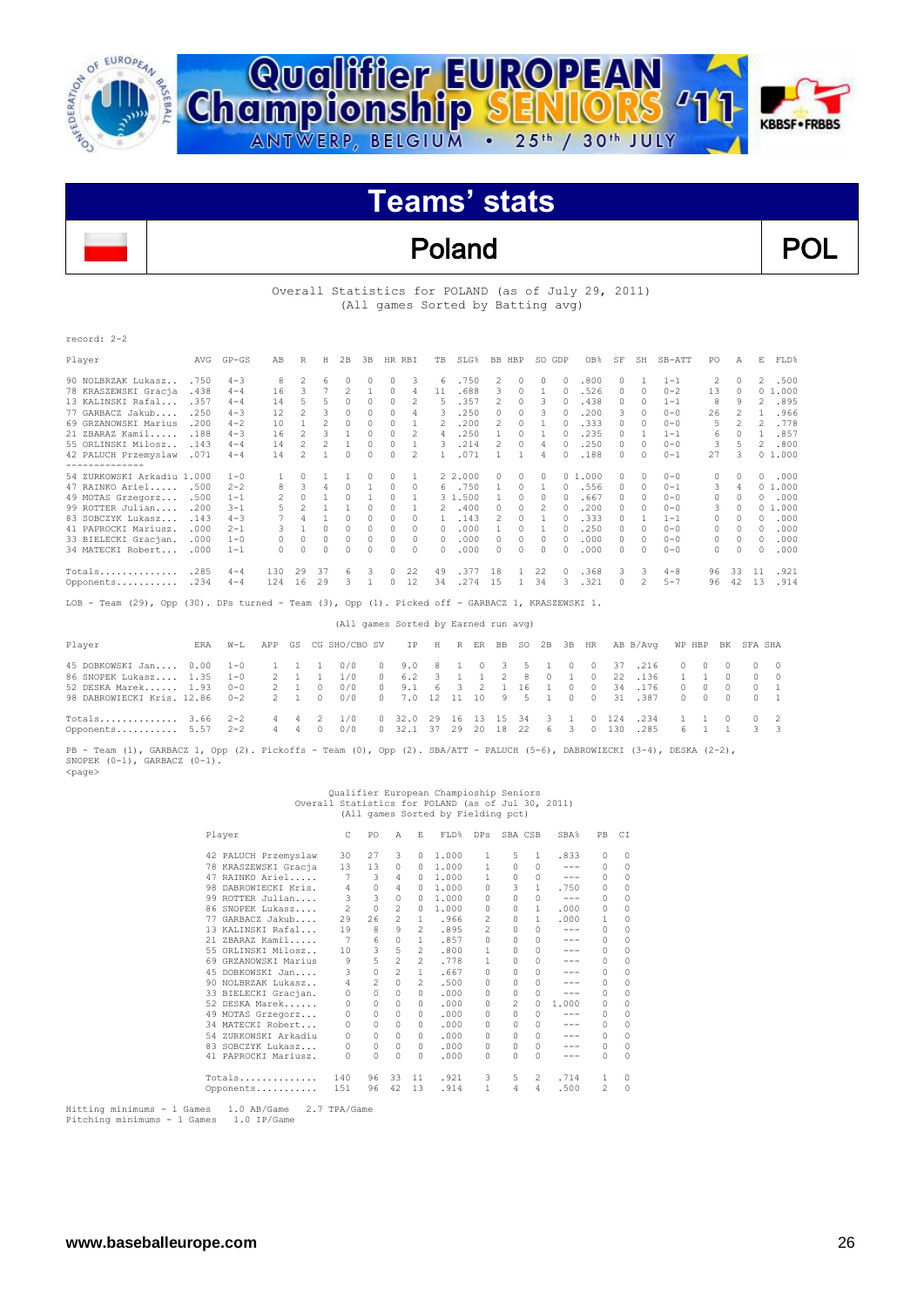



### Slovakia SVK



Overall Statistics for SLOVAKIA (as of July 29, 2011) (All games Sorted by Batting avg)

record: 2-2

| Player                                                                             | AVG   | $GP - GS$ | AB  | R              | Н              | 2B            | 3B             |          | HR RBI         | TB             | SLG%                                 | <b>BB</b> | HBP          | SO. | GDP          | OB <sub>8</sub> | SF            | SH           | $SB-ATT$  | PO.          | Α              | Е        | FLD%         |
|------------------------------------------------------------------------------------|-------|-----------|-----|----------------|----------------|---------------|----------------|----------|----------------|----------------|--------------------------------------|-----------|--------------|-----|--------------|-----------------|---------------|--------------|-----------|--------------|----------------|----------|--------------|
| 6 JANKOVIC Igor                                                                    | .375  | $4 - 4$   | 16  | 3              | 6              |               | $\Omega$       | 0        | 4              | 7              | .438                                 | 2         | 0            | 2   | 0            | .444            | 0             | 0            | $0 - 0$   | 25           |                |          | .964         |
| 18 BOSY Martin                                                                     | .353  | $4 - 4$   | 17  | 4              | 6              |               | 0              | 0        | 4              | 7              | .412                                 | 0         | 0            | 3   | 0            | .333            | 1             | $\Omega$     | $2 - 3$   | 3            | $\Omega$       | 1        | .750         |
| 12 KUZMA Jan                                                                       | .286  | $4 - 4$   | 14  | 4              | 4              | $\Omega$      | $\Omega$       | $\Omega$ | 0              | 4              | .286                                 |           | 3            | 2   | 0            | .444            | $\Omega$      | $\Omega$     | $0 - 0$   | 26           | 5              | 2        | .939         |
| 2 HORACEK Jakub                                                                    | .267  | $4 - 3$   | 15  | 6              |                | 2             |                | 0        |                | 6              | .400                                 | 2         | $\circ$      |     |              | .353            | 0             | $\Omega$     | $0 - 0$   | 4            | $\Omega$       |          | .800         |
| 5 BISKOROVNJNY Toma                                                                | .250  | $4 - 4$   | 16  | 3              | 4              | $\Omega$      | $\mathfrak{D}$ | $\Omega$ | 5.             | 8              | .500                                 | 4         | $\Omega$     |     |              | .400            | 0             | 0            | $0 - 0$   |              | $\Omega$       |          | 01.000       |
| 23 JABLONKA Jan                                                                    | .231  | $3 - 3$   | 13  |                | 3              | $\cap$        | $\cap$         | $\Omega$ | $\mathfrak{D}$ | २              | .231                                 | $\cap$    | $\Omega$     |     | $\Omega$     | .231            | $\cap$        | $\Omega$     | $0 - 0$   | 6            | 9              |          | 1 .938       |
| 8 MIKUS Ondrej                                                                     | .222  | $3 - 3$   | 9   | 3              | 2              | $\circ$       | $\circ$        | $\circ$  |                | $\mathfrak{D}$ | .222                                 | 2         | $\circ$      | 3   | $\Omega$     | .364            | $\Omega$      | $\mathbf{1}$ | $0 - 0$   | 8            | 3              | 1        | .917         |
| 9 BRUNEGRAF Martin.                                                                | .214  | $4 - 4$   | 14  | 4              | 3              | $\Omega$      | $\Omega$       | $\Omega$ | 1              | 3              | .214                                 | 2         | $\circ$      | 4   | 0            | .294            | 1             | $\Omega$     | $3 - 3$   | 6            | 9              |          | 5 .750       |
| 21 RAUTNER Jakub                                                                   | .182  | $4 - 4$   | 11  | 2              | $\mathfrak{D}$ |               | $\cap$         | $\cap$   | 3              | 3              | .273                                 |           | $\cap$       | 3   | $\cap$       | .250            | $\Omega$      | $\Omega$     | $0 - 0$   | 9            |                |          | 01.000       |
| -------------<br>20 ZAT'KO Martin                                                  | .500  | $2 - 0$   |     |                | 2              | $\Omega$      | $\mathcal{O}$  | 0        | 0              | 2              | .500                                 |           | 0            |     |              | .600            | $\Omega$      | $\Omega$     | $0 - 0$   |              | $\Omega$       | 1        | .500         |
| 11 ESMIR Michal                                                                    | .200  | $2 - 1$   | 5   | $\overline{c}$ |                | $\circ$       | $\Omega$       | $\circ$  | 3              | 1              | .200                                 |           | $\Omega$     |     | $\Omega$     | .333            | $\Omega$      | $\Omega$     | $0 - 0$   | 0            | $\mathfrak{D}$ | 1        | .667         |
| 3 NOGA Michal                                                                      | .000. | $2 - 1$   | 5   | 0              | $\circ$        | $\circ$       | $\circ$        | $\circ$  |                | $\Omega$       | .000                                 | 2         | 0            | 2   | $\Omega$     | .286            | $\Omega$      | $\Omega$     | $2 - 2$   | $\mathbf{1}$ | 5              | 1        | .857         |
| 19 LUKACKA Martin                                                                  | .000  | $1 - 1$   |     | $\Omega$       | n              | $\Omega$      | $\cap$         | $\cap$   | O.             | $\cap$         | .000                                 | $\cap$    | $\cap$       |     | $\Omega$     | .000            | $\Omega$      | $\Omega$     | $0 - 0$   | 3            | 1              |          | 01.000       |
| Totals                                                                             | .262  | $4 - 4$   | 141 | 33             | 37             | 5             | 2              | $\Omega$ | 25             | 46             | .326                                 | 18        | 3            | 35  | ्र           | .354            | $\mathcal{P}$ |              | $7 - 8$   | 102          | 49             | 1.5      | .910         |
| Opponents                                                                          | .246  | $4 - 4$   | 130 | 26             | 32             | 5             |                | 0        | 17             | 39             | .300                                 | 26        | $\mathbf{1}$ | 25  | $\mathbf{1}$ | .373            | 1             | 4            | $10 - 11$ | 104          | 37             | 1.5      | .904         |
| LOB - Team (28), Opp (34). DPs turned - Team (3), Opp (4). Picked off - HORACEK 1. |       |           |     |                |                |               |                |          |                |                |                                      |           |              |     |              |                 |               |              |           |              |                |          |              |
|                                                                                    |       |           |     |                |                |               |                |          |                |                | (All games Sorted by Earned run avg) |           |              |     |              |                 |               |              |           |              |                |          |              |
| Player                                                                             | ERA   | $W-L$     | APP | GS             |                | CG SHO/CBO SV |                |          | IP.            | Н              | R<br>ER                              | BB        | SO.          | 2B  | 3B           | HR.             |               | AB B/Ava     | WP HBP    | BK           |                | SFA SHA  |              |
| 4 TESLIK Pavol                                                                     | 0.00  | $0 - 0$   |     |                | $\Omega$       | 0/0           |                | 0.       | 5.0            |                | $\Omega$<br>$\Box$                   |           | $\Box$       | 0   | $\Omega$     | 0               | 1.5           | .267         | 1         | $\Omega$     | $\cap$         | $\Omega$ |              |
| 13 BOSANSKY Marek                                                                  | 1.64  | $1 - 0$   | 2   |                | $\Omega$       | 0/0           |                | 0        | 11.0           | 6              | 3<br>2                               | 3         | 12           | 0   | $\Omega$     | 0               | 40            | .150         | 0         | $\Omega$     | $\Omega$       | $\Omega$ | $\mathbf{1}$ |

| 13 BOSANSKY Marek          | 1.64 | $1 - 0$ | $\mathcal{P}$  |        |              | 0/0 | $\Omega$     | 11.0 | 6.             | 3. | 2             | 3             | 12            | 0        | 0             | 0        | 40  | .150    | 0              | 0            | $^{\circ}$ | 0      |            |
|----------------------------|------|---------|----------------|--------|--------------|-----|--------------|------|----------------|----|---------------|---------------|---------------|----------|---------------|----------|-----|---------|----------------|--------------|------------|--------|------------|
| 15 OKASA Jakub 1.80        |      | $1 - 0$ |                |        | 0            | 0/0 |              | 5.0  |                |    |               |               | 4             | $\Omega$ | 0             | 0        | 18  | .167    | 0.             |              |            |        | $\circ$    |
| 20 ZAT'KO Martin           | 4.50 | $0 - 1$ |                |        | $\Omega$     | 0/0 | $\Omega$     | 4.0  | 4              | 3. |               |               |               |          | $\cap$        | n.       | 1.5 | . 267   | $\cap$         | O.           | $\Omega$   |        |            |
| 25 IZOLD Jakub 4.50        |      | $0 - 0$ | $\mathbf{1}$   |        | $\Omega$     | 0/0 | $\Omega$     | 4.0  | 4              | 2. | $\mathcal{P}$ | $\mathcal{P}$ | $\mathcal{P}$ | 2        | $\cap$        | $\cap$   | 18  | .222    | $\Omega$       | $\cap$       | $\Box$     | O.     | $\circ$    |
| ----------                 |      |         |                |        |              |     |              |      |                |    |               |               |               |          |               |          |     |         |                |              |            |        |            |
| 3 NOGA Michal              | 0.00 | $0 - 0$ |                |        |              | 0/0 | 0            | 2.2  | -3             | 4  | $\mathbf{r}$  |               |               |          |               | 0        | 10  | .300    | 0              | <sup>n</sup> |            |        | $\Omega$   |
| 19 LUKACKA Martin          | 9.00 | $0 - 0$ |                | $\Box$ | $\Omega$     | 0/0 | $\mathbf{r}$ | 1.0  |                |    |               | $\cap$        | $\cap$        | $\Omega$ | $\Omega$      | $\cap$   | 3.  | .333    | $\cap$         | $\cap$       | $\cap$     |        |            |
| 7 ZILAVY Lukas 27.00       |      | $0 - 0$ | $\mathcal{P}$  |        | O.           | 0/0 | ∩.           | 1.0  |                | b. | 3             |               |               |          |               | $\cap$   | 8.  | .625    |                | n.           | $\Omega$   | 0      | $\circ$    |
| 11 ESMIR Michal 27.00      |      | $0 - 0$ |                | $\cap$ | $\Omega$     | 0/0 | $\cap$       | 0.1  | $\Omega$       |    |               |               |               | $\Omega$ | $\mathcal{O}$ | $\Omega$ |     | . 000   | $\cap$         | <sup>n</sup> | $\cap$     |        | $\circ$    |
| 22 PROCHACZKA Simon. 99.00 |      | $0 - 1$ |                |        | <sup>0</sup> | 0/0 | $\cap$       | 0.0  | $\overline{2}$ | 4  | 4             | $\Delta$      | $\cap$        | $\cap$   | $\cap$        | $\cap$   |     | 2 1,000 | $\cap$         | $\cap$       | $\Omega$   | $\cap$ | $\bigcirc$ |
| Totals                     | 3.18 | $2 - 2$ | 4              | 4      | $\Omega$     | 0/0 | $\Omega$     | 34.0 | 32             | 26 | 12            | 26            | 25            | -5       |               | $\Omega$ | 130 | .246    | 2              |              |            |        | - 4        |
| Opponents 6.23             |      | $2 - 2$ | $\overline{4}$ | 4      | $\Omega$     | 1/1 | $\Omega$     | 34.2 | 37             | 33 | 24            | 18            | 35            | -5       | 2             | $\Omega$ | 141 | .262    | $\overline{4}$ |              | $\Omega$   |        |            |
|                            |      |         |                |        |              |     |              |      |                |    |               |               |               |          |               |          |     |         |                |              |            |        |            |

PB - Team (2), JANKOVIC 2. Pickoffs - Team (2), NOGA 1, TESLIK 1, Opp (1). SBA/ATT - JANKOVIC (10-11), OKASA (4-5), ZILAVY (2-2), LUKACKA (2-2), NOGA (1-1), TESLIK (1-1). <page>

### Qualifier European Champioship Seniors<br>Overall Statistics for SLOVAKIA (as of Jul 29, 2011)<br>All games Sorted by Fielding pct)

|     | Player              | C              | PO       | Α             | E        | FLD%  | DPs          | SBA CSB        |              | SBA%  | PB       | CI        |
|-----|---------------------|----------------|----------|---------------|----------|-------|--------------|----------------|--------------|-------|----------|-----------|
|     | 21 RAUTNER Jakub    | 10             | 9        | 1             | $\Omega$ | 1.000 | 1            | 0              | 0            |       | $\Omega$ | $\bigcap$ |
|     | 5 BISKOROVNJNY Toma | 7              | 7        | $\Omega$      | 0        | 1,000 | $\cap$       | <sup>0</sup>   | 0            |       | $\Omega$ | $\Omega$  |
|     | 13 BOSANSKY Marek   | 5              | 2        | 3             | 0        | 1,000 | 0            | <sup>0</sup>   | 0            |       | $\Omega$ | $\Omega$  |
|     | 25 IZOLD Jakub      | 5              | $\Omega$ | 5             | 0        | 1,000 | 0            | <sup>0</sup>   | 0            |       | $\Omega$ | $\Omega$  |
| 4   | TESLIK Pavol        | 5              | 1        | 4             | 0        | 1,000 | <sup>0</sup> |                | O.           | 1,000 | 0        | $\Omega$  |
|     | 19 LUKACKA Martin   | 4              | 3        | 1             | 0        | 1,000 | <sup>0</sup> | 2              | O.           | 1,000 | 0        | $\Omega$  |
| 6   | JANKOVIC Igor       | 28             | 25       | 2             | 1.       | .964  | 0            | 10             | 1.           | .909  | 2        | $\circ$   |
|     | 12 KUZMA Jan        | 33             | 26       | 5             | 2        | .939  | 1            | <sup>0</sup>   | n            | ---   | $\Omega$ | $\Omega$  |
| 23. | JABLONKA Jan        | 16             | 6        | 9             | 1.       | .938  | 2            | 0              | 0            | ---   | $\Omega$ | $\Omega$  |
|     | 8 MIKUS Ondrej      | 12             | 8        | 3             | 1.       | .917  |              | 0              | 0            |       | $\Omega$ | $\Omega$  |
|     | 3 NOGA Michal       | 7              | 1        | 5             | 1.       | .857  |              |                | <sup>0</sup> | 1,000 | 0        | $\Omega$  |
|     | 2 HORACEK Jakub     | 5              | 4        | $\Omega$      | 1.       | .800  | <sup>0</sup> | <sup>0</sup>   | <sup>0</sup> | ---   | $\Omega$ | $\Omega$  |
| 9   | BRUNEGRAF Martin.   | 20             | 6        | 9             | 5        | .750  | 0            | 0              | $\Omega$     | ---   | $\Omega$ | $\Omega$  |
|     | 18 BOSY Martin      | 4              | 3        | $\Omega$      | 1        | .750  | <sup>0</sup> | <sup>0</sup>   | 0            | ---   | $\Omega$ | $\Omega$  |
| 11  | ESMIR Michal        | 3              | $\circ$  | $\mathcal{D}$ | 1.       | .667  | 0            | 0              | 0            | ---   | $\Omega$ | $\Omega$  |
| 20. | ZAT'KO Martin       | $\mathfrak{D}$ | 1        | $\Omega$      | 1.       | .500  | <sup>0</sup> | <sup>0</sup>   | 0            |       | $\Omega$ | $\Omega$  |
| 22  | PROCHACZKA Simon.   | $\Omega$       | $\Omega$ | $\Omega$      | 0        | .000  | 0            | 0              | 0            | ---   | $\Omega$ | $\Omega$  |
|     | 15 OKASA Jakub      | 0              | 0        | $\Omega$      | $\Omega$ | .000  | 0            | 4              | 1.           | .800  | $\Omega$ | $\Omega$  |
| 7   | ZILAVY Lukas        | 0              | 0        | $\Omega$      | $\Omega$ | .000  | 0            | $\mathfrak{D}$ | 0            | 1,000 | 0        | $\Omega$  |
|     | Totals              | 166            | 102      | 49            | 15       | .910  | 3            | 10             | 1            | .909  | 2        | 0         |
|     | Opponents           | 156            | 104      | 37            | 15       | .904  | 4            | 7              | 1.           | .875  | 0        | $\Omega$  |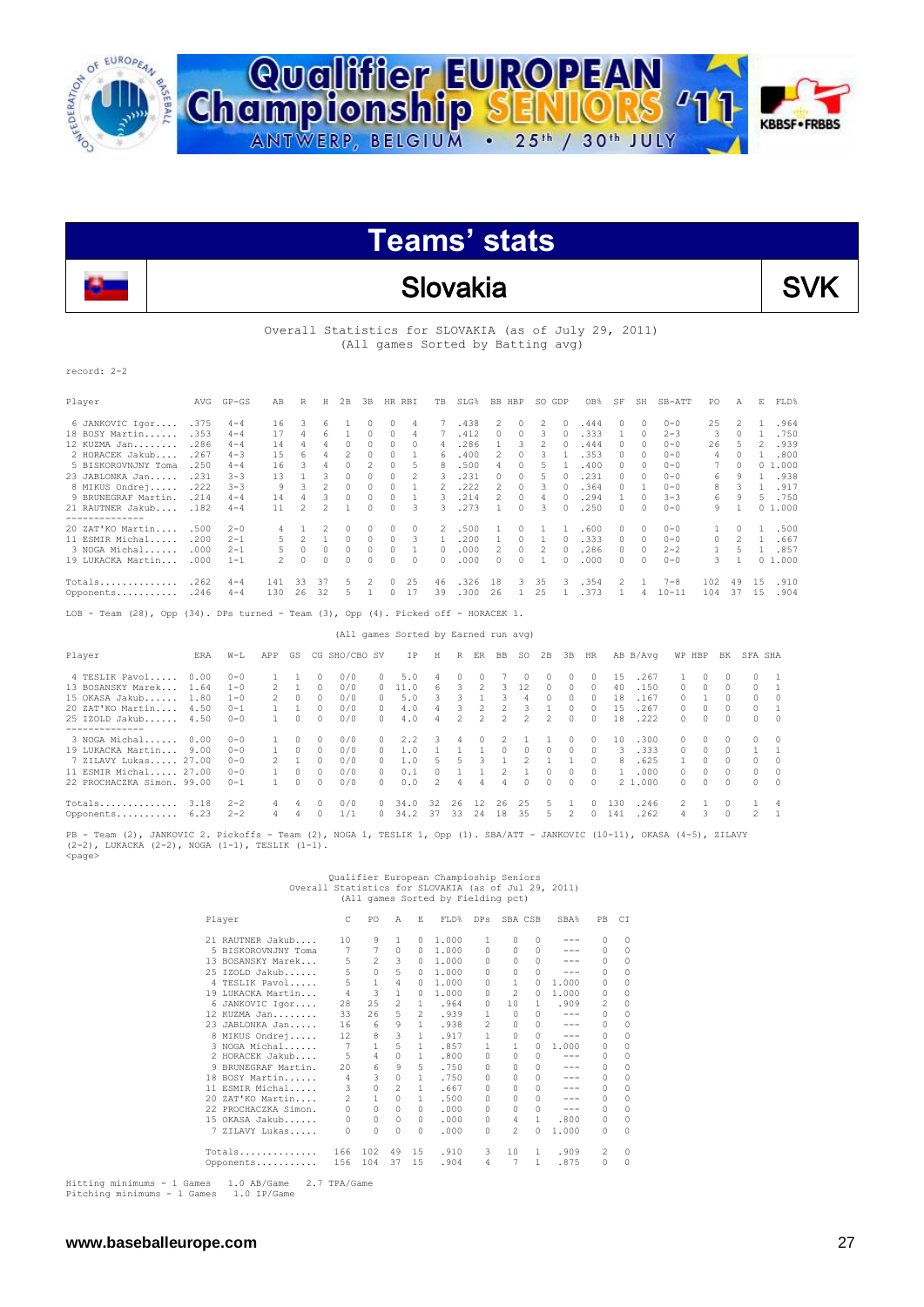



### **Leaders Summary**

#### **Qualifier European Champioship Seniors Hoboken (Antwerp) July 2011**

**(All games)**

| <b>TEAM BATTING</b><br>---------------------                                                                 | G | Avg            | AВ                                         | R              | н                       | 2В         | зв       | HR.            | ВB                               | so                  |                    | <b>SB-ATT</b>  | <b>HITS</b><br>$---$                                       |                |           |
|--------------------------------------------------------------------------------------------------------------|---|----------------|--------------------------------------------|----------------|-------------------------|------------|----------|----------------|----------------------------------|---------------------|--------------------|----------------|------------------------------------------------------------|----------------|-----------|
| BELGIUM                                                                                                      |   | 5.390          | 159                                        | 50             | 62                      | 7          | -1       | Π.             | 35                               |                     | $21 \quad 12 - 13$ |                | RIBBENS Dennis-BEL                                         | 9              |           |
| $POLAND$                                                                                                     | 4 | .285           | 130                                        | 29             | 37                      | 6          | 3        | 0              | 18                               | 22                  |                    | $4 - 8$        | HEYRMAN Hans-BEL                                           | 7              |           |
| $SLOVAKIA.$                                                                                                  |   | 4.262          | - 141                                      | 33             | 37                      | 5          | 2        | 0              | 18                               | 35                  |                    | $7 - 8$        | KRASZEWSKI Gracjan-POL                                     | 7              |           |
| AUSTRIA                                                                                                      |   | 5, 201         | 159                                        | 16             | 32                      | 4          | O        | 0              | 22                               | 25                  |                    | $2 - 3$        | VERHEYLEWEGHEN Jam-BEL                                     | 7              |           |
|                                                                                                              |   | 4.122          | 98                                         | 8              | 12                      |            | 0        | 0              | 8                                | 36                  |                    | $9 - 10$       |                                                            |                |           |
| $LATVIA.$<br>Totals 11 .262                                                                                  |   |                | 687                                        | 136            | 180                     | 1<br>23    | 6        | $\mathbf{1}$   | 101                              | 139                 | $34 - 42$          |                | $6$ tied with $6$ hit(s)                                   |                |           |
|                                                                                                              |   |                |                                            |                |                         |            |          |                |                                  |                     |                    |                | <b>RUNS SCORED</b>                                         |                |           |
| TEAM PITCHING                                                                                                | G | ERA            | W                                          | L Sv           |                         | ΙP         | н        | R              |                                  | ER                  | BB                 | SO             | -----------                                                |                |           |
| -------------------------                                                                                    |   |                | ----                                       |                |                         |            |          |                |                                  |                     |                    | ----           | LANNOY De Steven-BEL                                       | 9              |           |
| $BELGIUM.$                                                                                                   |   | 52.54          | 5                                          | 0              | 1                       | 39.0       | 22       | 11             |                                  | 11                  | 11                 | 32             | GIORGIADIS Randy-BEL                                       | 8              |           |
| $SLOVAKIA.$                                                                                                  |   | 4, 3.18        | 2                                          | $\overline{2}$ | 0                       | 34.0       | 32       | 26             |                                  | 12                  | 26                 | 25             | HORACEK Jakub-SVK                                          | 6              |           |
| AUSTRIA                                                                                                      |   | 5, 3.51        | 2                                          | 3              | 0                       | 41.0       | 42       | 26             |                                  | 16                  | 18                 | 36             | HEYRMAN Hans-BEL                                           | 6              |           |
| $POLAND$                                                                                                     |   | 4 3.66         | 2                                          | $\overline{2}$ | 0                       | 32.0       | 29       | 16             |                                  | 13                  | 15                 | 34             | 2 tied with 5 run(s) scored                                |                |           |
| $LATVIA.$                                                                                                    |   | 4 13.33        | 0                                          | 4              | 0                       | 27.0       | 55       | 57             |                                  | 40                  | 31                 | 12             |                                                            |                |           |
| $Totals$ 11 4.79                                                                                             |   |                | 11 11                                      |                | $\mathbf{1}$            | 173.0      | 180      | 136            |                                  | 92                  | 101                | 139            | <b>RUNS BATTED IN</b><br>--------------                    |                |           |
| TEAM FIELDING                                                                                                | G | PO             | Α                                          |                | Е                       | Pct        | DP       |                | PB SBA-ATT                       |                     |                    |                | HERSSENS David-BEL                                         | 11             |           |
| ----------------------                                                                                       |   |                |                                            |                |                         |            |          |                |                                  | ------              |                    |                | VERHEYLEWEGHEN Jam-BEL                                     | 7              |           |
| $BELGIUM$                                                                                                    | 5 | 117            | 41                                         |                | 3                       | .981       | 1        | 0              | $0 - 3$                          |                     |                    |                | KLINC Gregor-AUT                                           | 5              |           |
| AUSTRIA                                                                                                      | 5 | 123            | 48                                         |                | 9                       | .950       | 1        | 3              | $9 - 9$                          |                     |                    |                | BISKOROVNJNY Tomas-SVK                                     | 5              |           |
|                                                                                                              | 4 | 96             |                                            | 11             |                         |            | 3        | 1              | $5 - 7$                          |                     |                    |                |                                                            |                |           |
| $POLAND$                                                                                                     |   |                | 33                                         |                |                         | .921       |          |                |                                  |                     |                    |                | 6 tied with 4 RBI(s)                                       |                |           |
| $SLOVAKIA.$                                                                                                  | 4 | 102            | 49                                         | 15             |                         | .910       | 3        |                | $2 \t10-11$                      |                     |                    |                |                                                            |                |           |
| $LATVIA.$                                                                                                    | 4 | 80             | 33                                         | 23             |                         | .831       | 8        |                | $1 10 - 12$                      |                     |                    |                | <b>DOUBLES</b>                                             |                |           |
| $Totals$ 11                                                                                                  |   | 518            | 204                                        | 61             |                         | .922       | 16       |                | $34 - 42$                        |                     |                    |                | -------                                                    |                |           |
|                                                                                                              |   |                |                                            |                |                         |            |          |                |                                  |                     |                    |                | LANNOY De Steven-BEL                                       | 2              |           |
| INDIVIDUAL BATTING                                                                                           |   |                |                                            |                |                         |            |          |                |                                  |                     |                    |                | $HORACEK$ $Jakub-SVK$                                      | $\overline{c}$ |           |
| Min 1.0 AB/Team game                                                                                         |   | G              |                                            | Avg AB         | R                       |            | H RBI    | 2В             | ЗB                               | HR                  | BB                 |                | KRASZEWSKI Gracjan-POL                                     | $\overline{2}$ |           |
| --------------------------------                                                                             |   |                |                                            |                |                         |            |          |                |                                  |                     |                    |                | 17 tied with 1 double(s)                                   |                |           |
| NOLBRZAK Lukasz-POL                                                                                          |   | 4              | .750                                       | 8              | $\overline{\mathbf{2}}$ | 6          | 3        | 0              | 0                                | $\Omega$            |                    | 2              |                                                            |                |           |
| HERSSENS David-BEL                                                                                           |   | $\overline{4}$ | .500                                       | 12             | 4                       | 6          | 11       | 1              | 1                                | 1                   |                    | 1              | TRIPLES                                                    |                |           |
| RAINKO Ariel-POL                                                                                             |   |                | 2.500                                      | 8              | 3                       | 4          | 0        | 0              | 1                                | 0                   |                    | 1              | -------                                                    |                |           |
| ZAT'KO Martin-SVK                                                                                            |   | $\overline{2}$ | .500                                       | 4              | 1                       | 2          | O        | <sup>0</sup>   | 0                                | 0                   |                    | 1              | BISKOROVNJNY Tomas-SVK                                     | $\overline{2}$ |           |
| RIBBENS Dennis-BEL                                                                                           |   | 5              | .474                                       | 19             | з                       | 9          | 3        | 0              | 0                                | 0                   |                    | 4              | KRASZEWSKI Gracjan-POL                                     | 1              |           |
| VERHEYLEWEGHEN Jam-BEL                                                                                       |   | 5              | .467                                       | 15             | 2                       | 7          | 7        | 0              | 0                                | 0                   |                    | 5              | HERSSENS David-BEL                                         | 1              |           |
| KRASZEWSKI Gracjan-POL                                                                                       |   | 4              | .438                                       | 16             | з                       | 7          | 4        | $\overline{2}$ | 1                                | 0                   |                    | 3              | MOTAS Grzegorz-POL                                         | 1              |           |
| HEYRMAN Hans-BEL                                                                                             |   | 5              | .412                                       | 17             | 6                       | 7          | 4        | 1              | 0                                | 0                   |                    | 4              | RAINKO Ariel-POL                                           | 1              |           |
| GIORGIADIS Randy-BEL                                                                                         |   | 5              | .375                                       | 16             | 8                       | 6          | 3        | 0              | 0                                | 0                   |                    | $\overline{2}$ |                                                            |                |           |
|                                                                                                              |   | 4              | .375                                       | 16             | 3                       | 6          | 4        | 1              | 0                                | 0                   |                    | $\overline{2}$ | HOME RUNS                                                  |                |           |
| JANKOVIC Igor-SVK                                                                                            |   | 4              | .364                                       |                | з                       | 4          | 4        | 0              | 0                                | 0                   |                    | 4              | ---------                                                  |                |           |
| VISCHSCHOONMAKER Y-BEL                                                                                       |   |                |                                            | 11             |                         |            |          | 0              | 0                                | 0                   |                    | $\overline{2}$ |                                                            |                |           |
| KALINSKI Rafal-POL                                                                                           |   | 4              | .357                                       | 14             | 5                       | 5          | 2        |                |                                  |                     |                    |                | HERSSENS David-BEL                                         | 1              |           |
| QUINT De Dennis-BEL                                                                                          |   | 4              | .357                                       | 14             | 5                       | 5          | 1        | 1              | 0                                | 0                   |                    | 3              |                                                            |                |           |
| BOSY Martin-SVK                                                                                              |   | 4              | .353                                       | 17             | 4                       | 6          | 4        | 1              | 0                                | $\mathbf 0$         |                    | 0              | <b>TOTAL BASES</b>                                         |                |           |
| VANTHILLO Nick-BEL                                                                                           |   | 3              | .333                                       | 9              | 2                       | 3          | 3        | 1              | 0                                | 0                   |                    | 3              | -----------                                                |                |           |
| DOVEIKA Didzis-LAT                                                                                           |   | $\overline{2}$ | .333                                       | 6              | 1                       | 2          | 0        | 1              | 0                                | 0                   |                    | 0              | HERSSENS David-BEL                                         | 12             |           |
| LANNOY De Steven-BEL                                                                                         |   | 5              | .300                                       | 20             | 9                       | 6          | 2        | $\overline{2}$ | 0                                | 0                   |                    | 5              | KRASZEWSKI Gracjan-POL                                     | 11             |           |
| ALEKSEJEVS Igors-LAT                                                                                         |   | 3              | .300                                       | 10             | 1                       | 3          | 2        | 0              | 0                                | 0                   |                    | 0              | RIBBENS Dennis-BEL                                         | 9              |           |
| TOMSICH Christian-AUT                                                                                        |   | 5              | .294                                       | 17             | 4                       | 5          | 0        | 0              | 0                                | 0                   |                    | 4              | 3 tied with 8 total base(s)                                |                |           |
| FERAK Peter-AUT                                                                                              |   | 4              | .286                                       | 14             | 1                       | 4          | 1        | 1              | 0                                | 0                   |                    | 0              |                                                            |                |           |
| INDIVIDUAL PITCHING                                                                                          |   |                |                                            |                |                         |            |          |                |                                  |                     |                    |                | <b>STOLEN BASES</b><br>----------------------------------- | $SB-ATT$       |           |
| Min 1.0 IP/Team game                                                                                         |   | App            |                                            | ERA W-L Sv     |                         | ΙP         | н        |                | R ER BB                          | so                  |                    |                | RIBBENS Dennis-BEL                                         | $4 - 4$        |           |
| -------------------------------                                                                              |   |                |                                            |                |                         |            |          |                |                                  |                     |                    |                | GUTMANIS Andris-LAT                                        | $3 - 3$        |           |
| DOBKOWSKI Jan-POL                                                                                            |   |                | $1 \quad 0.00$                             | $1 - 0$        | 0                       | 9.0        | 8        | 1              | 0                                | з                   | 5                  |                | BRUNEGRAF Martin-SVK                                       | $3 - 3$        |           |
| STRASSER Walter-AUT                                                                                          |   |                | 1 0.00                                     | $1 - 0$        | 0                       | 8.0        | 4        | 0              | 0                                | 3<br>10             |                    |                | 5 tied with 2 stolen base(s)                               |                |           |
| TESLIK Pavol-SVK                                                                                             |   | $\mathbf{1}$   |                                            | $0.00 0 - 0$   | 0                       | 5.0        | 4        | 0              | 0                                | 7                   | 0                  |                |                                                            |                |           |
| ANTONACCI Terrence-BEL                                                                                       |   |                | $2 \t 0.75 \t 2-0$                         |                | 0                       | 12.0       | 6        | 1              | 1                                | 2<br>10             |                    |                | <b>STRIKEOUTS</b>                                          | IP             | <b>SO</b> |
| JONGH De Robbe-BEL                                                                                           |   |                | $1 \quad 1.29 \quad 1-0$                   |                | 0                       | 7.0        | з        | 1              | 1                                | з                   | 3                  |                | -----------------------------------                        |                |           |
| $SNOPEK$ Lukasz-POL                                                                                          |   |                | $2$ 1.35 1-0                               |                | 0                       | 6.2        | з        | $\mathbf{1}$   | 1                                | 2                   | 8                  |                | $DESKA$ Marek-POL                                          | 9.1            | 16        |
| BOSANSKY Marek-SVK                                                                                           |   |                | 2 1.64                                     | $1 - 0$        |                         | 0 11.0     | 6        | 3              | $\overline{2}$                   | 3<br>12             |                    |                | BOSANSKY Marek-SVK 11.0                                    |                | 12        |
|                                                                                                              |   |                |                                            | $1 - 0$        |                         | 5.0        | 2        |                | 1                                | 2                   | 4                  |                | STRASSER Walter-AUT                                        |                | 10        |
| HUSTY Benjamin-AUT                                                                                           |   |                |                                            |                | 0                       |            |          | 1              |                                  |                     |                    |                |                                                            | 8.0            |           |
|                                                                                                              |   |                | 1 1.80                                     |                |                         |            |          |                |                                  |                     |                    |                |                                                            |                |           |
|                                                                                                              |   |                | $2, 1, 80, 1-0$                            |                | 0                       | 5.0        | з        | 3              | 1                                | 3                   | 4                  |                | ANTONACCI Terrence-BEL 12.0                                |                | 10        |
|                                                                                                              |   |                | $2 \t1.93 \t0-0$                           |                | 0                       | 9.1        | 6        | 3              | $\overline{2}$                   | 1 16                |                    |                | TOMSICH Christian-AUT                                      | 7.0            | 9         |
|                                                                                                              |   |                | $2, 2.57$ $0-1$                            |                | 0                       |            | $7.0$ 10 | 5              | $\overline{2}$                   | 1                   | 9                  |                |                                                            |                |           |
|                                                                                                              |   |                | $1, 3.00, 0-0$                             |                | 0                       | 6.0        | 2        | 2              | $\overline{c}$                   | 3                   | 3                  |                |                                                            |                |           |
| OKASA Jakub-SVK<br>$DESKA$ Marek-POL<br>TOMSICH Christian-AUT<br>GONTIER Yannick-BEL<br>CICHOCKI Clemens-AUT |   |                | $2, 3.68, 0-0$                             |                | 0                       |            | $7.1$ 12 | 9              | з                                | 3                   | 3                  |                |                                                            |                |           |
| REKSNIS Rolands-LAT<br>$IZOLD$ $Jakub-SVK$                                                                   |   |                | $2, 4.15, 0-0$<br>$1 \quad 4.50 \quad 0-0$ |                | 0<br>0                  | 4.1<br>4.0 | 7<br>4   | 3<br>2         | $\overline{2}$<br>$\overline{2}$ | 4<br>$\overline{2}$ | 1<br>2             |                |                                                            |                |           |